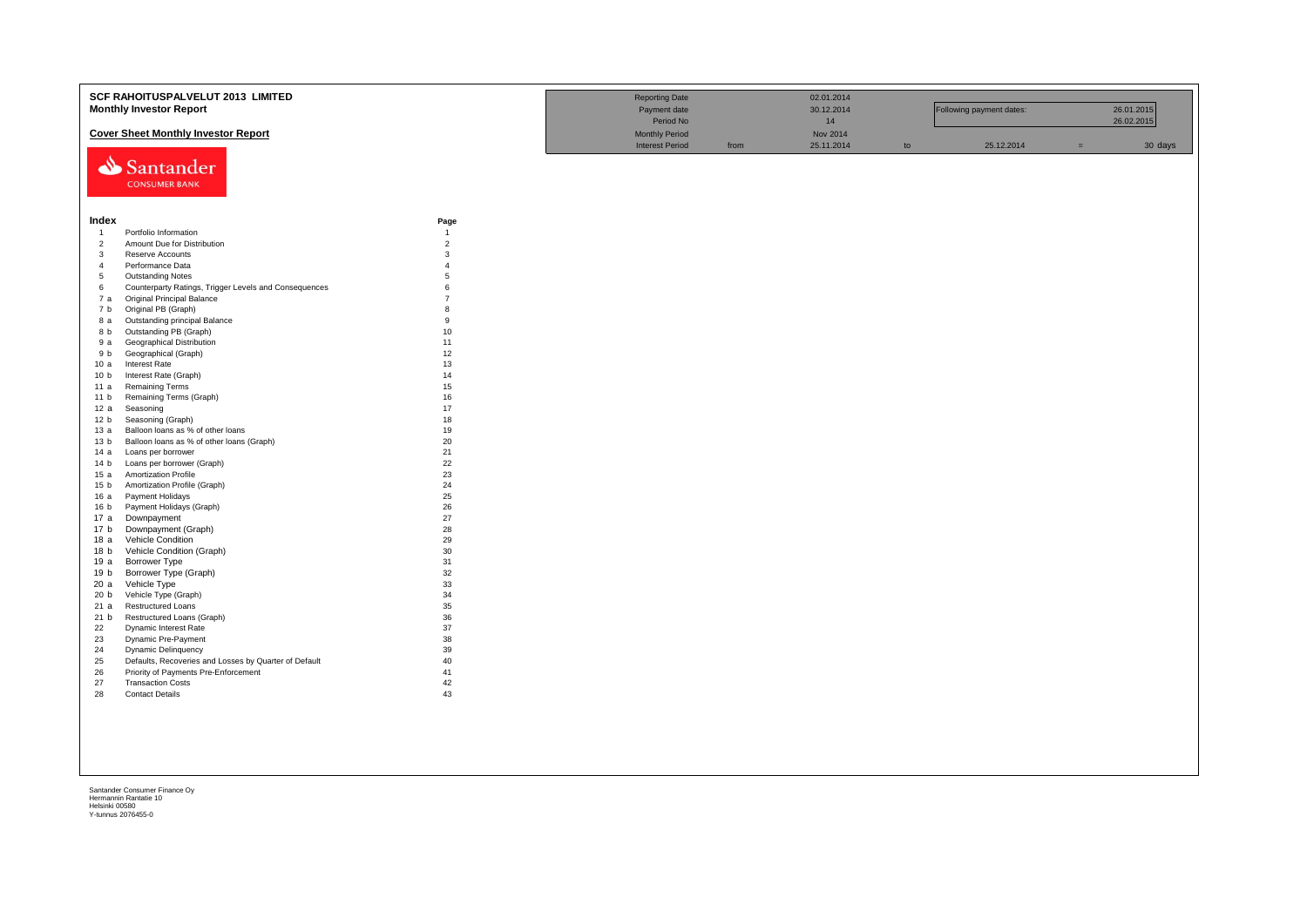| <b>SCF RAHOITUSPALVELUT 2013 LIMITED</b><br><b>Monthly Investor Report</b><br>1. Portfolio Information<br>Santander<br><b>CONSUMER BANK</b>          |                                                                                   | <b>Reporting Date</b><br>Payment date<br>Period No<br><b>Monthly Period</b><br><b>Interest Period</b><br>from | 02.01.2014<br>30.12.2014<br>14<br><b>Nov 2014</b><br>25.11.2014 | to $25.12.2014 =$ | 30 days |
|------------------------------------------------------------------------------------------------------------------------------------------------------|-----------------------------------------------------------------------------------|---------------------------------------------------------------------------------------------------------------|-----------------------------------------------------------------|-------------------|---------|
| <b>Outstanding receivables</b>                                                                                                                       | <b>Current Period</b><br><b>Aggregated Outstanding</b><br><b>Principal Amount</b> | <b>Previous Period</b><br><b>Aggregated Outstanding</b><br><b>Principal Amount</b>                            |                                                                 |                   |         |
| <b>Opening balance</b>                                                                                                                               | 254 787 621,36 EUR                                                                | 271 626 607,05 EUR                                                                                            |                                                                 |                   |         |
| Scheduled Loan Principal Repayments<br>Prepayments<br>Deemed Collections - Other<br><b>Total Principal Payments Received</b>                         | 6753 891,72 EUR<br>6704 814,99 EUR<br>- EUR<br>13 458 706,71 EUR                  | 8 048 018,36 EUR<br>8 511 627,27 EUR<br>- EUR<br>16 559 645,63 EUR                                            |                                                                 |                   |         |
| New Defaulted Auto Loans in Period<br><b>Closing Balance</b>                                                                                         | 190 474,05 EUR<br>241 138 440,60 EUR                                              | 279 340,06 EUR<br>254 787 621,36 EUR                                                                          |                                                                 |                   |         |
| <b>Total revenue collections</b><br>Revenue and fees received on loan balances<br>Recoveries on loans in default<br>Total Revenue Received in Period | 1 215 049,47 EUR<br>143 253,26 EUR<br>1358 302,73 EUR                             | 1449 778,80 EUR<br>120 220,40 EUR<br>1569 999,20 EUR                                                          |                                                                 |                   |         |
| # Loans<br>At beginning of period<br>Paid in Full<br>Repurchased (Deemed Collections)<br>New loans into default<br>At end of period                  | 25 887 Loans<br>863 Loans<br>- Loans<br>22 Loans<br>25 002 Loans                  | 27 002 Loans<br>1089 Loans<br>- Loans<br>26 Loans<br>25 887 Loans                                             |                                                                 |                   |         |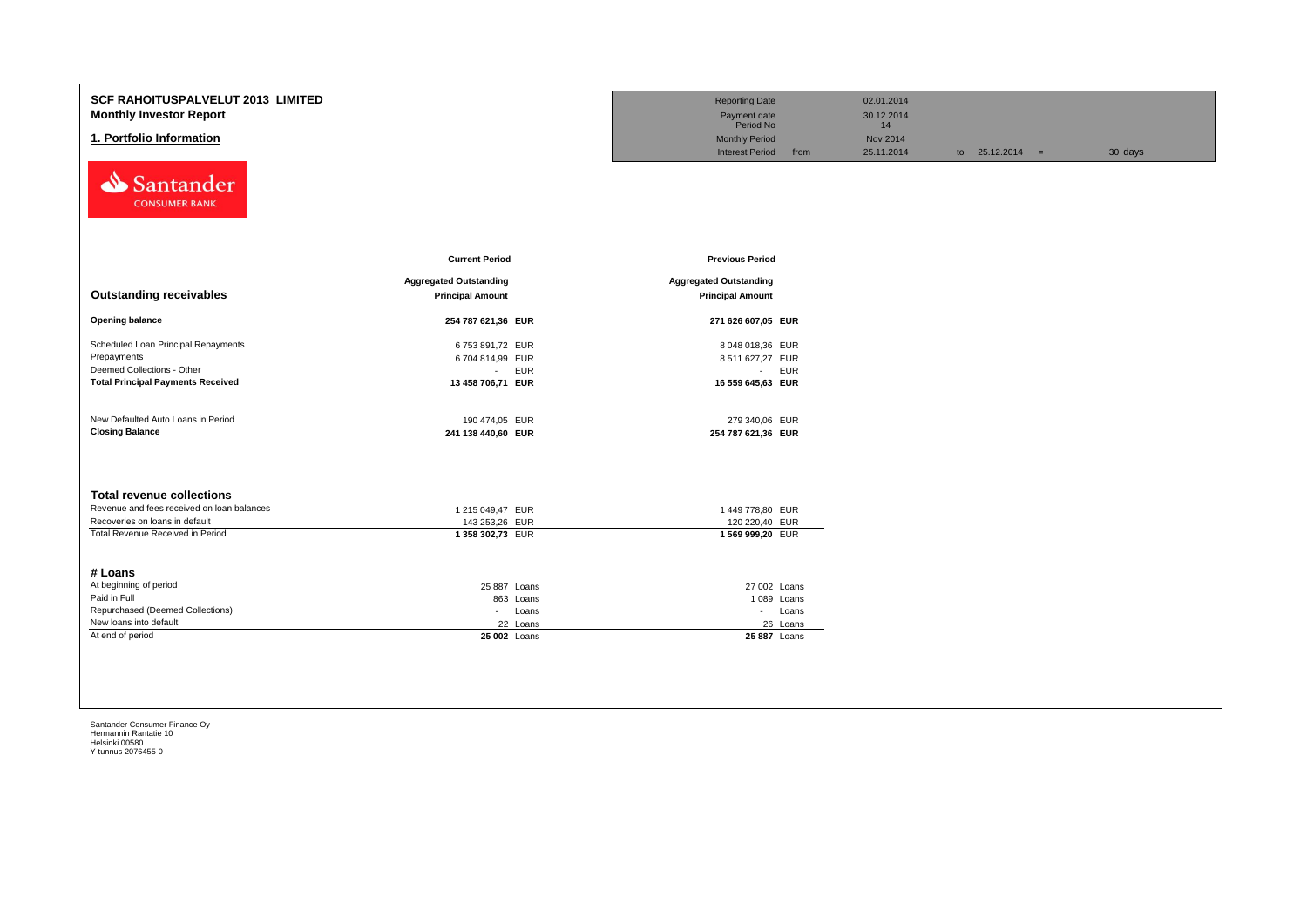| <b>SCF RAHOITUSPALVELUT 2013 LIMITED</b><br><b>Monthly Investor Report</b><br>2. Amount Due for Distribution<br>Santander<br><b>CONSUMER BANK</b>                                                                                                                                                                                                                                                                            |                                                                               | <b>Reporting Date</b><br>Payment date<br>Period No<br><b>Monthly Period</b><br>Interest Period from | 02.01.2014<br>30.12.2014<br>14<br>Nov 2014<br>25.11.2014 | to                                                 | 25.12.2014                                | 30 days<br>$=$ |  |
|------------------------------------------------------------------------------------------------------------------------------------------------------------------------------------------------------------------------------------------------------------------------------------------------------------------------------------------------------------------------------------------------------------------------------|-------------------------------------------------------------------------------|-----------------------------------------------------------------------------------------------------|----------------------------------------------------------|----------------------------------------------------|-------------------------------------------|----------------|--|
| <b>Purchaser Available Distribution Amount</b>                                                                                                                                                                                                                                                                                                                                                                               | <b>Current Period</b>                                                         |                                                                                                     |                                                          |                                                    | <b>Previous Period</b>                    |                |  |
| a. Collections (Principal, interest, and fee etc)<br>b. Stamp Duty, Taxes, Liabilities etc. Paid by the Seller to the Purchaser<br>c. Default, Interest, Indemnities etc Paid by the Seller to the Purchaser<br>d. Other amounts Paid by the Seller to the Purchaser<br>e. Interest Earned by the Purchaser<br>f. Other amounts received by the purchaser<br><b>Total Amount for Purchaser Available Distribution Amount</b> | 14 817 009 EUR<br>0 EUR<br>0 EUR<br>0 EUR<br>0 EUR<br>0 EUR<br>14 817 009 EUR |                                                                                                     |                                                          | 18 129 645 EUR<br>18 129 645 EUR                   | 0 EUR<br>0 EUR<br>0 EUR<br>0 EUR<br>0 EUR |                |  |
| <b>Issuer Available Distribution Amount</b>                                                                                                                                                                                                                                                                                                                                                                                  |                                                                               |                                                                                                     |                                                          |                                                    |                                           |                |  |
| a. Amounts due to Issuer from Purchaser under the Loan Agreement<br>b. Reserve Fund<br>c. Interest Earned by the Issuer<br>d. Other amounts received by the issuer<br>Total Amount for Issuer Available Distribution Amount                                                                                                                                                                                                  | 14 662 971 EUR<br>12 833 875 EUR<br>-65 EUR<br>0 EUR<br>27 496 781 EUR        |                                                                                                     |                                                          | 17 977 837 EUR<br>12 833 875 EUR<br>30 811 648 EUR | -64 EUR<br>0 EUR                          |                |  |
|                                                                                                                                                                                                                                                                                                                                                                                                                              |                                                                               |                                                                                                     |                                                          |                                                    |                                           |                |  |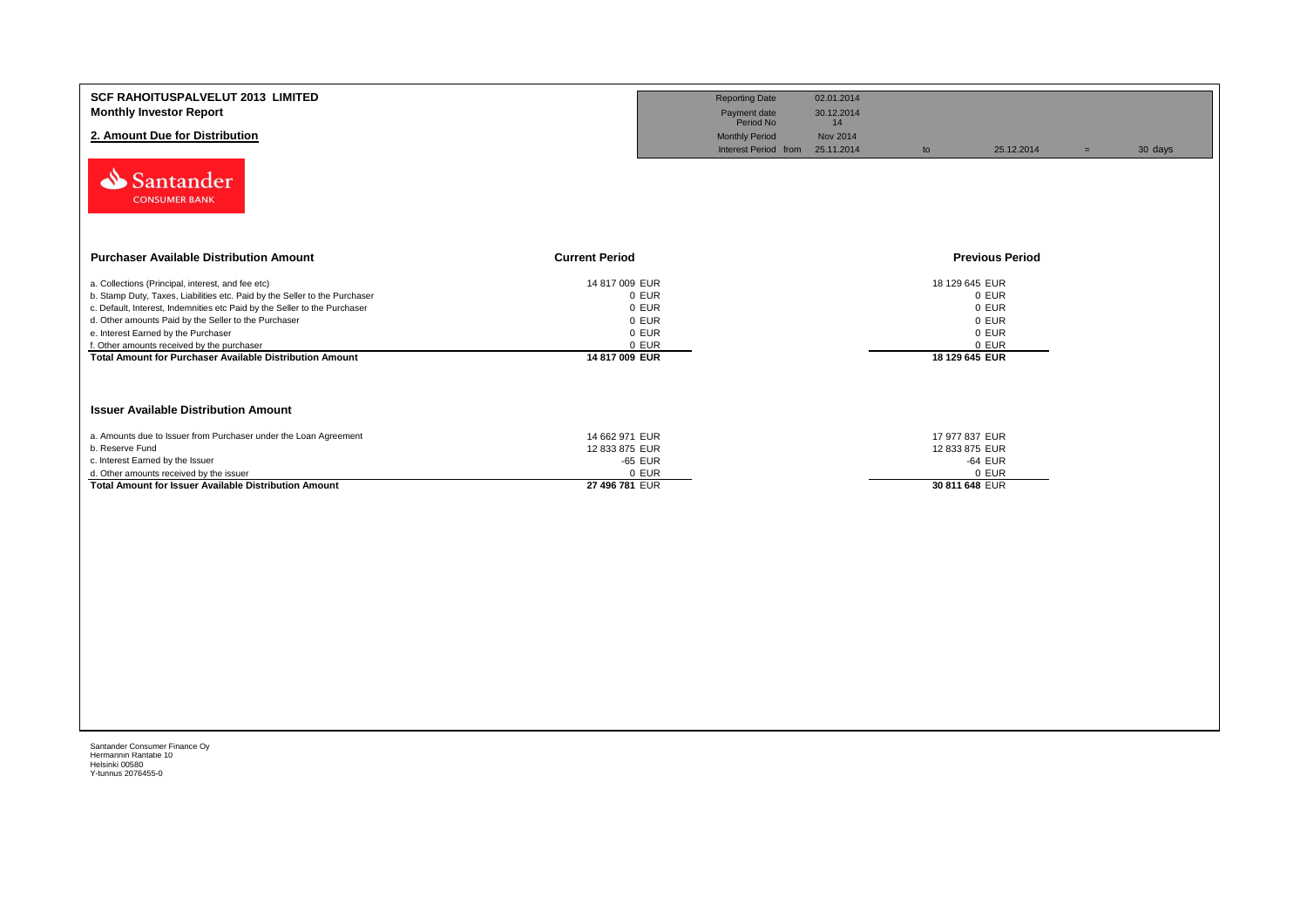| <b>SCF RAHOITUSPALVELUT 2013 LIMITED</b><br><b>Monthly Investor Report</b>                                                                                                                                                                                                                                                                                                                   |      | <b>Reporting Date</b><br>Payment date |      | 02.01.2014<br>30.12.2014 |    |            |     |         |
|----------------------------------------------------------------------------------------------------------------------------------------------------------------------------------------------------------------------------------------------------------------------------------------------------------------------------------------------------------------------------------------------|------|---------------------------------------|------|--------------------------|----|------------|-----|---------|
|                                                                                                                                                                                                                                                                                                                                                                                              |      | Period No                             |      | 14                       |    |            |     |         |
| 3. Reserve Accounts                                                                                                                                                                                                                                                                                                                                                                          |      | <b>Monthly Period</b>                 |      | <b>Nov 2014</b>          |    |            |     |         |
| N<br>Santander<br><b>CONSUMER BANK</b>                                                                                                                                                                                                                                                                                                                                                       |      | <b>Interest Period</b>                | from | 25.11.2014               | to | 25.12.2014 | $=$ | 30 days |
| <b>Note Balance</b>                                                                                                                                                                                                                                                                                                                                                                          |      |                                       |      |                          |    |            |     |         |
| Beginning of Period                                                                                                                                                                                                                                                                                                                                                                          |      | 254 787 621,36 EUR                    |      |                          |    |            |     |         |
| End of Period                                                                                                                                                                                                                                                                                                                                                                                |      | 241 138 440,60 EUR                    |      |                          |    |            |     |         |
|                                                                                                                                                                                                                                                                                                                                                                                              |      |                                       |      |                          |    |            |     |         |
| <b>Reserve Fund</b>                                                                                                                                                                                                                                                                                                                                                                          | in % |                                       |      |                          |    |            |     |         |
| Beginning of Period                                                                                                                                                                                                                                                                                                                                                                          | 3,0% | 7 700 325,00 EUR                      |      |                          |    |            |     |         |
| Cash Outflow                                                                                                                                                                                                                                                                                                                                                                                 |      | 7 700 325,00 EUR                      |      |                          |    |            |     |         |
| Cash Inflow                                                                                                                                                                                                                                                                                                                                                                                  |      | 6 961 169,60 EUR                      |      |                          |    |            |     |         |
| End of Period                                                                                                                                                                                                                                                                                                                                                                                | 2,7% | 6 961 169,60 EUR                      |      |                          |    |            |     |         |
| <b>Required Reserve Amount</b>                                                                                                                                                                                                                                                                                                                                                               | 2,7% | 6 961 169,60 EUR                      |      |                          |    |            |     |         |
| <b>Liquidity Balance</b>                                                                                                                                                                                                                                                                                                                                                                     |      |                                       |      |                          |    |            |     |         |
| Beginning of Period                                                                                                                                                                                                                                                                                                                                                                          | 2,0% | 5 133 550,00 EUR                      |      |                          |    |            |     |         |
| Cash Outflow                                                                                                                                                                                                                                                                                                                                                                                 |      | 5 133 550,00 EUR                      |      |                          |    |            |     |         |
| Cash Inflow                                                                                                                                                                                                                                                                                                                                                                                  |      | 5 095 752,43 EUR                      |      |                          |    |            |     |         |
| End of Period                                                                                                                                                                                                                                                                                                                                                                                | 2,0% | 5 095 752,43 EUR                      |      |                          |    |            |     |         |
| <b>Required Reserve Amount</b>                                                                                                                                                                                                                                                                                                                                                               | 2,0% | 5 095 752,43 EUR                      |      |                          |    |            |     |         |
|                                                                                                                                                                                                                                                                                                                                                                                              |      |                                       |      |                          |    |            |     |         |
| <b>Servicer Advance Reserve Fund</b>                                                                                                                                                                                                                                                                                                                                                         |      |                                       |      |                          |    |            |     |         |
| <b>Beginning of Period</b>                                                                                                                                                                                                                                                                                                                                                                   |      | 100 000,00 EUR                        |      |                          |    |            |     |         |
| <b>Cash Outflow</b>                                                                                                                                                                                                                                                                                                                                                                          |      | <b>EUR</b><br>÷.                      |      |                          |    |            |     |         |
| Cash Inflow                                                                                                                                                                                                                                                                                                                                                                                  |      | <b>EUR</b>                            |      |                          |    |            |     |         |
| End of Period                                                                                                                                                                                                                                                                                                                                                                                |      | 100 000,00 EUR                        |      |                          |    |            |     |         |
| <b>Required Reserve Amount</b>                                                                                                                                                                                                                                                                                                                                                               |      | 100 000,00 EUR                        |      |                          |    |            |     |         |
| <b>Set-off from Deposits</b><br>$\overline{111}$ $\overline{00}$ $\overline{0}$ $\overline{111}$ $\overline{111}$ $\overline{00}$ $\overline{111}$ $\overline{111}$ $\overline{111}$ $\overline{111}$ $\overline{111}$ $\overline{111}$ $\overline{111}$ $\overline{111}$ $\overline{111}$ $\overline{111}$ $\overline{111}$ $\overline{111}$ $\overline{111}$ $\overline{111}$ $\overline{$ |      |                                       |      |                          |    |            |     |         |

No borrowers whose loans were sold to SCF Rahoituspalvelut 2013 held deposits with Santander Consumer Finance OY. The risk of set-off from deposits is therefore zero.

*We hereby confirm that the Seller confirms its ongoing retention of a net economic interest of at least 5% in accordance with Article 405 of the CRR and Article 51 of the AIFMR*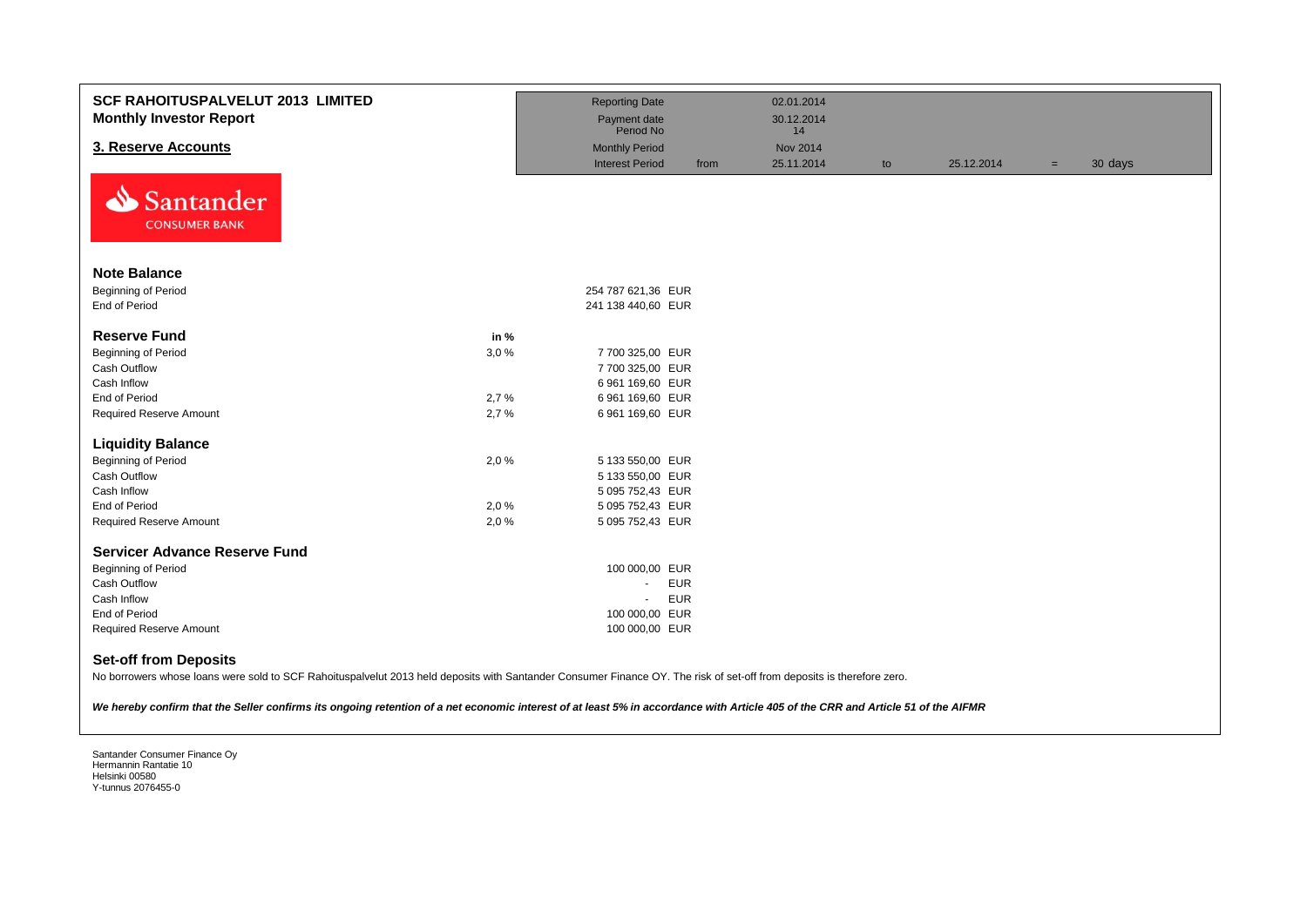| SCF RAHOITUSPALVELUT 2013 LIMITED<br><b>Monthly Investor Report</b><br>4. Performance Data<br>⇘<br>Santander<br><b>CONSUMER BANK</b> |                                 |                                          |                | <b>Reporting Date</b><br>Payment date<br>Period No<br><b>Monthly Period</b><br><b>Interest Period</b> | from | 02.01.2014<br>30.12.2014<br>14<br>Nov 2014<br>25.11.2014 | to | 25.12.2014 | $=$ | 30 days |
|--------------------------------------------------------------------------------------------------------------------------------------|---------------------------------|------------------------------------------|----------------|-------------------------------------------------------------------------------------------------------|------|----------------------------------------------------------|----|------------|-----|---------|
| <b>Asset Balance</b><br>Beginning of Period<br>End of Period                                                                         |                                 | 254 787 621,36 EUR<br>241 138 440,60 EUR |                |                                                                                                       |      |                                                          |    |            |     |         |
| <b>Portfolio Performance:</b>                                                                                                        | <b>EUR</b>                      | $\%$                                     | # loans        |                                                                                                       |      |                                                          |    |            |     |         |
| <b>Performing Receivables:</b>                                                                                                       |                                 |                                          |                |                                                                                                       |      |                                                          |    |            |     |         |
| Current<br>1-29 days past due                                                                                                        | 217 185 613,82<br>19 414 321,99 | 90,07%<br>8,05%                          | 22 737<br>1827 |                                                                                                       |      |                                                          |    |            |     |         |
|                                                                                                                                      |                                 | 0,00%                                    |                |                                                                                                       |      |                                                          |    |            |     |         |
| <b>Delinquent Receivables:</b>                                                                                                       |                                 |                                          |                |                                                                                                       |      |                                                          |    |            |     |         |
| 30-59 days past due                                                                                                                  | 3 177 273,88                    | 1,32 %                                   | 304            |                                                                                                       |      |                                                          |    |            |     |         |
| 60-89 days past due                                                                                                                  | 791 296,01                      | 0,33%                                    | 78             |                                                                                                       |      |                                                          |    |            |     |         |
| 90-119 days past due                                                                                                                 | 341 065,16                      | 0,14%                                    | 33             |                                                                                                       |      |                                                          |    |            |     |         |
| 120-149 days past due                                                                                                                | 209 455,99                      | 0,09%                                    | 19             |                                                                                                       |      |                                                          |    |            |     |         |
| 150-179 days past due                                                                                                                | 19 413,75                       | 0,01%                                    | $\overline{4}$ |                                                                                                       |      |                                                          |    |            |     |         |
| <b>Total Performing and Delinquent</b>                                                                                               | 241 138 441                     | 100,00%                                  | 25 002         |                                                                                                       |      |                                                          |    |            |     |         |
| <b>Current Period Defaults</b><br><b>Cumulative Defaults</b>                                                                         | 190 474,05<br>2 394 204,59      |                                          | 22<br>232      |                                                                                                       |      |                                                          |    |            |     |         |
| <b>Current Period Recoveries</b><br><b>Cumulative Recoveries</b>                                                                     | 143 253,26<br>1 373 251,61      |                                          |                |                                                                                                       |      |                                                          |    |            |     |         |
|                                                                                                                                      |                                 |                                          |                |                                                                                                       |      |                                                          |    |            |     |         |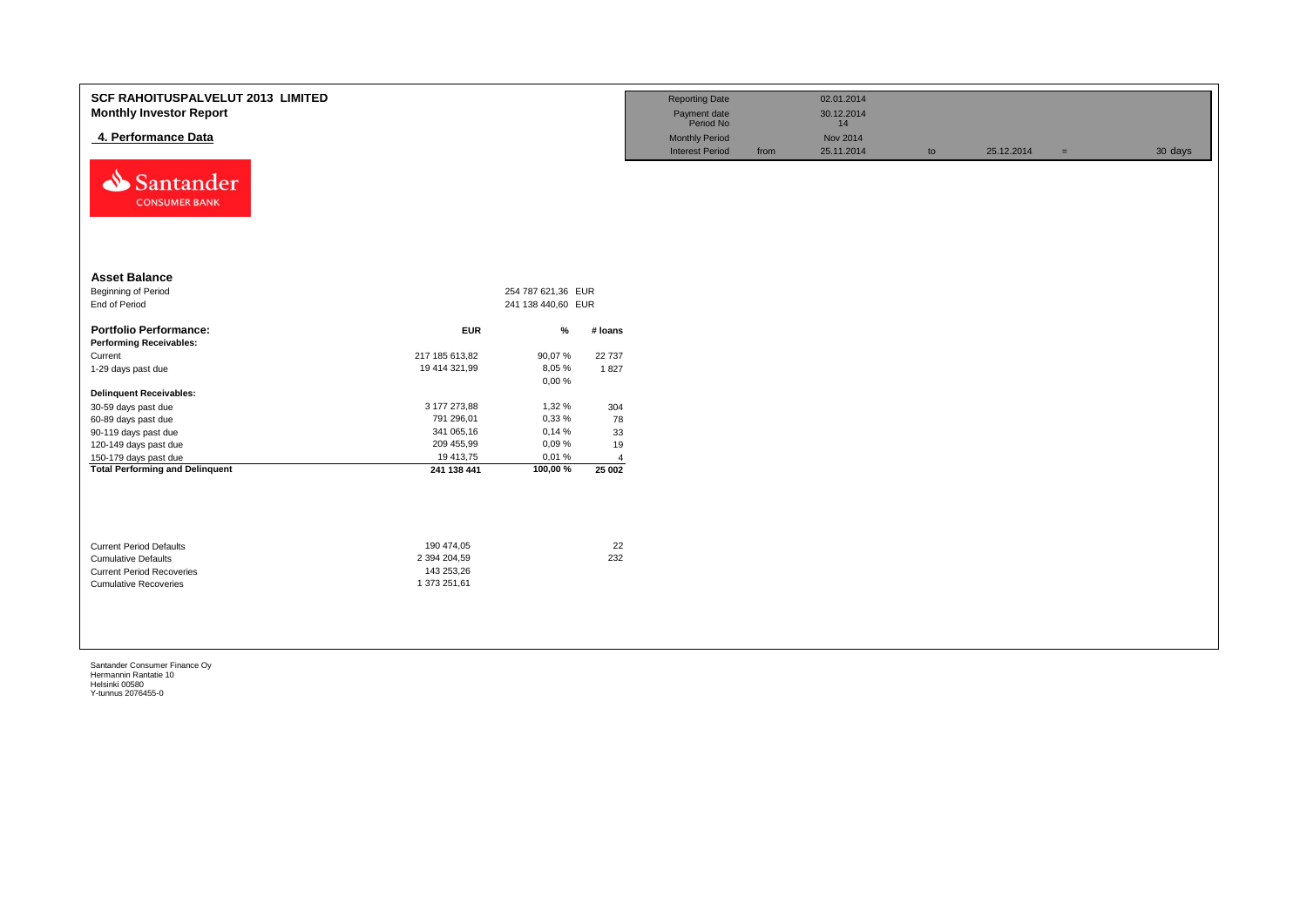### **SCF RAHOITUSPALVELUT 2013 LIMITED Reporting Date** 02.01.2014 **Monthly Investor Report** 2001<br> **Monthly Investor Report** 2001<br>
Payment date 30.12.2014<br>
Period No

# **5. Outstanding Notes** Monthly Period Nov 2014<br>
Monthly Period Nov 2014<br>
Interest Period from 25.11.2014



| 1. Note Balance                                       | <b>All Notes</b>   | Class A            | <b>Class B</b>                         | Class C                  | Class C         |
|-------------------------------------------------------|--------------------|--------------------|----------------------------------------|--------------------------|-----------------|
| <b>General Note Information</b>                       |                    |                    |                                        |                          |                 |
| <b>ISIN Code</b>                                      |                    | XS0973934192       | XS0973934358                           | N/A                      | N/A             |
| Currency                                              |                    | <b>EUR</b>         | <b>EUR</b>                             | <b>EUR</b>               | <b>EUR</b>      |
| <b>Initial Tranching</b>                              | 100 %              | 85,5%              | 9.5%                                   | 5.0%                     | 0.0%            |
| <b>Legal Final Maturity Date</b>                      |                    | 31.08.2018         | 31.08.2018                             | 31.08.2018               | 31.08.2018      |
| Rating (Fitch/Moody's)                                |                    | AAA / AAA          | $A+ / A2$                              | Not rated                | Not rated       |
| Initial Notes Aggregate Principal Outstanding Balance | 513 300 000,00 EUR | 439 000 000,00 EUR | 48 800 000,00 EUR                      | 25 500 000,00 EUR        | 55 000,00 EUR   |
| Initial Nominal per Note                              |                    | 100 000,00<br>EUR  | 100 000,00<br><b>EUR</b>               | 100 000,00<br><b>EUR</b> | 1 000,00<br>EUR |
| Initial Number of Notes per Class                     | 5133               | 4390               | 488                                    | 255                      | 55              |
| <b>Current Note Information</b>                       |                    |                    |                                        |                          |                 |
| Class Principal Outstanding Opening Balance           | 254 732 621.36 EUR | 180 432 621,36 EUR | 48 800 000,00 EUR                      | 25 500 000,00 EUR        | 55 000,00       |
| Available Distribution Amount                         | 27 496 781,10 EUR  |                    |                                        |                          |                 |
| Amortisation                                          | 13 649 180,76 EUR  |                    |                                        |                          |                 |
| <b>Redemption per Class</b>                           | 13 649 180,76 EUR  | 13 649 180,76 EUR  | <b>EUR</b>                             | <b>EUR</b>               | <b>EUR</b>      |
| Redemption per Note                                   |                    | 3 109,15 EUR       | <b>EUR</b>                             | <b>EUR</b>               | <b>EUR</b>      |
| Class Principal Outstanding Closing Balance           | 241 083 440,60 EUR | 166 783 440,60 EUR | 48 800 000,00 EUR                      | 25 500 000,00 EUR        | 55 000,00       |
| <b>Current Tranching</b>                              |                    | 69,18%             | 20,24 %                                | 10,58%                   | 0,02%           |
| <b>Current Pool Factor</b>                            |                    | 0.38               | 1.00                                   | 1.00                     | 1.00            |
|                                                       |                    |                    |                                        |                          |                 |
| 2. Payments to Investors per Note                     | <b>All Notes</b>   | Class A            | <b>Class B</b>                         | Class C                  | <b>Class C</b>  |
| Interest rate Basis: 1-M EURIBOR / Spread             |                    |                    |                                        |                          |                 |
| Day Count Convention                                  |                    | (30/360)           | (30/360)                               | (30/360)                 | (30/360)        |
| <b>Interest Days</b>                                  | 30                 |                    |                                        |                          |                 |
| Principal Outstanding per Note Beginning of Period    |                    | 41 100.82 EUR      | 100 000,00 EUR                         | 100 000,00 EUR           | 1 000,00 EUR    |
| >Principal Repayment per note                         |                    | 3 109,15 EUR       | <b>EUR</b><br>$\overline{\phantom{a}}$ | <b>EUR</b>               | <b>EUR</b>      |
| Principal Outstanding per Note End of Period          |                    | 37 991,67 EUR      | 100 000,00 EUR                         | 100 000,00<br>EUR        | 1 000,00 EUR    |
| >Interest accrued for the period                      |                    | 27,47 EUR          | 75.17 EUR                              | 83,50 EUR                | 0.835 EUR       |
| <b>Interest Payment</b>                               | 178 562.97         | 120 589,14 EUR     | 36 681,33 EUR                          | 21 292,50 EUR            | 45,93 EUR       |
| Interest Payment per Note                             |                    | 27,47 EUR          | 75,17 EUR                              | 83.50 EUR                | 0.84 EUR        |
| 3. Credit Enhancements                                |                    |                    |                                        |                          |                 |
| Initial total CE (Subordination, Reserve)             |                    | 16,98%             | 7,48%                                  | 2,50 %                   |                 |
|                                                       |                    | 39,50 %            | 19,29 %                                | 8,69%                    |                 |
| Current CE (incl. Excess Spread)                      |                    |                    |                                        |                          |                 |

Payment date<br>Period No

Interest Period from 25.11.2014 to 25.12.2014 = 30 days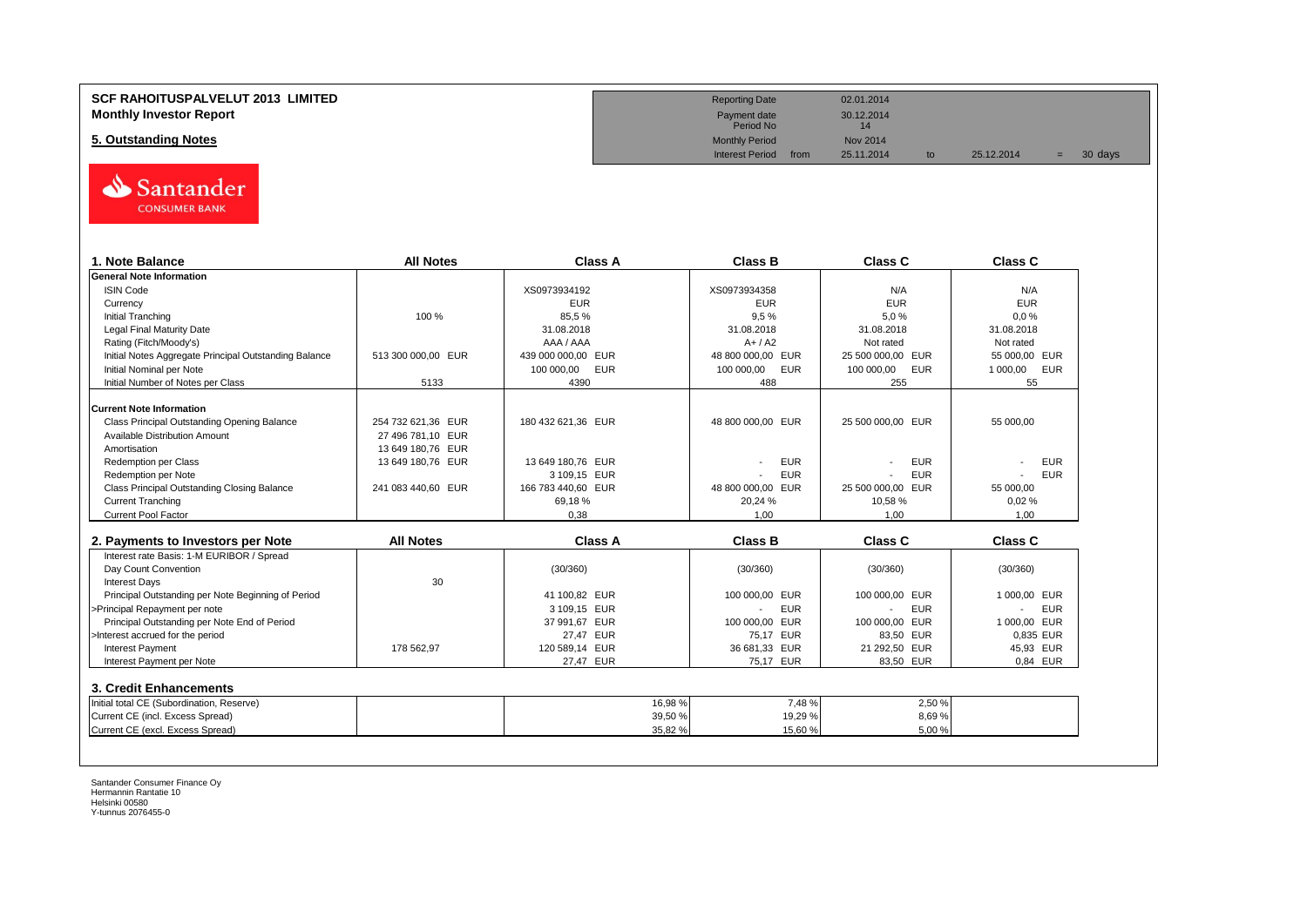## **SCF RAHOITUSPALVELUT 2013 LIMITED**<br>**Monthly Investor Report** Payment date 30.12.2014

**6. Counterparty Ratings, Trigger Levels and Consequences** 

Reporting Date 02.01.2014<br>Payment date 30.12.2014<br>Period No 14<br>Monthly Period Nov 2014

Interest Period:  $25.11.2014$  to  $25.12.2014$  = 30 days

Santander CONSUMER BANK

|                                   |                                           |          |                |                   | <b>Rating Triggers</b> |                |                         |                                      |           |                   |                                                                                                                                                                                                                                                                                                                                                                                                                                                                                                                                                                                                        |
|-----------------------------------|-------------------------------------------|----------|----------------|-------------------|------------------------|----------------|-------------------------|--------------------------------------|-----------|-------------------|--------------------------------------------------------------------------------------------------------------------------------------------------------------------------------------------------------------------------------------------------------------------------------------------------------------------------------------------------------------------------------------------------------------------------------------------------------------------------------------------------------------------------------------------------------------------------------------------------------|
|                                   |                                           |          |                | <b>Short Term</b> |                        |                |                         | Long Term                            |           |                   |                                                                                                                                                                                                                                                                                                                                                                                                                                                                                                                                                                                                        |
|                                   |                                           |          | Fitch          |                   | Moody's                |                | Fitch                   |                                      | Moody's   |                   |                                                                                                                                                                                                                                                                                                                                                                                                                                                                                                                                                                                                        |
| <b>Transaction Role</b>           | Counterparty                              | Criteria | Current        | Criteria          | Current                | Criteria       | Current                 | Criteria                             | Current   | Trigger breached? | Summary of Contractual Requirements if Rating Trigger Breach                                                                                                                                                                                                                                                                                                                                                                                                                                                                                                                                           |
| Issuer                            | Rahoituspalvelut 2013 Limited             |          | No rating      |                   | No rating              |                | No rating               |                                      | No rating | N/A               |                                                                                                                                                                                                                                                                                                                                                                                                                                                                                                                                                                                                        |
| Seller                            | Santander Consumer Finance Oy             |          | No rating      |                   | No rating              |                | No rating               |                                      | No rating | N/A               |                                                                                                                                                                                                                                                                                                                                                                                                                                                                                                                                                                                                        |
| Servicer                          | Santander Consumer Finance Oy             |          | No rating      |                   | No rating              |                | No rating               |                                      | No rating | N/A               |                                                                                                                                                                                                                                                                                                                                                                                                                                                                                                                                                                                                        |
| Servicer's Owner                  | Santander Consumer Finance                | N/A      | F <sub>2</sub> | N/A               | $P - 2$                | BBB            | $A -$<br>Outlook stable | Baa1<br>No<br>Baa3<br>Outlook stable |           |                   | Banco Santander S.A. undertakes in the Servicing Agreement to act as Back-Up Servicer Facilitator,<br>which will require it to (i) select a bank or financial institution having the requirements set out in the<br>Servicing Agreement and willing to assume the duties of a successor servicer in the event that a<br>Servicer Termination Notice is delivered, (ii) review the information provided to it by the Servicer<br>under the Servicing Agreement, (iii) enter into appropriate data confidentiality provisions and (iv)<br>notify the Servicer if it requires further assistance.         |
| <b>Transaction Account Bank</b>   | Deutsche Bank AG                          | F1       | $F1+$          | $P-1$             | $P-2$                  | $\mathsf{A}$   | $A+$                    | A2                                   | A3        | Yes               | The Issuer and the Purchaser shall (with the prior written consent of the Note Trustee) arrange for<br>the transfer (within 30 calendar days) of:<br>(i) in relation to the Issuer, the Issuer Secured Accounts and the Expenses Loan Payment Account and<br>all of the funds standing to the credit of the Issuer Secured Accounts and the Expenses Loan Payment<br>Account; and<br>(ii) in relation to the Purchaser, the Purchaser Transaction Account and all funds standing to the<br>credit of the Purchaser Transaction Account,<br>to another bank that meets the applicable Required Ratings. |
| Paying Agent and related roles    | Deutsche Bank AG                          |          | $F1+$          |                   | $P-2$                  |                | $A+$                    |                                      | A3        |                   |                                                                                                                                                                                                                                                                                                                                                                                                                                                                                                                                                                                                        |
| Corporate Service Provider        | Deutsche International Corporate Services |          | $F1+$          |                   | $P-2$                  |                | $A+$                    |                                      | A3        |                   |                                                                                                                                                                                                                                                                                                                                                                                                                                                                                                                                                                                                        |
| Note Trustee and Security Trustee | Deutsche Trustee Company Limited          |          | $F1+$          |                   | $P-2$                  |                | $A+$                    |                                      | A3        |                   |                                                                                                                                                                                                                                                                                                                                                                                                                                                                                                                                                                                                        |
| <b>Collections Account Bank</b>   | Skandinaviska Enskilda Banken             | F1       | F1             | $P-1$             | $P-1$                  | $\overline{A}$ | $A+$                    | A2                                   | A 1       | No                | The Servicer shall (with the prior written consent of the Note Trustee) use reasonable endeavours to<br>arrange for the transfer (within 30 calendar days) of the Issuer Collections Account and all of the<br>funds standing to the credit of the Issuer Collections Account to another bank which meets the<br><b>Required Ratings.</b>                                                                                                                                                                                                                                                              |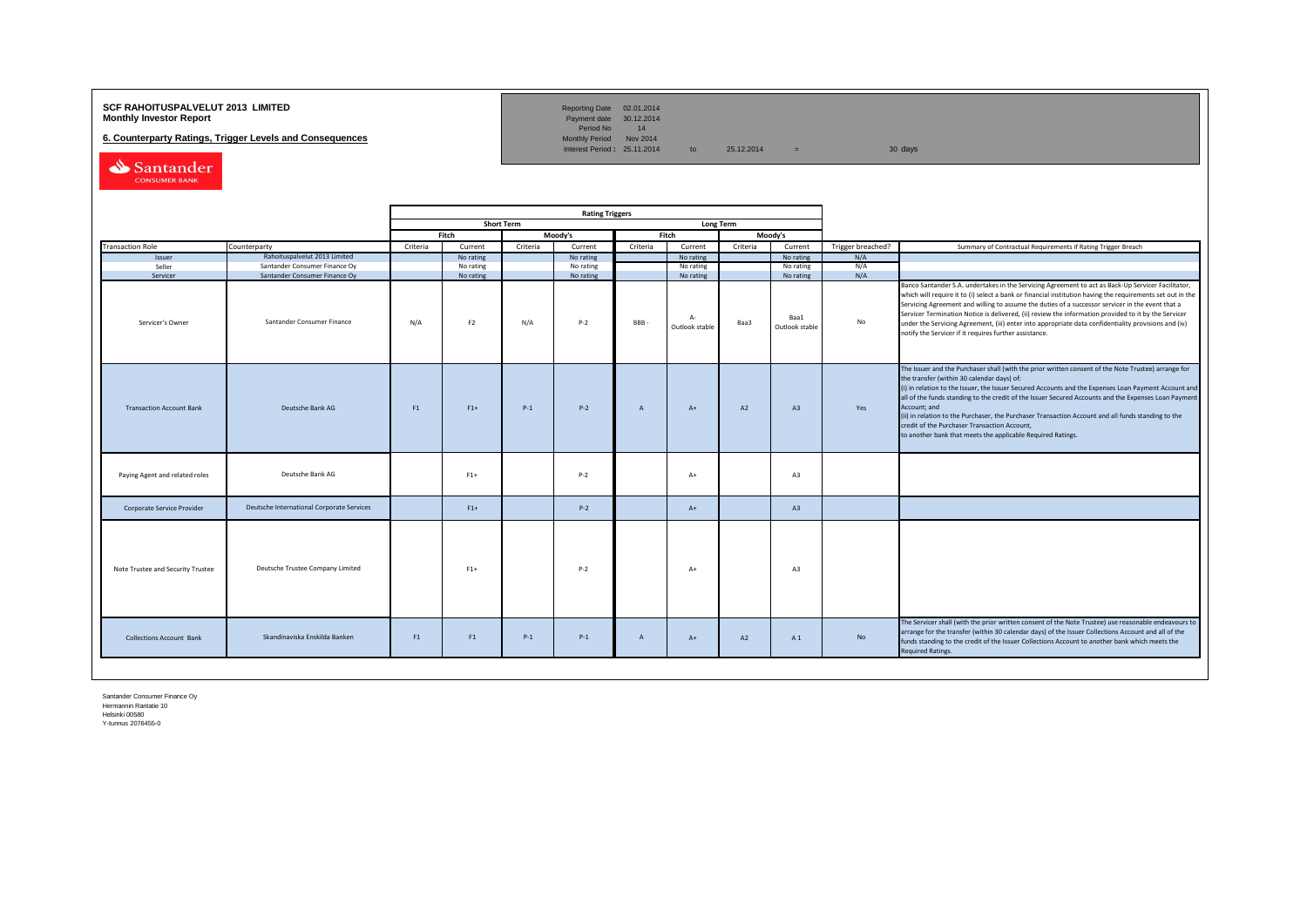# **SCF RAHOITUSPALVELUT 2013 LIMITED** Reporting Date 02.01.2014 **Monthly Investor Report Payment date** Payment date 30.12.2014

| <b>7.a Original Portfolio Principal Balance</b> | <b>Monthly Period</b> | Nov 2014 |            |
|-------------------------------------------------|-----------------------|----------|------------|
|                                                 | Interest Period       | trom     | 25.11.2014 |



| $-$ all:<br>Average amount | 12 6 6 6 |
|----------------------------|----------|

Interest Period from 25.11.2014 to 25.12.2014 = 30 days

Payment date<br>Period No

|                  |            |               |           |                         | <b>TOTAL</b> |                               |                     |
|------------------|------------|---------------|-----------|-------------------------|--------------|-------------------------------|---------------------|
|                  | <b>Min</b> | <b>Max</b>    | <b>No</b> | <b>Original balance</b> | ℅            | <b>WA mounths to maturity</b> | <b>WA seasoning</b> |
|                  |            | 0 5 0 0 0     | 7722      | 25 239 514              | 4,9%         | 19,0                          | 13,7                |
|                  |            | 5 000 10 000  | 12 105    | 90 402 977              | 17,6%        | 33,1                          | 12,1                |
|                  |            | 10 000 15 000 | 8965      | 110 601 458             | 21,5%        | 40,4                          | 10,9                |
|                  |            | 15 000 20 000 | 5 1 8 0   | 89 340 707              | 17,4 %       | 43,5                          | 10,1                |
|                  |            | 20 000 25 000 | 2882      | 64 224 790              | 12,5%        | 44,9                          | 9,8                 |
| Original balance |            | 25 000 30 000 | 1476      | 40 132 379              | 7,8%         | 45,1                          | 9,3                 |
|                  |            | 30 000 35 000 | 797       | 25 750 357              | 5,0%         | 44,8                          | 9,8                 |
|                  |            | 35 000 40 000 | 473       | 17 609 997              | 3,4%         | 44,3                          | 9,9                 |
|                  |            | 40 000 45 000 | 294       | 12 468 941              | 2,4 %        | 44,6                          | 9,7                 |
|                  |            | 45 000 50 000 | 238       | 11 245 953              | 2,2%         | 45,3                          | 10,0                |
|                  |            | 50 000 55 000 | 119       | 6 227 331               | 1,2%         | 46,6                          | 9,0                 |
|                  |            | 55 000 60 000 | 78        | 4 470 912               | 0,9%         | 47,1                          | 8,8                 |
|                  | $60000 +$  |               | 201       | 15 640 043              | 3,0%         | 44,3                          | 8,3                 |
|                  |            |               |           |                         |              |                               |                     |
|                  | Total      |               | 40 5 30   | 513 355 357             | 100%         |                               |                     |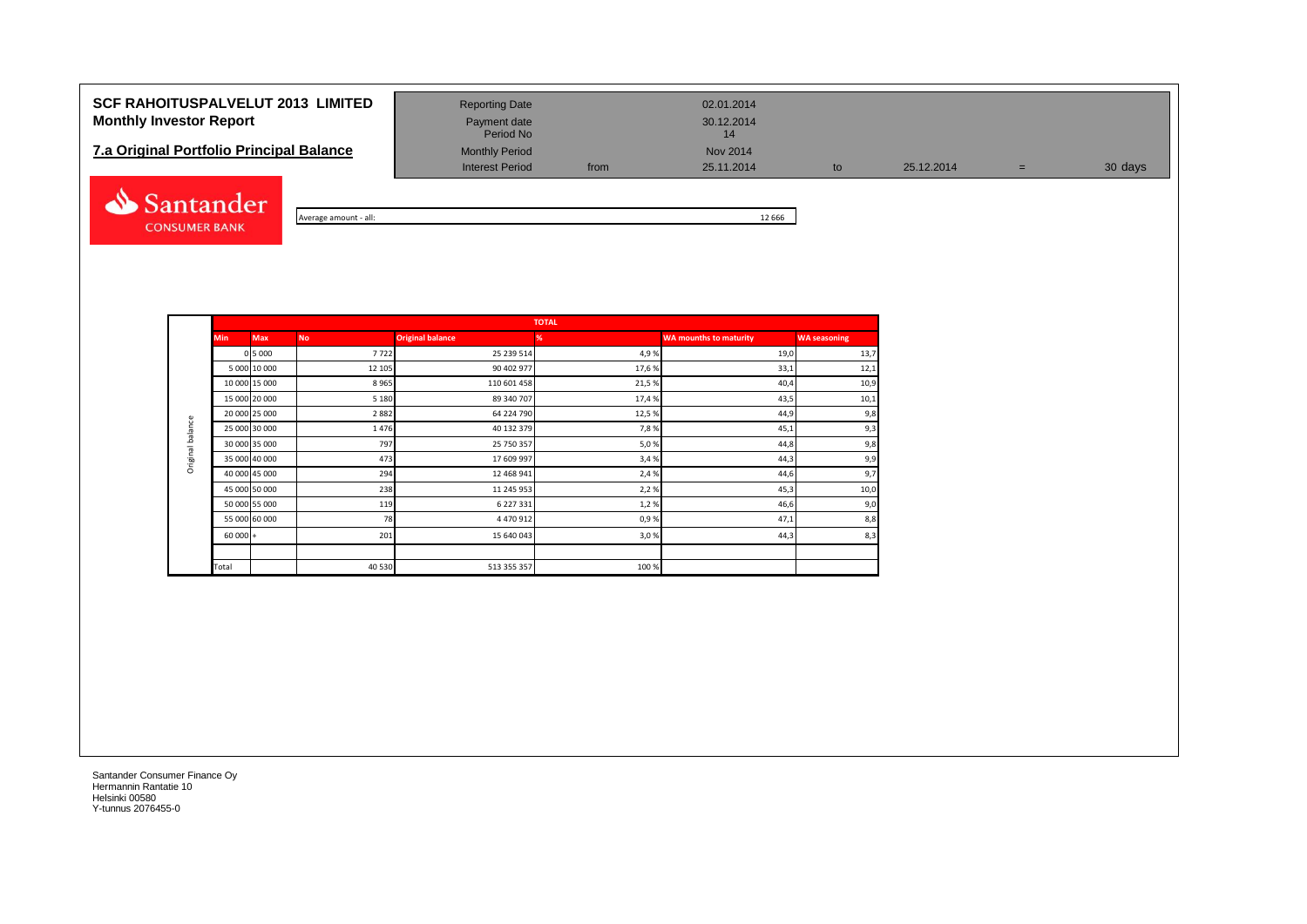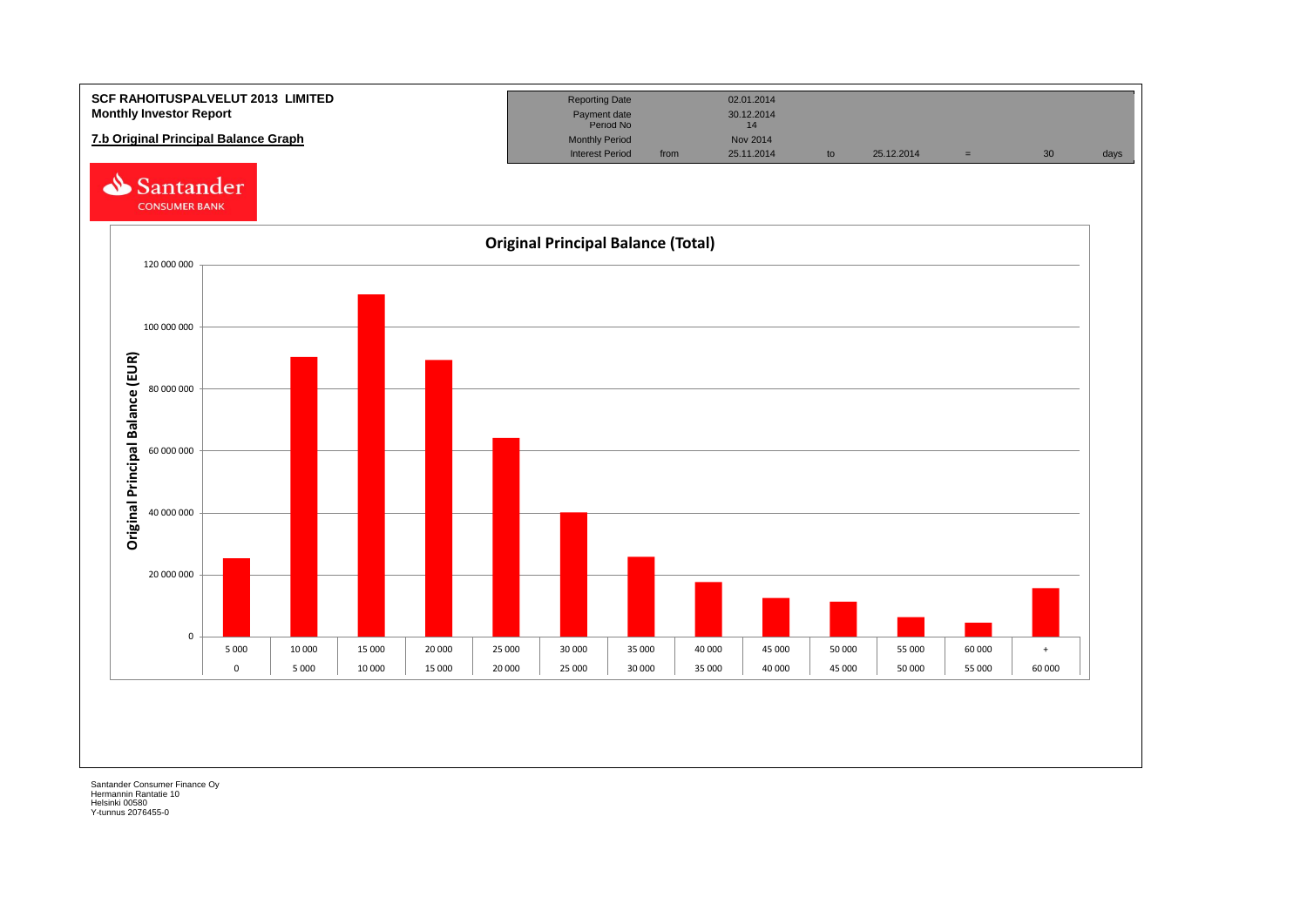| <b>SCF RAHOITUSPALVELUT 2013 LIMITED</b><br><b>Monthly Investor Report</b><br>8.a Outstanding Principal Balance | <b>Reporting Date</b><br>Payment date<br>Period No<br><b>Monthly Period</b><br><b>Interest Period</b> | from | 02.01.2014<br>30.12.2014<br>14<br>Nov 2014<br>25.11.2014 | to | 25.12.2014 | $=$ | 30 days |
|-----------------------------------------------------------------------------------------------------------------|-------------------------------------------------------------------------------------------------------|------|----------------------------------------------------------|----|------------|-----|---------|
| <b>Santander</b>                                                                                                |                                                                                                       |      | $\sim$ $\sim$ $\sim$                                     |    |            |     |         |



|                     |            |               |           | <b>TOTAL</b>               |         |                              |                     |
|---------------------|------------|---------------|-----------|----------------------------|---------|------------------------------|---------------------|
|                     | <b>Min</b> | <b>Max</b>    | <b>No</b> | <b>Outstanding balance</b> | %       | <b>WA months to maturity</b> | <b>WA seasoning</b> |
|                     |            | 0 5 0 0 0     | 7922      | 22 031 573                 | 9,14%   | 18,3                         | 26,3                |
|                     |            | 5 000 10 000  | 8 0 6 2   | 59 382 078                 | 24,63%  | 30,4                         | 24,2                |
|                     |            | 10 000 15 000 | 4556      | 55 465 533                 | 23,00 % | 35,1                         | 22,8                |
|                     |            | 15 000 20 000 | 2 2 1 4   | 38 044 655                 | 15,78%  | 36,1                         | 22,4                |
|                     |            | 20 000 25 000 | 1059      | 23 467 038                 | 9,73%   | 37,1                         | 21,6                |
| Outstanding balance |            | 25 000 30 000 | 478       | 13 059 314                 | 5,42%   | 36,5                         | 22,0                |
|                     |            | 30 000 35 000 | 246       | 7967626                    | 3,30%   | 36,1                         | 22,7                |
|                     |            | 35 000 40 000 | 189       | 7077759                    | 2,94%   | 37,2                         | 22,2                |
|                     |            | 40 000 45 000 | 97        | 4 084 528                  | 1,69%   | 36,2                         | 22,6                |
|                     |            | 45 000 50 000 | 58        | 2740457                    | 1,14%   | 36,6                         | 22,2                |
|                     |            | 50 000 55 000 | 42        | 2 197 356                  | 0,91%   | 37,4                         | 21,9                |
|                     |            | 55 000 60 000 | 24        | 1 375 168                  | 0,57%   | 37,0                         | 21,9                |
|                     | $60000 +$  |               | 55        | 4 2 4 5 3 5 5              | 1,76%   | 36,0                         | 21,8                |
|                     |            |               |           |                            |         |                              |                     |
|                     | Total      |               | 25 002    | 241 138 441                | 100,0%  |                              |                     |

**CONSUMER BANK**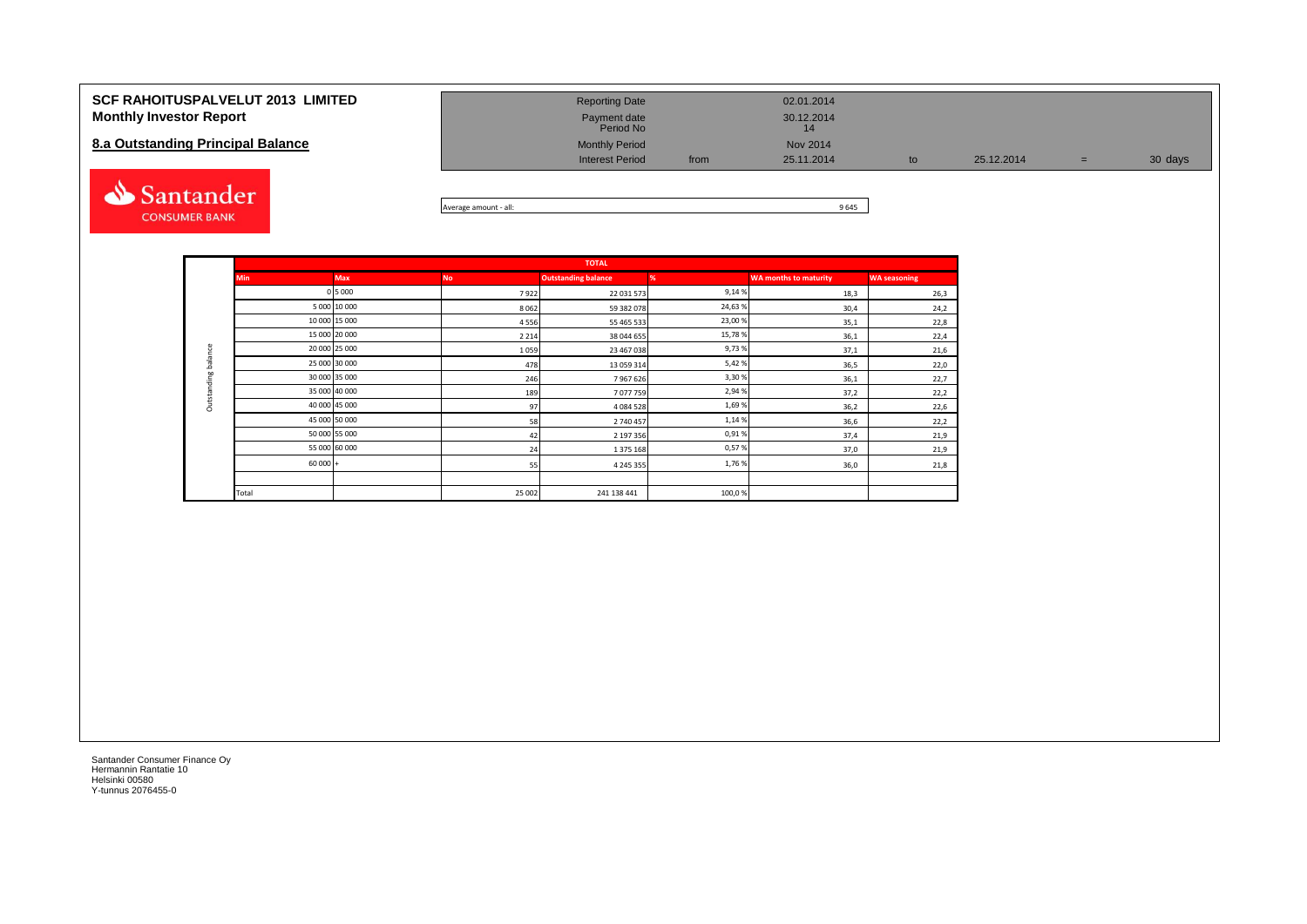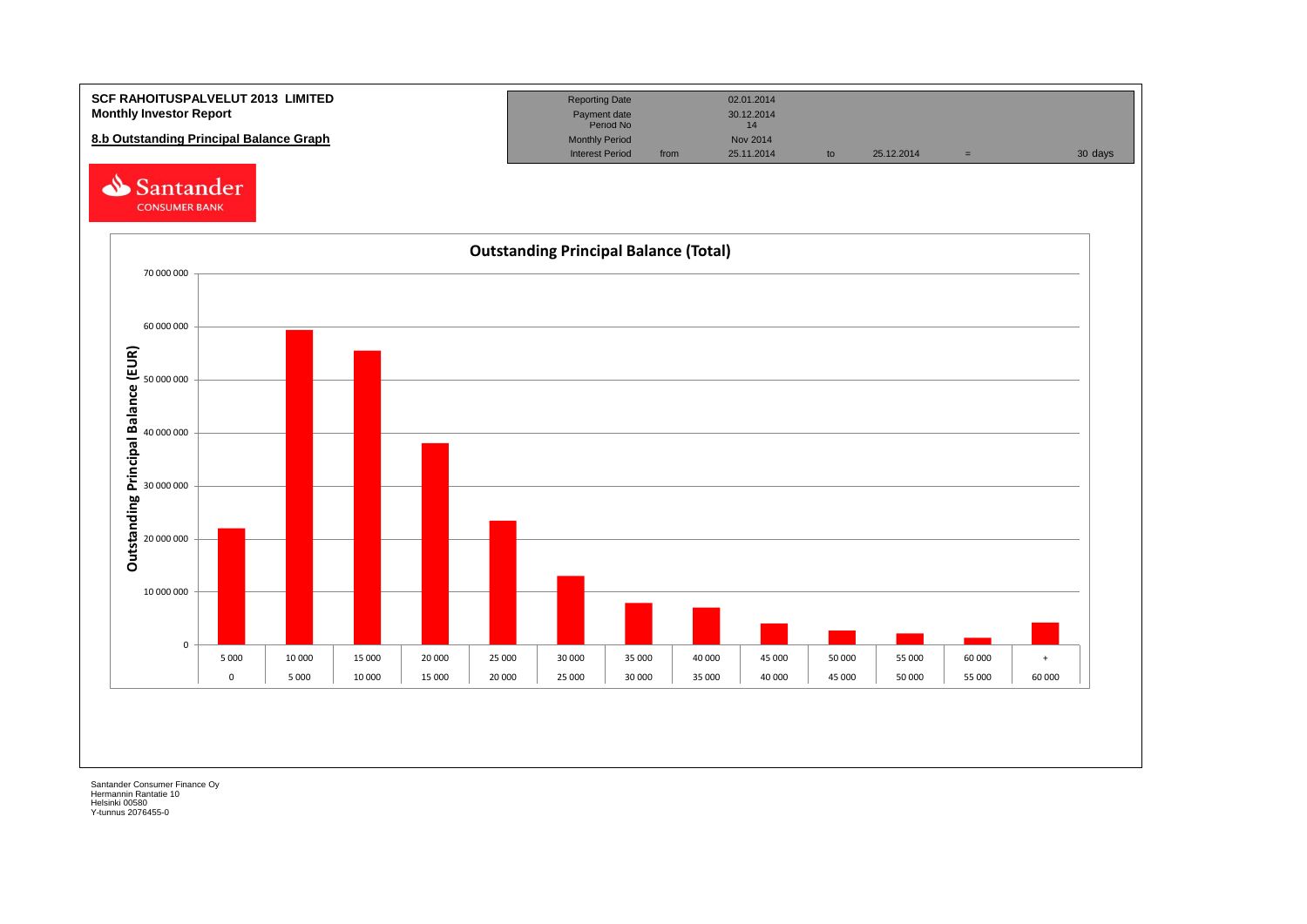| <b>SCF RAHOITUSPALVELUT 2013 LIMITED</b> | <b>Reporting Date</b>     |      | 02.01.2014 |            |         |
|------------------------------------------|---------------------------|------|------------|------------|---------|
| <b>Monthly Investor Report</b>           | Payment date<br>Period No |      | 30.12.2014 |            |         |
| 9.a Geographical Distribution            | <b>Monthly Period</b>     |      | Nov 2014   |            |         |
|                                          | <b>Interest Period</b>    | from | 25.11.2014 | 25.12.2014 | 30 days |



Geographic distribution

phic distribution

andei

|                  |           |                            | <b>TOTAL</b>             |            |                              |                     |
|------------------|-----------|----------------------------|--------------------------|------------|------------------------------|---------------------|
| <b>District</b>  | <b>No</b> | <b>Outstanding balance</b> | % of Outstanding balance | % of Loans | <b>WA months to maturity</b> | <b>WA seasoning</b> |
| Central Finland  | 2684      | 25 25 6 007                | 10.47%                   | 10,74%     | 32,8                         | 23,2                |
| Eastern Finland  | 725       | 6489403                    | 2,69%                    | 2,90%      | 33,2                         | 23,0                |
| East Tavastia    | 1431      | 13 580 301                 | 5,63%                    | 5,72%      | 32,9                         | 23,5                |
| Greater Helsinki | 8706      | 87 696 646                 | 36,37%                   | 34,82%     | 33,1                         | 23,1                |
| Northern Finland | 2449      | 24 206 932                 | 10,04 %                  | 9,80%      | 33,6                         | 23,3                |
| Northern Savonia | 998       | 9 482 532                  | 3,93%                    | 3,99%      | 32,9                         | 23,1                |
| Ostrobothnia     | 1691      | 15 073 006                 | 6,25 %                   | 6,76%      | 31,8                         | 23,4                |
| South-Eastern Fi | 1441      | 13 575 871                 | 5,63%                    | 5,76%      | 33,3                         | 23,1                |
| South-Western Fi | 2649      | 24 741 094                 | 10,26%                   | 10,60%     | 33,0                         | 23,3                |
| Western Tavastia | 2 2 2 8   | 21 036 649                 | 8,72%                    | 8,91%      | 33,2                         | 23,1                |
|                  |           |                            |                          |            |                              |                     |
|                  |           |                            |                          |            |                              |                     |
| Total            | 25 002    | 241 138 441                | 100 %                    | 100,00%    |                              |                     |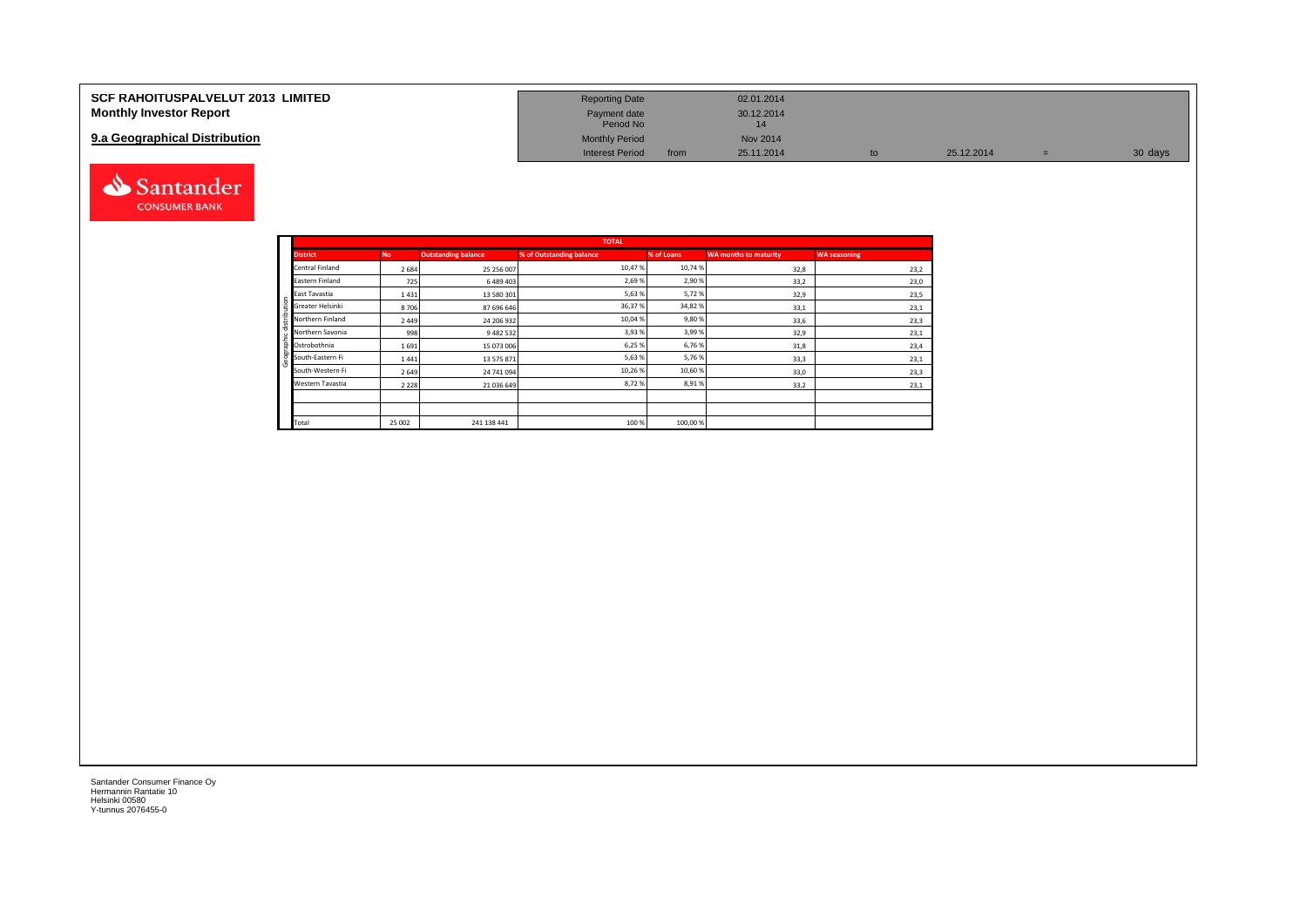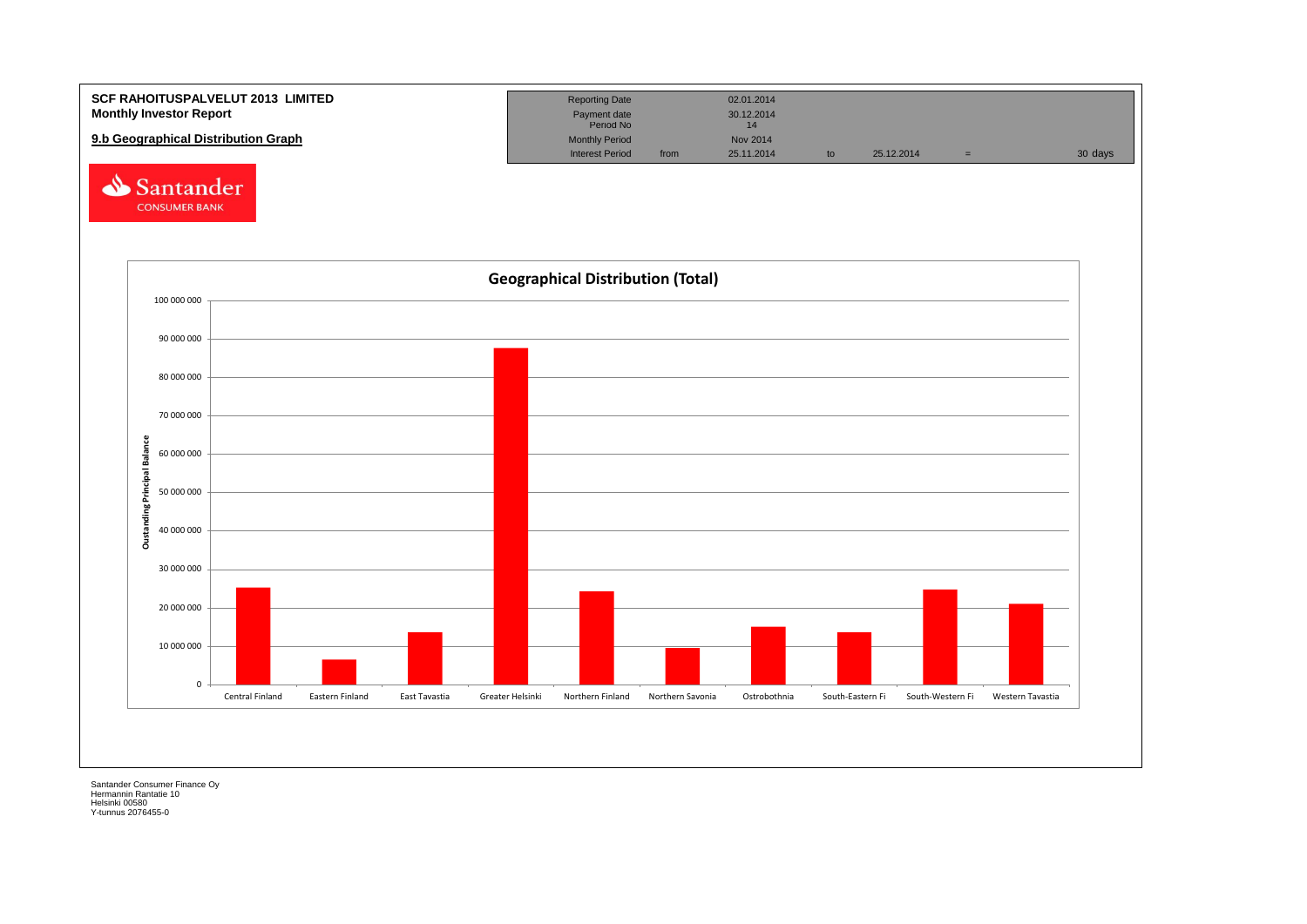#### **SCF RAHOITUSPALVELUT 2013 LIMITED Monthly Investor Report**

#### **10.a Interest Rate**



| <b>Reporting Date</b>     |      | 02.01.2014       |    |            |     |         |
|---------------------------|------|------------------|----|------------|-----|---------|
| Payment date<br>Period No |      | 30.12.2014<br>14 |    |            |     |         |
| <b>Monthly Period</b>     |      | <b>Nov 2014</b>  |    |            |     |         |
| <b>Interest Period</b>    | from | 25.11.2014       | to | 25.12.2014 | $=$ | 30 days |

|         |          |         |           |                            | <b>TOTAL</b>                                         |      |                     |
|---------|----------|---------|-----------|----------------------------|------------------------------------------------------|------|---------------------|
|         | $Min (=$ | Max (<) | <b>No</b> | <b>Outstanding balance</b> | % of total Outstanding balance WA months to maturity |      | <b>WA seasoning</b> |
|         |          | 1%      | 783       | 4 903 730                  | 2,03%                                                | 27,6 | 21,7                |
|         | 1 %      | 2 %     | 2577      | 22 103 997                 | 9,17%                                                | 31,7 | 21,7                |
| ution   | 2 %      | 4 %     | 5149      | 61 788 865                 | 25,62%                                               | 34,9 | 21,8                |
|         | 4 %      | 6 %     | 11 2 66   | 113 298 824                | 46,98%                                               | 32,8 | 24,0                |
| distrib | 6 %      | 8%      | 5 1 8 8   | 38 730 702                 | 16,06%                                               | 32,0 | 24,0                |
|         | 8%       | 10%     | 39        | 312 323                    | 0,13%                                                | 35,4 | 20,8                |
| ğ<br>Ξ  | 10%      | 12%     |           |                            |                                                      |      |                     |
|         | 12%      | 14 %    |           |                            |                                                      |      |                     |
|         | 14 %     | 16 %    |           |                            |                                                      |      |                     |
|         | 16 %     | 18%     |           |                            |                                                      |      |                     |
|         |          |         |           |                            |                                                      |      |                     |
|         | Total    |         | 25 002    | 241 138 441                | 100 %                                                |      |                     |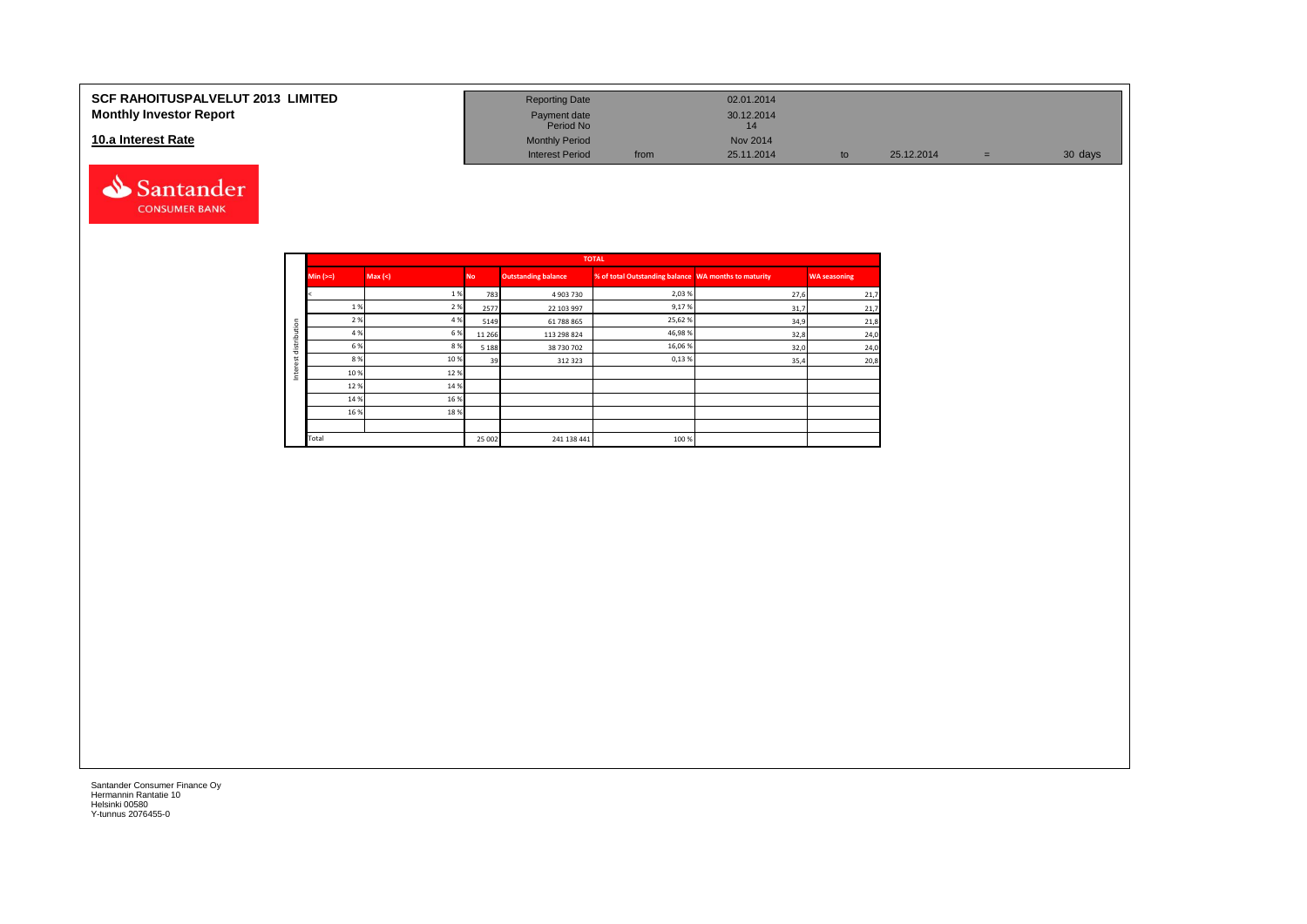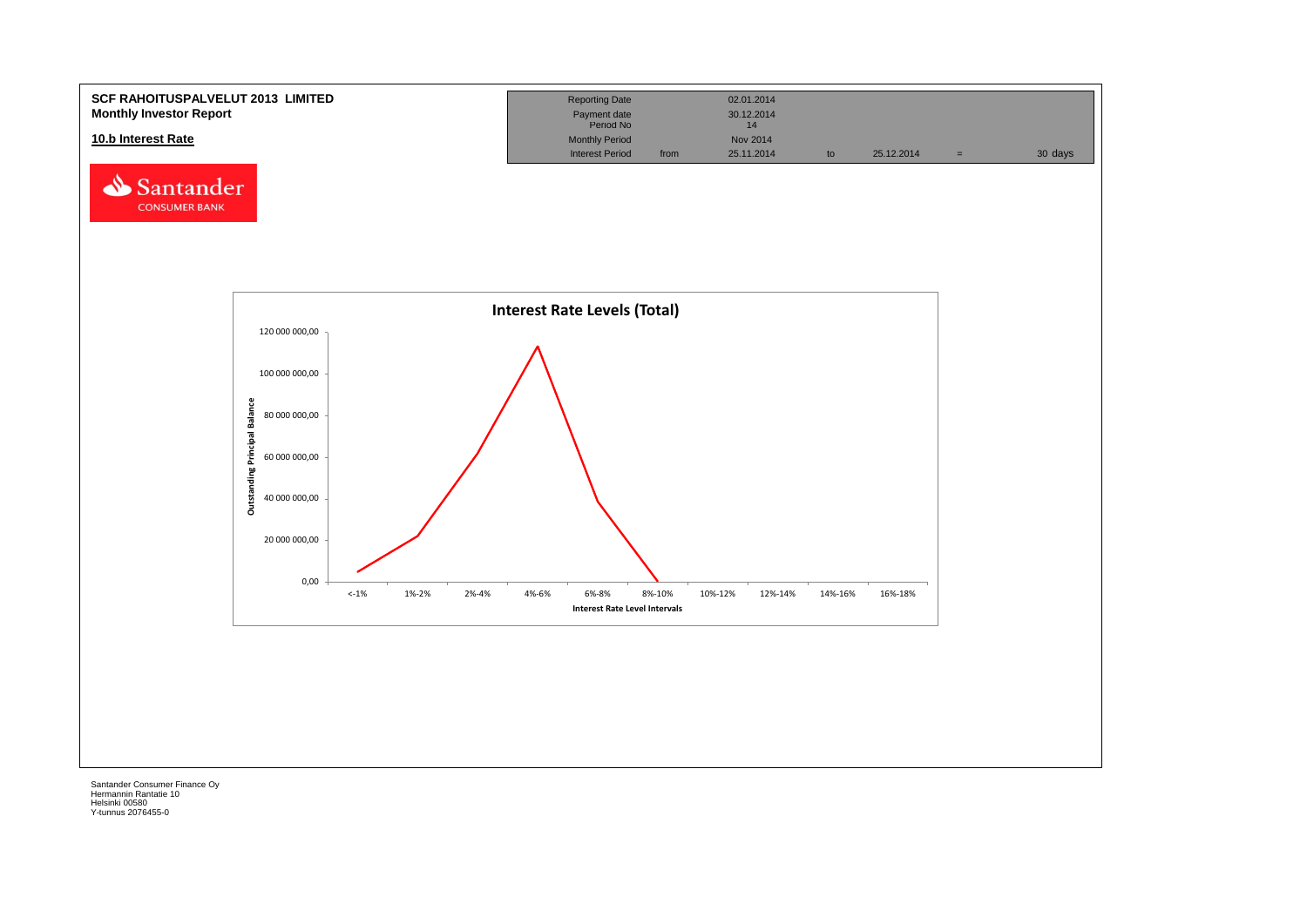#### **SCF RAHOITUSPALVELUT 2013 LIMITED Monthly Investor Report**

#### **11.a Remaining Terms**

![](_page_15_Picture_2.jpeg)

| <b>Reporting Date</b>     |      | 02.01.2014       |    |            |     |         |
|---------------------------|------|------------------|----|------------|-----|---------|
| Payment date<br>Period No |      | 30.12.2014<br>14 |    |            |     |         |
| <b>Monthly Period</b>     |      | Nov 2014         |    |            |     |         |
| <b>Interest Period</b>    | from | 25.11.2014       | to | 25.12.2014 | $=$ | 30 days |

|                     |            |            |           | <b>TOTAL</b>               |        |                              |                     |
|---------------------|------------|------------|-----------|----------------------------|--------|------------------------------|---------------------|
|                     | <b>Min</b> | <b>Max</b> | <b>No</b> | <b>Outstanding balance</b> | %      | <b>WA months to maturity</b> | <b>WA seasoning</b> |
|                     |            |            | 31        | 22 5 8 8                   | 0,01%  | 0,0                          | 48,1                |
|                     |            | 12         | 4 1 7 3   | 12 294 859                 | 5,10%  | 8,1                          | 32,4                |
|                     | 13         | 24         | 5 3 7 8   | 33 294 366                 | 13,81% | 18,9                         | 27,6                |
|                     | 25         | 36         | 7688      | 81 623 253                 | 33,85% | 31,3                         | 25,9                |
| maturity            | 37         | 48         | 7732      | 113 903 375                | 47,24% | 41,1                         | 18,9                |
|                     | 49         | 60         |           |                            |        |                              |                     |
| $\mathbf{S}$        | 61         | 72         |           |                            |        |                              |                     |
| Months <sub>1</sub> | 73         | 84         |           |                            |        |                              |                     |
|                     | 85         | 96         |           |                            |        |                              |                     |
|                     | 97         | 108        |           |                            |        |                              |                     |
|                     | 109        | 120        |           |                            |        |                              |                     |
|                     | 121        |            |           |                            |        |                              |                     |
|                     |            |            |           |                            |        |                              |                     |
|                     | Total      |            | 25 002    | 241 138 441                | 100%   |                              |                     |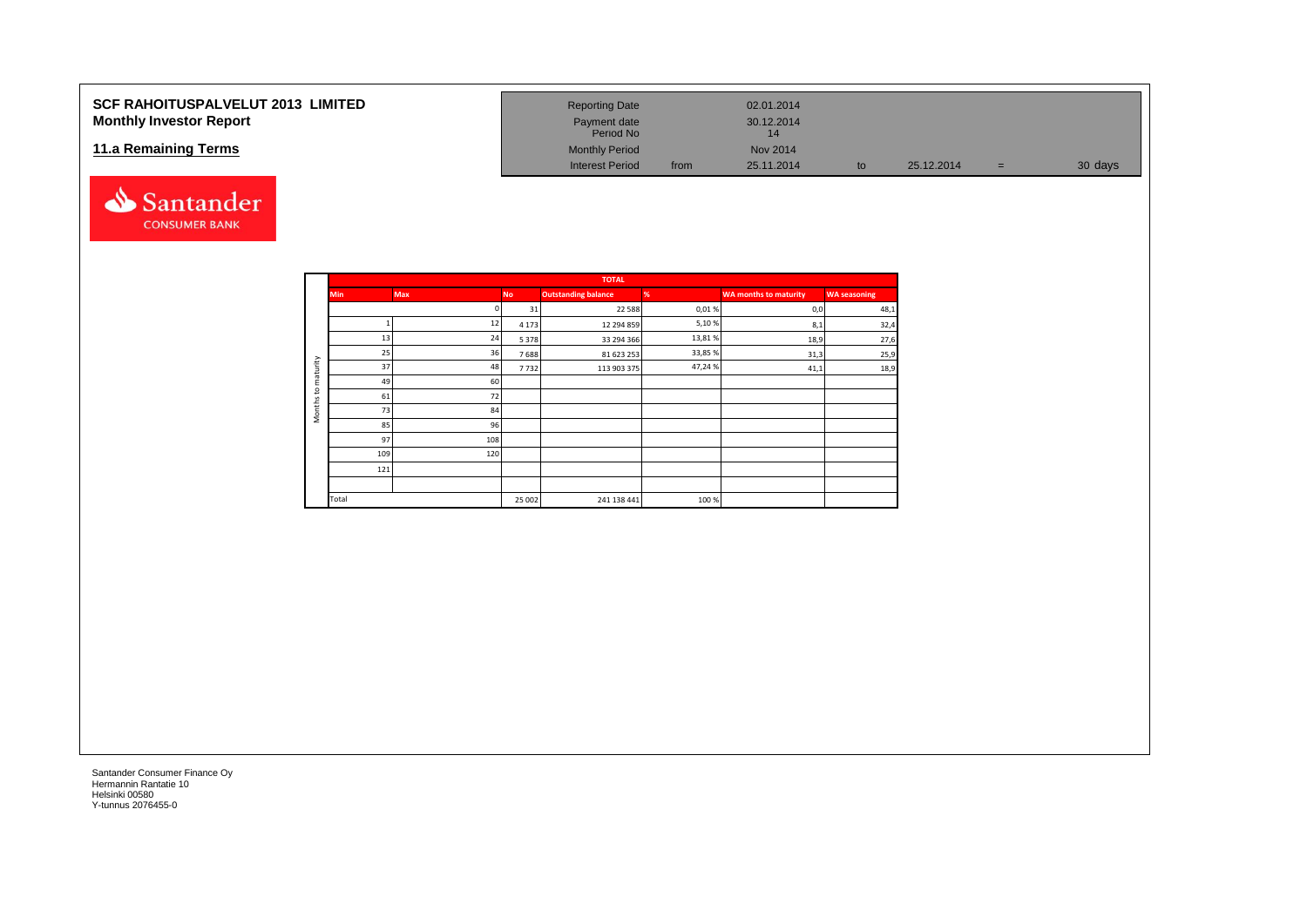![](_page_16_Figure_0.jpeg)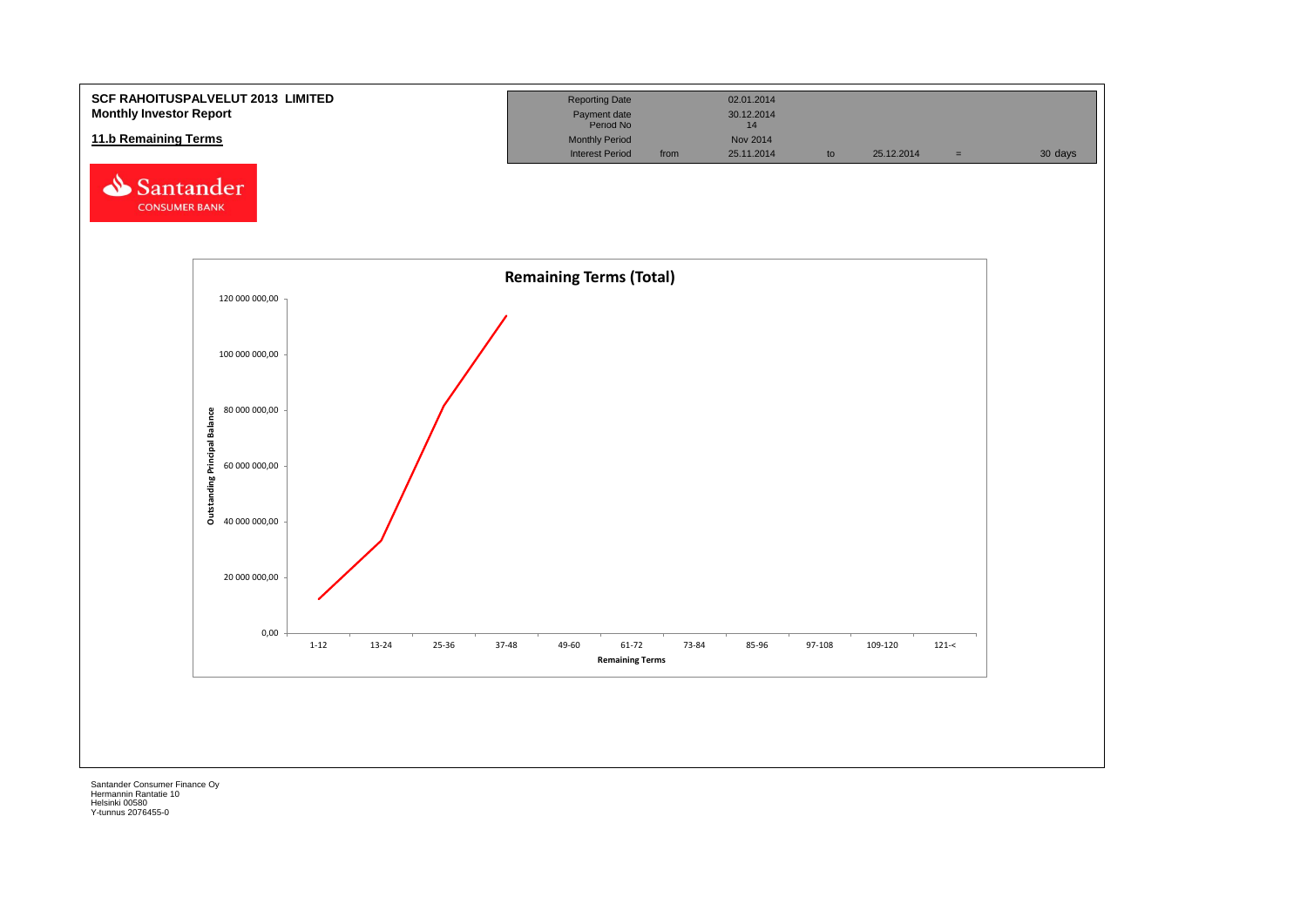| <b>SCF RAHOITUSPALVELUT 2013 LIMITED</b> | <b>Reporting Date</b>     |      | 02.01.2014 |    |            |   |         |
|------------------------------------------|---------------------------|------|------------|----|------------|---|---------|
| <b>Monthly Investor Report</b>           | Payment date<br>Period No |      | 30.12.2014 |    |            |   |         |
| 12.a Seasoning                           | <b>Monthly Period</b>     |      | Nov 2014   |    |            |   |         |
|                                          | <b>Interest Period</b>    | from | 25.11.2014 | to | 25.12.2014 | = | 30 days |

![](_page_17_Picture_1.jpeg)

|                       |            |            |           | <b>TOTAL</b>        |                                    |                              |                     |
|-----------------------|------------|------------|-----------|---------------------|------------------------------------|------------------------------|---------------------|
|                       | <b>Min</b> | <b>Max</b> | <b>No</b> | Outstanding balance | % of Outstanding<br><b>Balance</b> | <b>WA months to maturity</b> | <b>WA seasoning</b> |
|                       |            |            |           |                     |                                    |                              |                     |
| $\breve{\phantom{a}}$ | 13         | 24         | 14 2 5 5  | 156 799 103         | 65,02%                             | 36,7                         | 19,2                |
|                       | 25         | 36         | 9 0 5 0   | 73 382 484          | 30,43%                             | 27,7                         | 28,6                |
| c                     | 37         | 48         | 1 1 8 0   | 8 375 002           | 3,47%                              | 18,0                         | 40,7                |
| £                     | 49         | 60         | 502       | 2 5 2 7 4 1 7       | 1,05 %                             | 8,5                          | 52,7                |
| $\circ$<br>∠          | 61         | 72         | 15        | 54 434              | 0,02%                              | 12,0                         | 63,7                |
|                       | 73         | 84         |           |                     |                                    |                              |                     |
|                       | 85         | 96         |           |                     |                                    |                              |                     |
|                       |            |            |           |                     |                                    |                              |                     |
|                       | Total      |            | 25 002    | 241 138 441         | 100%                               |                              |                     |

Santander Consumer Bank AS Strandveien 18 PO Box 177 N-1325 Lysaker Tel.: +47 21 08 30 00 Fax.: +47 21 08 33 68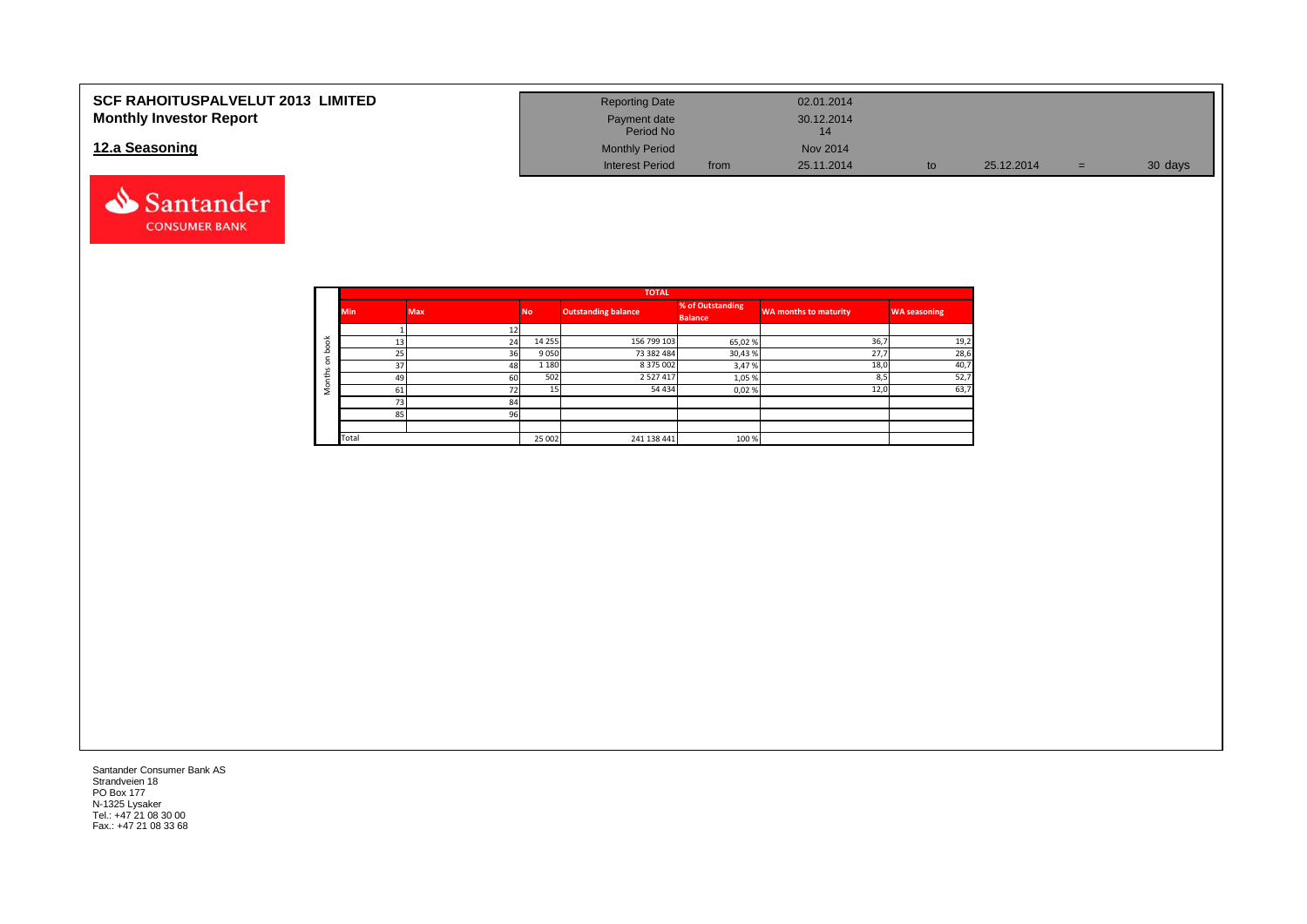![](_page_18_Figure_0.jpeg)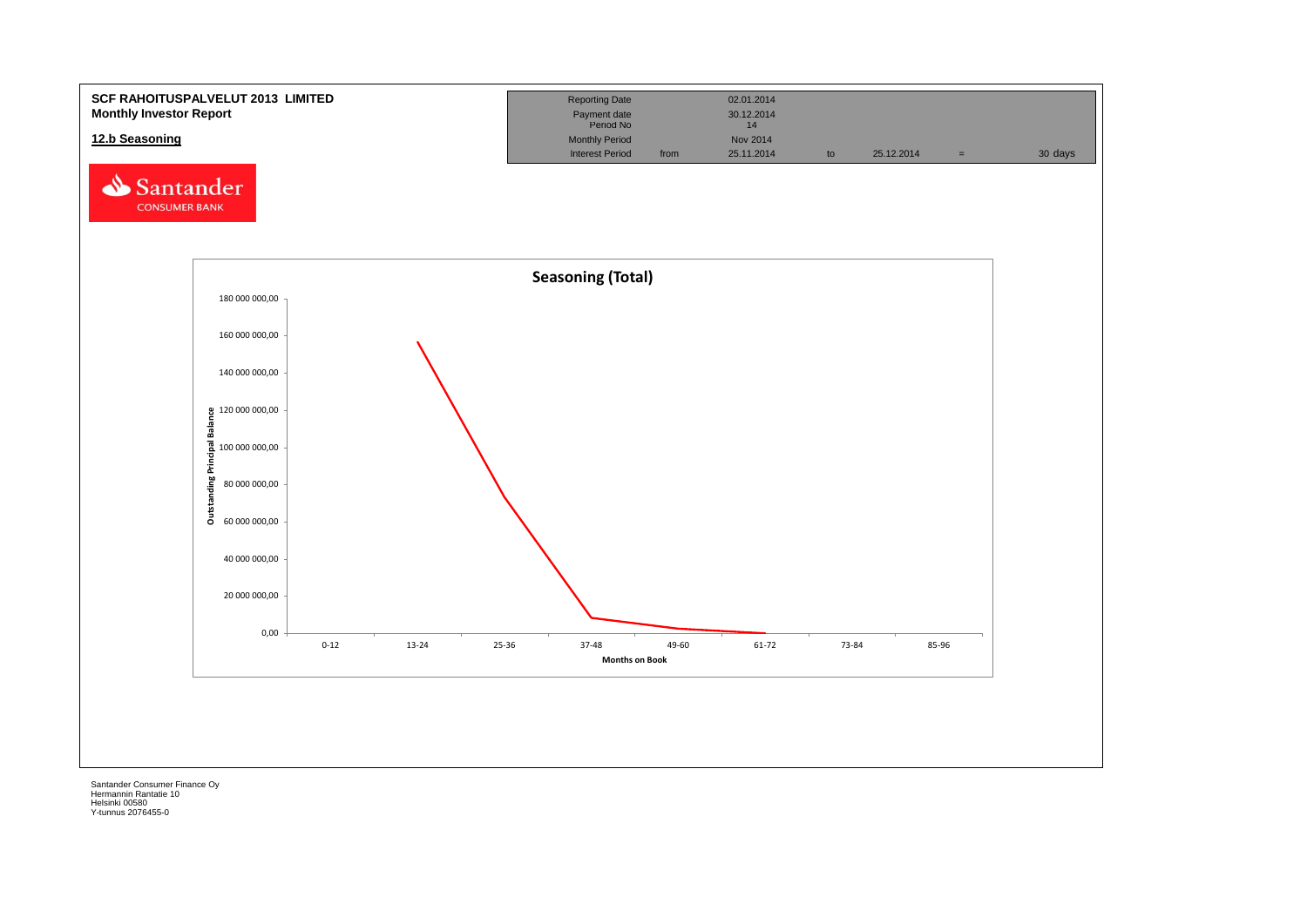| <b>SCF RAHOITUSPALVELUT 2013 LIMITED</b><br><b>Monthly Investor Report</b> | <b>Reporting Date</b><br>Payment date<br>Period No |      | 02.01.2014<br>30.12.2014 |            |     |         |
|----------------------------------------------------------------------------|----------------------------------------------------|------|--------------------------|------------|-----|---------|
| 13.a Balloon Ioans                                                         | <b>Monthly Period</b><br><b>Interest Period</b>    | from | Nov 2014<br>25.11.2014   | 25.12.2014 | $=$ | 30 days |

|                        |          |                |                            | <b>TOTAL</b>                       |                       |                          |                          |                     |
|------------------------|----------|----------------|----------------------------|------------------------------------|-----------------------|--------------------------|--------------------------|---------------------|
| ৯ৎ<br>∸<br>$\sim$<br>÷ | Min      | N <sub>o</sub> | <b>Outstanding balance</b> | % of Outstanding<br><b>Balance</b> | <b>Residual Value</b> | <b>Residual of Total</b> | WA months to<br>maturity | <b>WA seasoning</b> |
| $\sigma$<br>$\circ$    | Standard | 19828          | 149 271 453                | 61,90 %                            | 2 1 9 0               | 0,00%                    | 31,9                     | 23,0                |
| ∘                      | Balloon  | 5 1 7 4        | 91 866 987                 | 38,10%                             | 34 606 060            | 37,67%                   | 34,9                     | 23,5                |
| σ<br>őñ                |          |                |                            |                                    |                       |                          |                          |                     |
|                        | Total    | 25 002         | 241 138 441                | 100 %                              | 34 608 250            | 14,35 %                  |                          |                     |

┑

Santander Consumer Finance Oy Hermannin Rantatie 10 Helsinki 00580 Y-tunnus 2076455-0

Santander **CONSUMER BANK**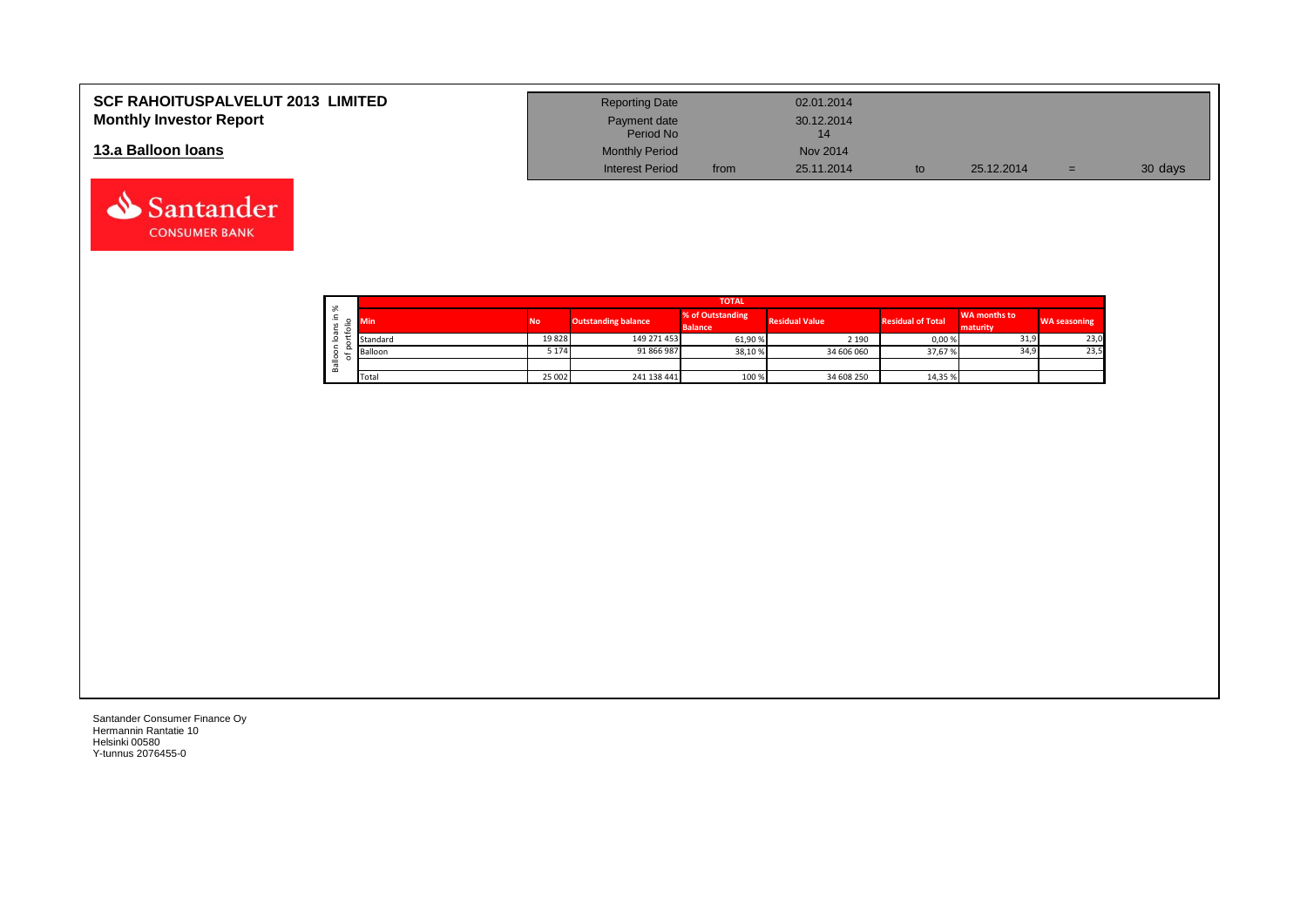![](_page_20_Figure_0.jpeg)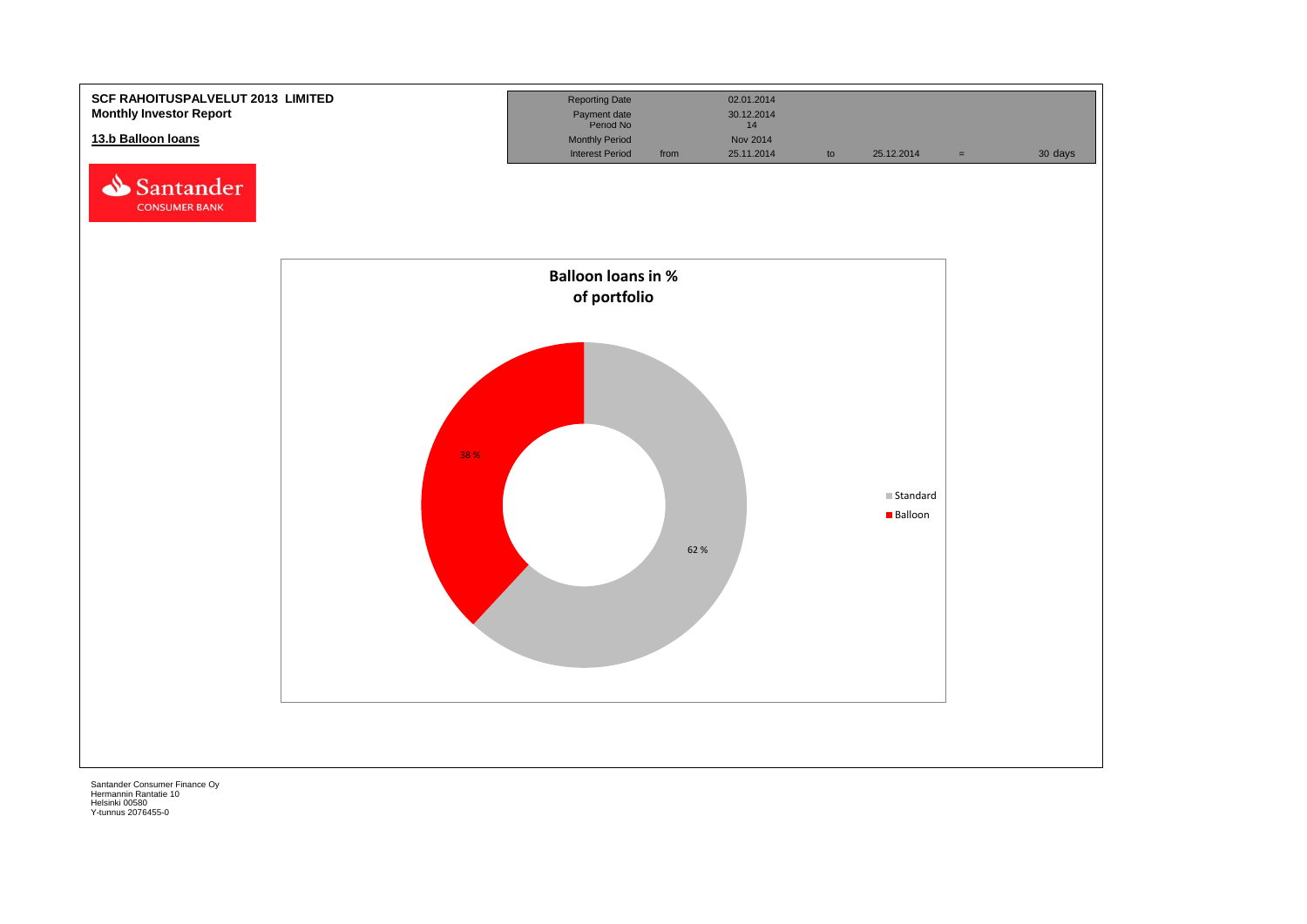| <b>SCF RAHOITUSPALVELUT 2013 LIMITED</b><br><b>Monthly Investor Report</b> | <b>Reporting Date</b><br>Payment date<br>Period No |      | 02.01.2014<br>30.12.2014 |    |            |     |         |
|----------------------------------------------------------------------------|----------------------------------------------------|------|--------------------------|----|------------|-----|---------|
| 14.a # loans per borrower                                                  | <b>Monthly Period</b><br><b>Interest Period</b>    | from | Nov 2014<br>25.11.2014   | to | 25.12.2014 | $=$ | 30 days |

![](_page_21_Picture_1.jpeg)

|                      |                              | <b>TOTAL</b>                   |                            |        |
|----------------------|------------------------------|--------------------------------|----------------------------|--------|
|                      | <b>Total number of loans</b> | <b>Total number of debtors</b> | <b>Outstanding balance</b> | %      |
|                      | 1                            | 23 982                         | 228 887 636                | 94,92% |
|                      | $\overline{2}$               | 374                            | 8 8 28 5 90                | 3,66 % |
|                      | 3                            | 41                             | 1719133                    | 0,71%  |
|                      | $\overline{a}$               | 14                             | 554 160                    | 0,23%  |
|                      | 5                            | 8                              | 470 299                    | 0,20%  |
|                      | 6                            | 6                              | 487 978                    | 0,20%  |
|                      | $\overline{7}$               | $\mathbf{1}$                   | 65 427                     | 0,03%  |
|                      | 10                           | $\mathbf{1}$                   | 125 218                    | 0,05 % |
|                      |                              |                                |                            |        |
| # loans per borrower |                              |                                |                            |        |
|                      |                              |                                |                            |        |
|                      |                              |                                |                            |        |
|                      |                              |                                |                            |        |
|                      |                              |                                |                            |        |
|                      |                              |                                |                            |        |
|                      |                              |                                |                            |        |
|                      |                              |                                |                            |        |
|                      |                              |                                |                            |        |
|                      |                              |                                |                            |        |
|                      |                              |                                |                            |        |
|                      |                              |                                |                            |        |
|                      |                              |                                |                            |        |
|                      |                              |                                |                            |        |
|                      | Total:                       | 24 4 27                        | 241 138 441                | 100,0% |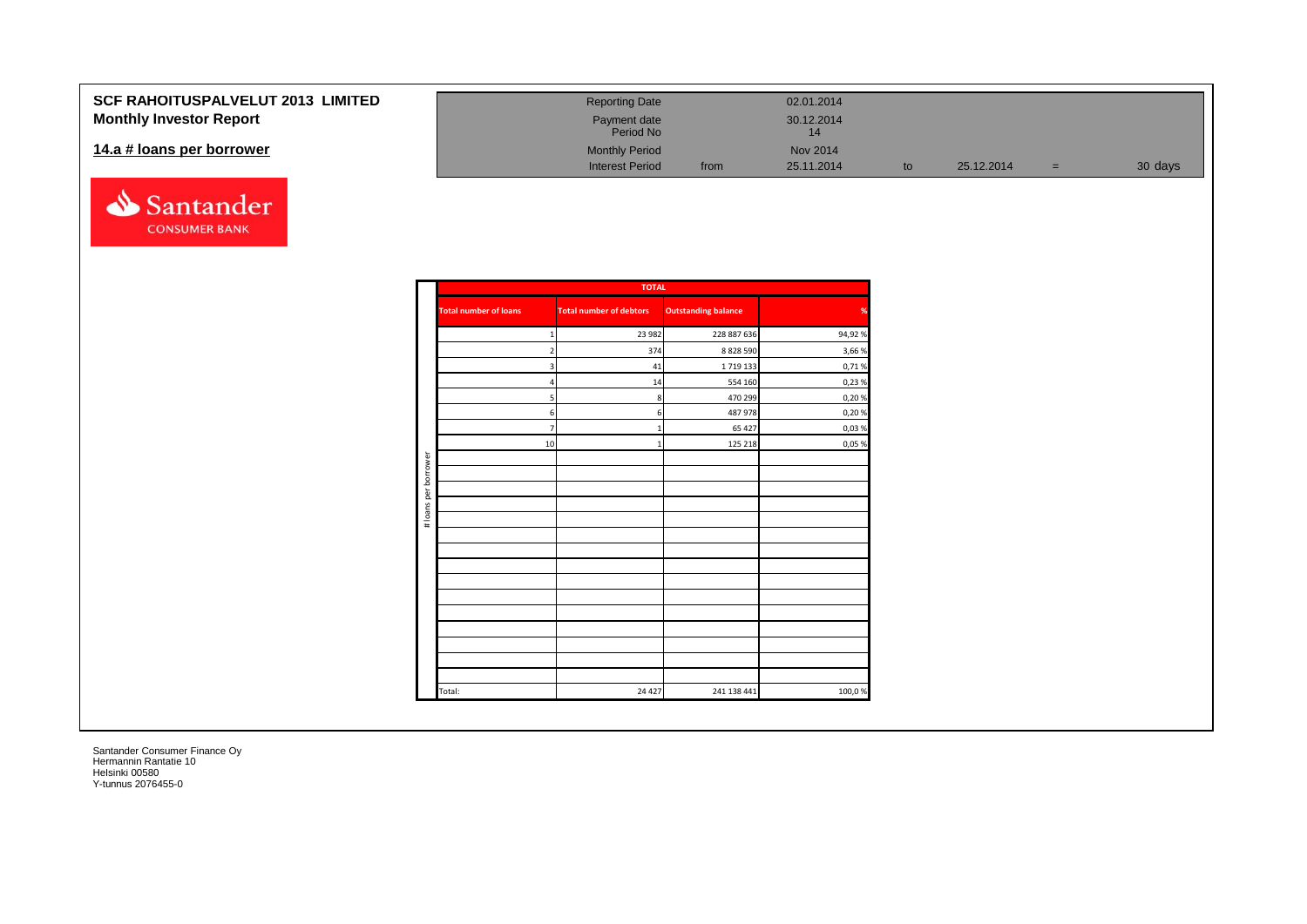![](_page_22_Figure_0.jpeg)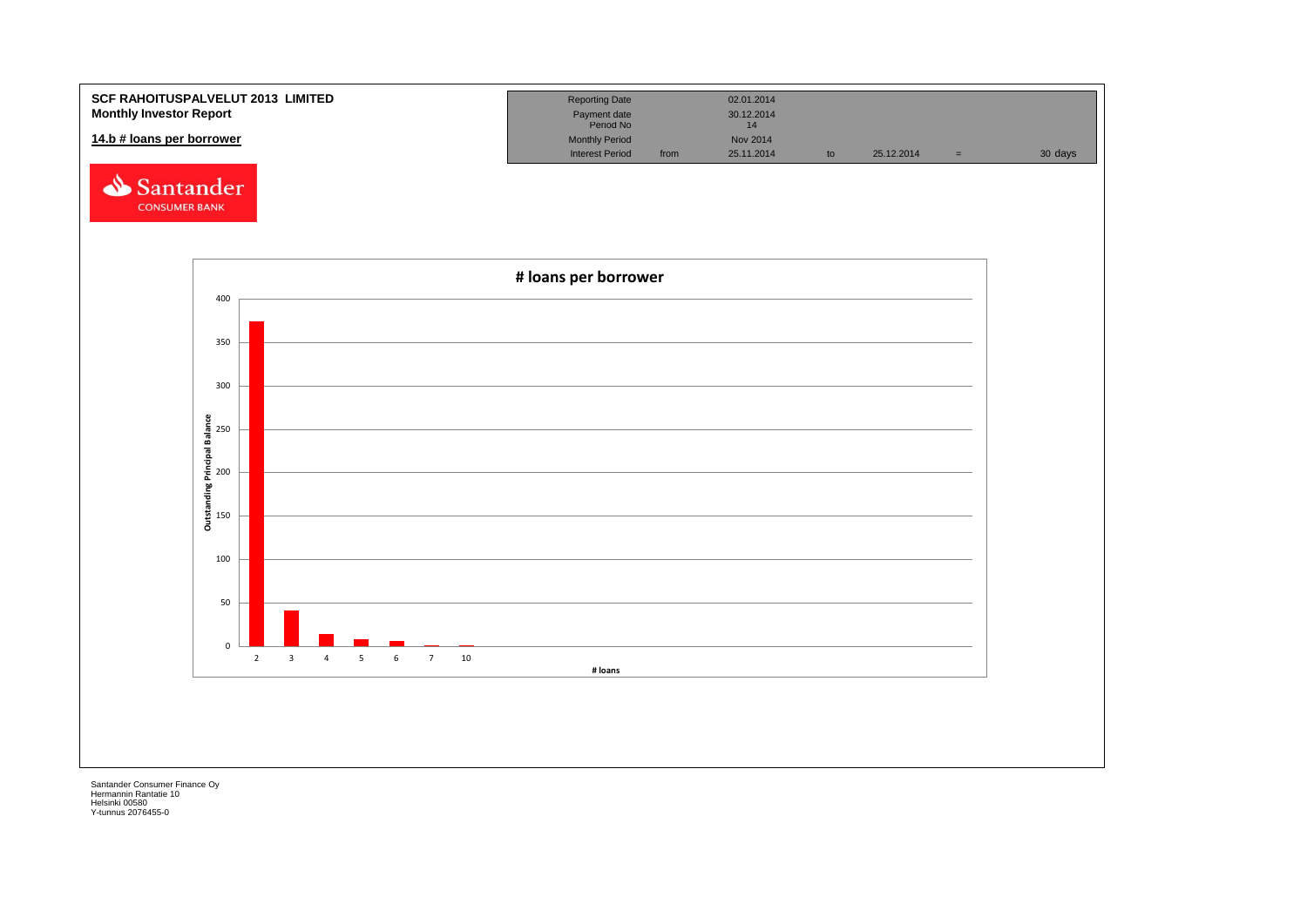# **SCF RAHOITUSPALVELUT 2013 LIMITED** Reporting Date Reporting Date 02.01.2014 **Monthly Investor Report Payment date** 30.12.2014

#### **15.a Amortization Profile**

![](_page_23_Picture_2.jpeg)

|                                  |                      |               | 1.01100110                 |                            | . .                    |                    |            |            |         |
|----------------------------------|----------------------|---------------|----------------------------|----------------------------|------------------------|--------------------|------------|------------|---------|
| <b>15.a Amortization Profile</b> |                      |               | <b>Monthly Period</b>      |                            | Nov 2014               |                    |            |            |         |
|                                  |                      |               | <b>Interest Period</b>     | from                       | 25.11.2014             | to                 | 25.12.2014 | $=$        | 30 days |
|                                  |                      |               |                            |                            |                        |                    |            |            |         |
| Santander                        |                      |               |                            |                            | <b>TOTAL</b>           |                    |            |            |         |
| <b>CONSUMER BANK</b>             |                      | <b>Period</b> | <b>Opening Balance</b>     | <b>Closing Balance</b>     | <b>Amortization</b>    | <b>Interest</b>    | Yield      | Percentage |         |
|                                  |                      |               |                            |                            |                        |                    |            |            |         |
|                                  |                      |               | 241 138 441                | 233 884 090                | 7 254 350              | 950084             | 4,83%      | 96,99%     |         |
|                                  |                      |               | 233 884 090                | 226 746 704                | 7 137 386              | 921858             | 4,83%      | 94,03%     |         |
|                                  |                      |               | 226 746 704<br>219 583 482 | 219 583 482<br>212 025 503 | 7 163 222<br>7 557 979 | 893 792<br>865 776 | 4,83%      | 91,06%     |         |
|                                  |                      |               |                            |                            |                        |                    | 4,84%      | 87,93%     |         |
|                                  |                      |               | 212 025 503                | 204 830 115                | 7 195 389              | 836 591            | 4,84%      | 84,94 %    |         |
|                                  | iods)                |               | 204 830 115                | 197 810 133                | 7019982                | 808 348            | 4,84%      | 82,03%     |         |
|                                  | g                    |               | 197 810 133                | 190 733 588                | 7076544                | 780 721            | 4,84%      | 79,10%     |         |
|                                  | $\overline{20}$      |               | 190 733 588                | 183 821 587                | 6 912 002              | 752 743            | 4,84%      | 76,23%     |         |
|                                  | $\overline{ }$<br>്ധ |               | 183 821 587                | 177 093 397                | 6728190                | 725 436            | 4,84%      | 73,44 %    |         |
|                                  | 륑                    |               | 177 093 397                | 170 448 527                | 6 644 869              | 698 965            | 4,84%      | 70,68%     |         |
|                                  |                      |               | 11<br>170 448 527          | 163 863 942                | 6 5 8 4 5 8 5          | 672 733            | 4,84%      | 67,95%     |         |
|                                  |                      |               | 12<br>163 863 942          | 157 255 273                | 6 608 669              | 647 067            | 4,84%      | 65,21%     |         |
|                                  |                      |               | 13<br>157 255 273          | 150 766 129                | 6 489 144              | 621 424            | 4,85%      | 62,52%     |         |
|                                  | Amo                  |               | 14<br>150 766 129          | 144 397 692                | 6 3 6 8 4 3 6          | 595 894            | 4,85%      | 59,88%     |         |
|                                  |                      |               | 144 397 692                | 138 159 225                | 6 238 467              | 570723             | 4,85%      | 57,29 %    |         |
|                                  |                      |               | 16<br>138 159 225          | 131 942 952                | 6 2 1 6 2 7 4          | 545 843            | 4,85 %     | 54,72%     |         |
|                                  |                      |               | 17<br>131 942 952          | 125 821 263                | 6 121 688              | 521083             | 4,84%      | 52,18%     |         |
|                                  |                      |               | 18<br>125 821 263          | 119 930 311                | 5 890 952              | 496 455            | 4,84%      | 49,74%     |         |
|                                  |                      |               | 119 930 311                | 114 104 132                | 5 826 179              | 472 799            | 4,83%      | 47,32 %    |         |
|                                  |                      |               | 20<br>114 104 132          | 108 453 186                | 5 650 946              | 449 308            | 4,83%      | 44,98%     |         |
|                                  |                      |               |                            |                            |                        |                    |            |            |         |
|                                  |                      |               |                            |                            |                        |                    |            |            |         |
|                                  |                      |               |                            |                            |                        |                    |            |            |         |

Payment date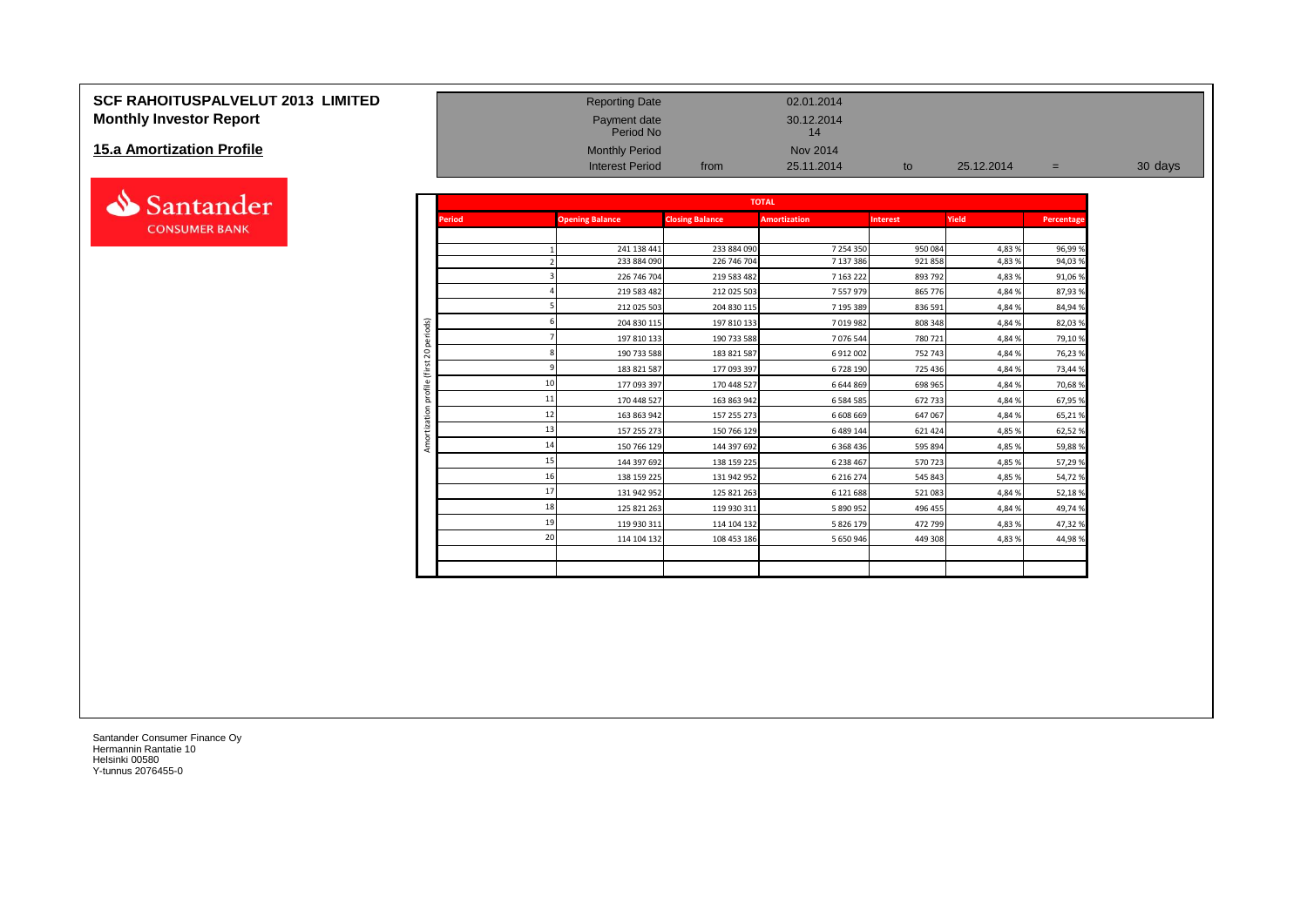![](_page_24_Figure_0.jpeg)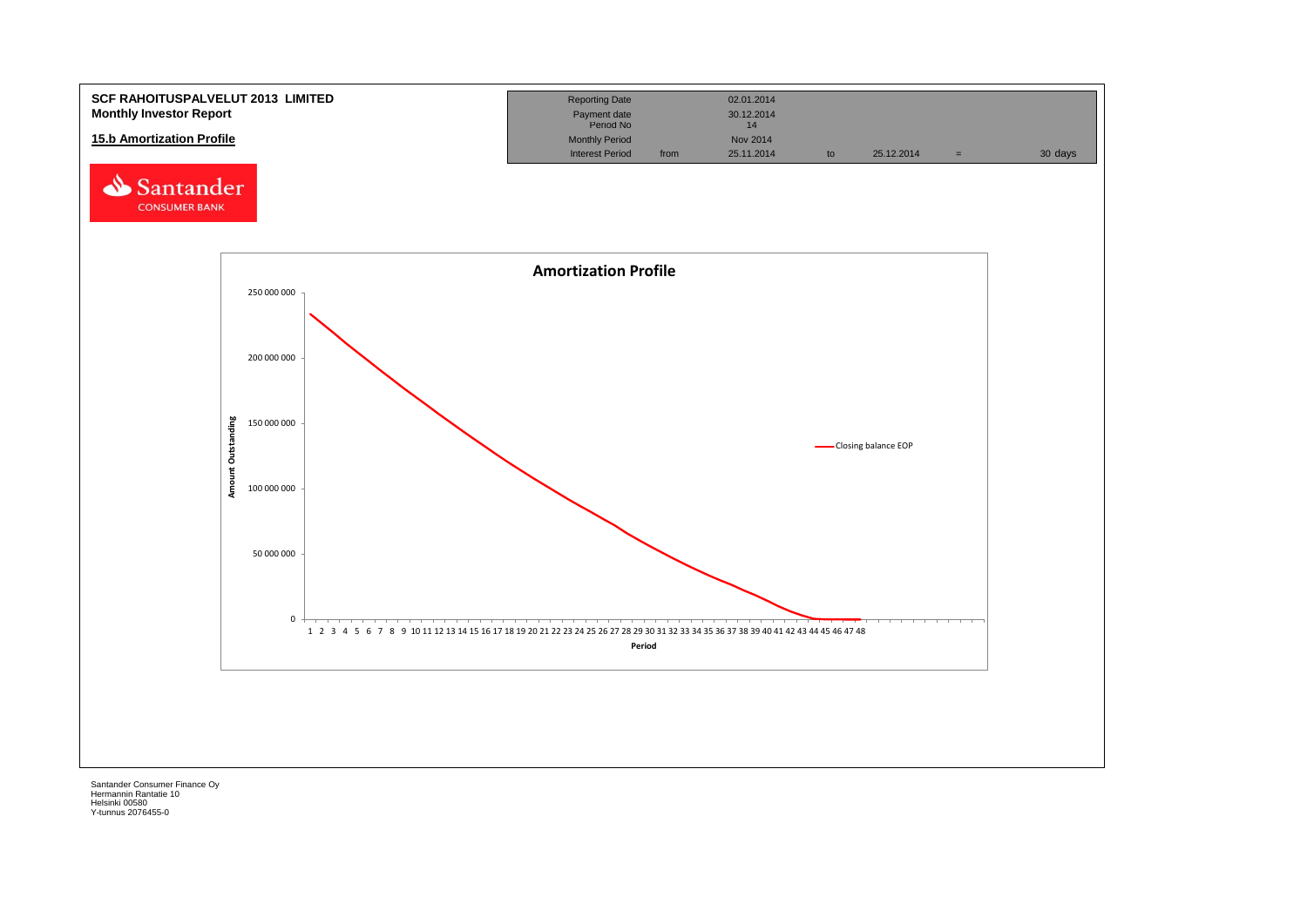| <b>SCF RAHOITUSPALVELUT 2013 LIMITED</b><br><b>Monthly Investor Report</b> | <b>Reporting Date</b><br>Payment date<br>Period No |      | 02.01.2014<br>30.12.2014<br>14 |    |            |         |
|----------------------------------------------------------------------------|----------------------------------------------------|------|--------------------------------|----|------------|---------|
| 16.a Payment Holidays                                                      | <b>Monthly Period</b>                              |      | Nov 2014                       |    |            |         |
|                                                                            | <b>Interest Period</b>                             | from | 25.11.2014                     | to | 25.12.2014 | 30 days |

![](_page_25_Picture_1.jpeg)

|                |               |           | <b>TOTAL</b>                     |                        |                        |
|----------------|---------------|-----------|----------------------------------|------------------------|------------------------|
|                | <b>Period</b> | <b>No</b> | <b>Number of periods granted</b> | <b>Sum of Payments</b> | <b>Closing Balance</b> |
|                | 2013 10       | 72        | 107                              | 28 5 15                | 901 468                |
|                | 2013 11       | 94        | 145                              | 41 443                 | 1 278 284              |
|                | 2013 12       | 144       | 175                              | 51 230                 | 2 2 2 1 3 1 1          |
|                | 2014 01       | 121       | 174                              | 52 332                 | 1706 176               |
|                | 2014 02       | 125       | 185                              | 51 325                 | 1759910                |
|                | 2014 03       | 122       | 186                              | 51 140                 | 1786354                |
|                | 2014 04       | 95        | 139                              | 38 074                 | 1 266 333              |
|                | 2014 05       | 98        | 128                              | 35 401                 | 1 240 162              |
|                | 2014 06       | 117       | 166                              | 44 3 28                | 1470688                |
| Paymet Holiday | 2014 07       | 128       | 179                              | 49 783                 | 1 682 174              |
|                | 2014 08       | 119       | 171                              | 50713                  | 1 5 1 5 8 9 5          |
|                | 2014 09       | 71        | 104                              | 28 478                 | 897 285                |
|                | 2014 10       | 71        | 107                              | 31 000                 | 822 960                |
|                | 2014 11       | 84        | 136                              | 36 813                 | 1 089 059              |
|                |               |           |                                  |                        |                        |
|                |               |           |                                  |                        |                        |
|                |               |           |                                  |                        |                        |
|                | Total:        | 1461      | 2 1 0 2                          | 590 575                | 19 638 061             |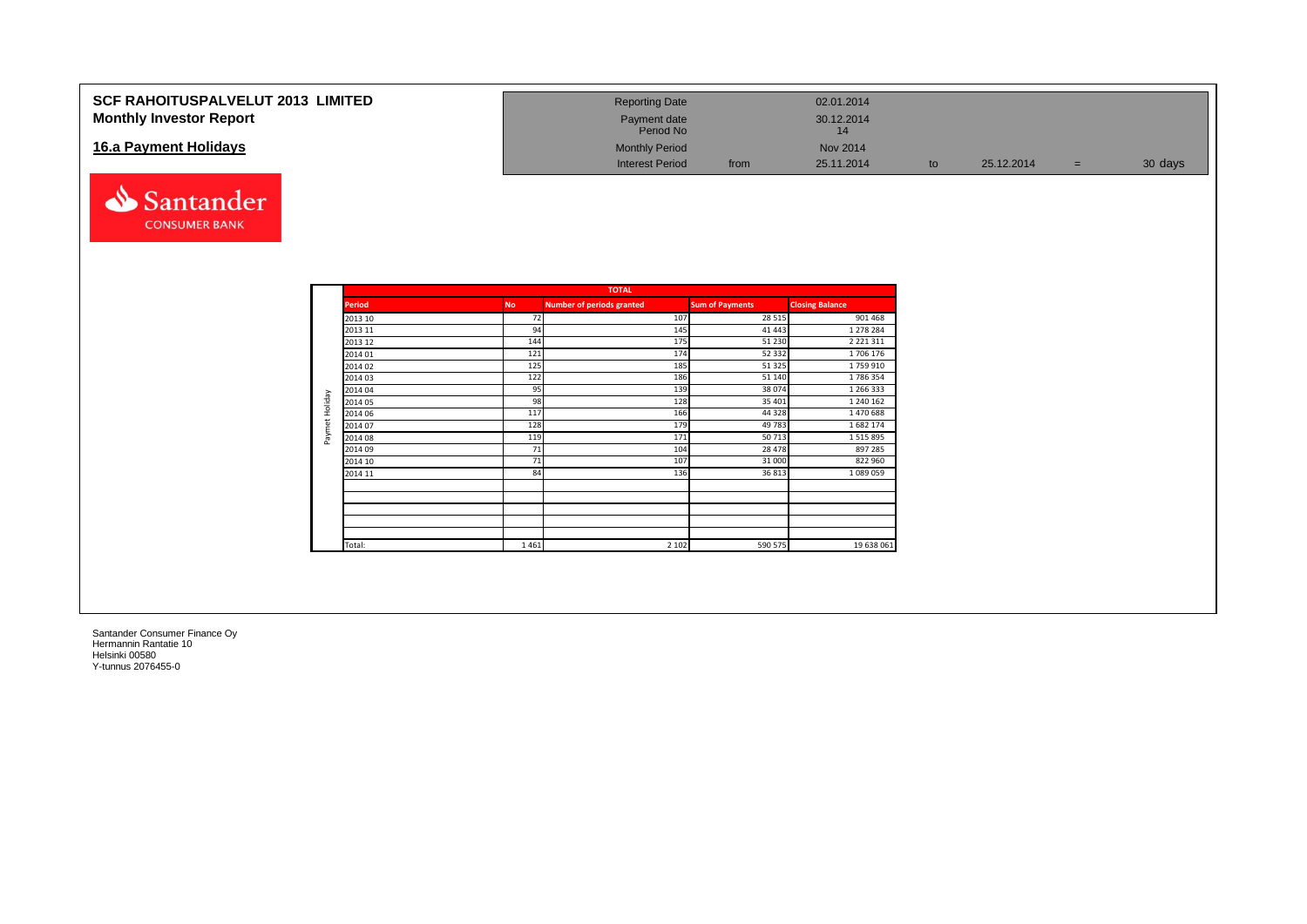![](_page_26_Figure_0.jpeg)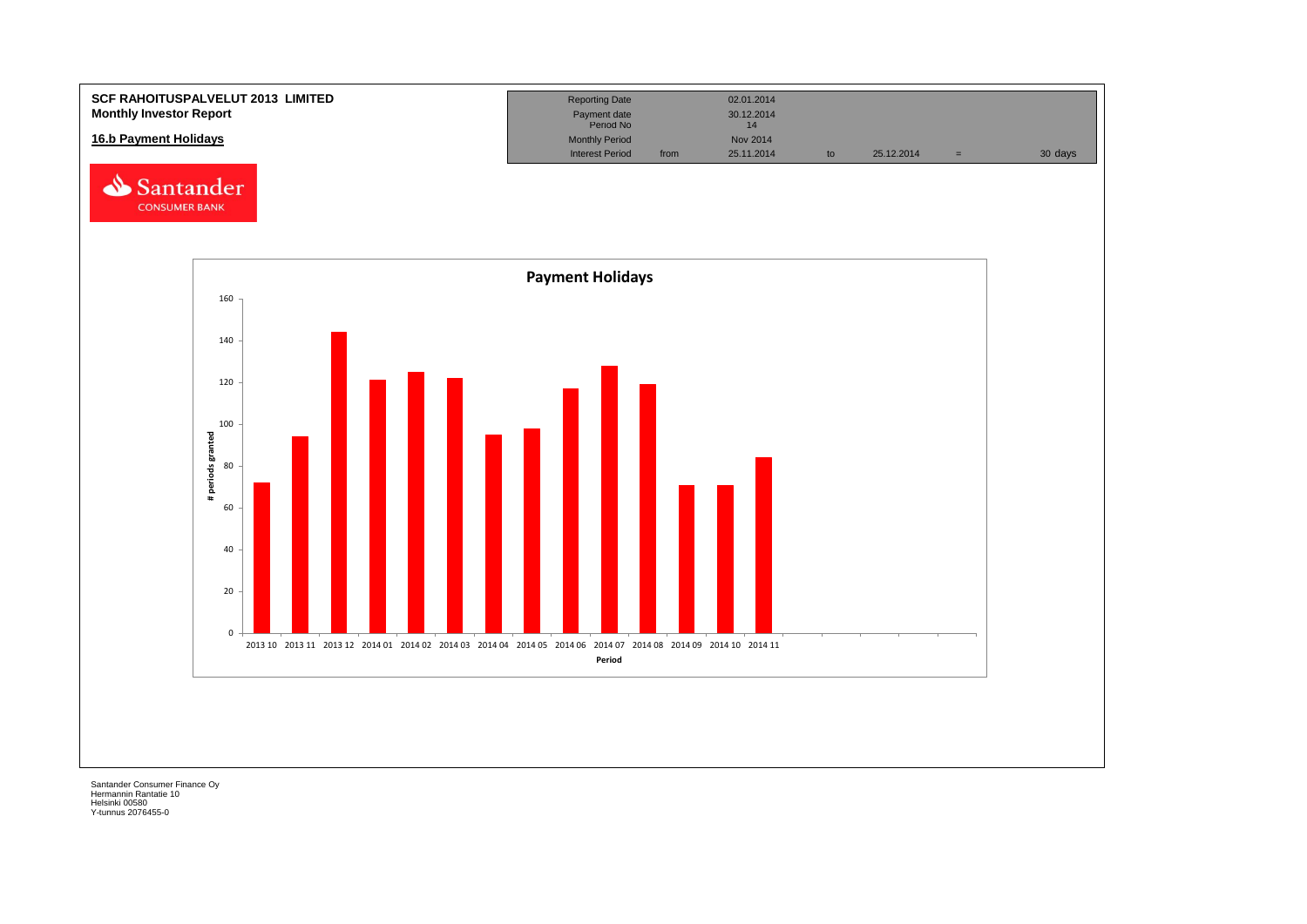| <b>SCF RAHOITUSPALVELUT 2013 LIMITED</b><br><b>Monthly Investor Report</b> | <b>Reporting Date</b><br>Payment date<br>Period No |      | 02.01.2014<br>30.12.2014<br>14 |    |            |     |         |
|----------------------------------------------------------------------------|----------------------------------------------------|------|--------------------------------|----|------------|-----|---------|
| 17.a Downpayment                                                           | <b>Monthly Period</b><br><b>Interest Period</b>    | from | Nov 2014<br>25.11.2014         | to | 25.12.2014 | $=$ | 30 days |
| Santander                                                                  |                                                    |      |                                |    |            |     |         |

|          |           |        |           | <b>TOTAL</b>               |       |                              |                     |
|----------|-----------|--------|-----------|----------------------------|-------|------------------------------|---------------------|
|          | $Min (=)$ | Max(<) | <b>No</b> | <b>Outstanding balance</b> |       | <b>WA months to maturity</b> | <b>WA seasoning</b> |
|          | 0%        | 5%     | 1746      | 22 815 022                 | 9,5%  | 37,2                         | 21,5                |
|          | 5 %       | 10%    | 2 1 9 8   | 27 218 113                 | 11,3% | 36,1                         | 22,4                |
| $\aleph$ | 10%       | 15%    | 4 1 1 0   | 45 065 094                 | 18,7% | 34,5                         | 23,2                |
|          | 15%       | 20%    | 3 3 9 6   | 36 121 735                 | 15,0% | 33,2                         | 23,8                |
|          | 20%       | 25%    | 3 4 1 3   | 32 838 933                 | 13,6% | 32,1                         | 23,8                |
| ۵        | 25 %      | 30%    | 2 2 6 8   | 22 214 380                 | 9,2%  | 32,1                         | 23,5                |
|          | 30%       | 35%    | 1726      | 15 145 530                 | 6,3%  | 30,9                         | 24,0                |
|          | 35%       |        | 6 1 4 5   | 39 719 634                 | 16,5% | 28,7                         | 23,2                |
|          |           |        |           |                            |       |                              |                     |
|          | Total     |        | 25 002    | 241 138 441                | 100 % |                              |                     |

**CONSUMER BANK**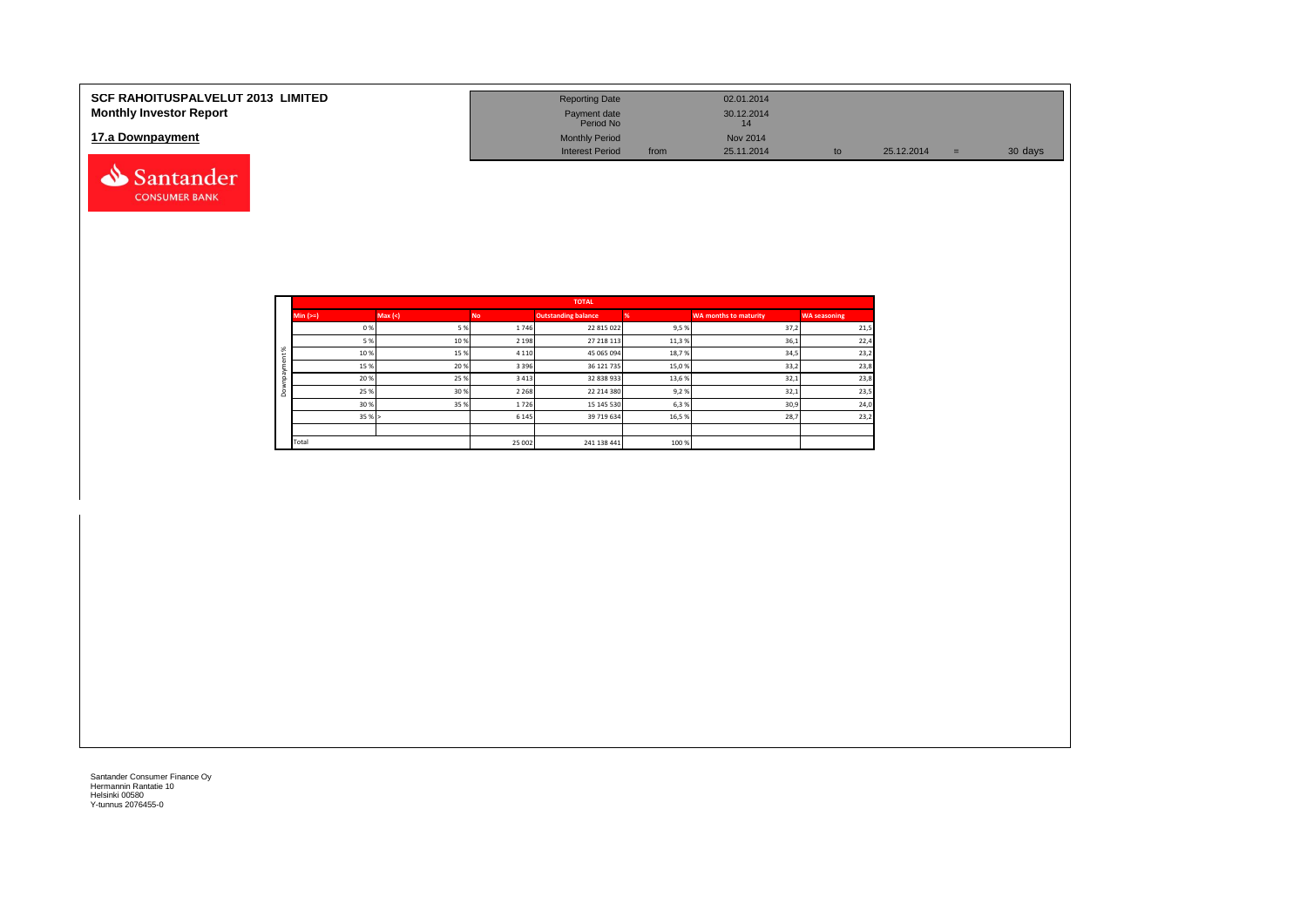![](_page_28_Figure_0.jpeg)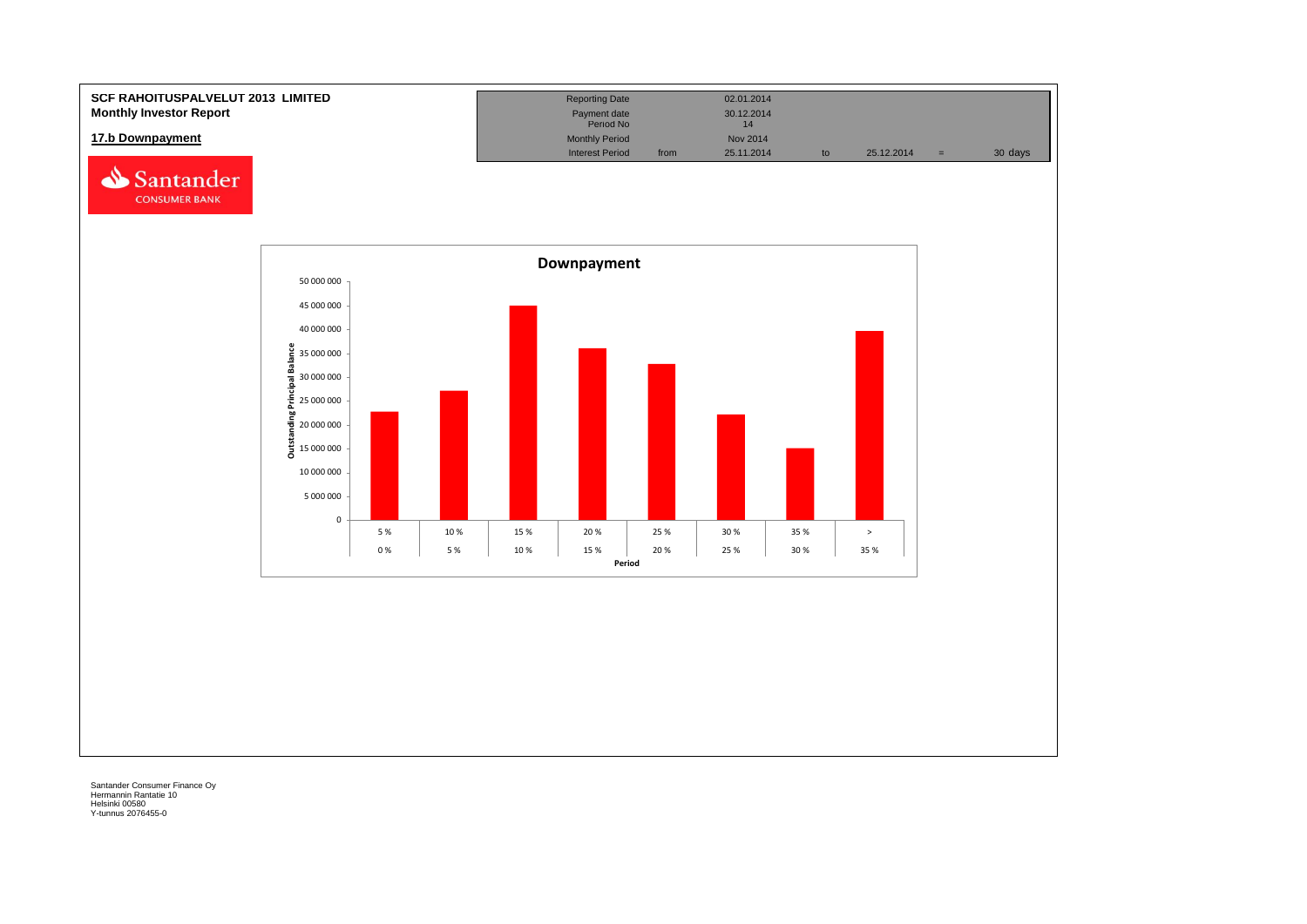| <b>SCF RAHOITUSPALVELUT 2013 LIMITED</b><br><b>Monthly Investor Report</b> | <b>Reporting Date</b><br>Payment date<br>Period No |      | 02.01.2014<br>30.12.2014 |            |     |         |
|----------------------------------------------------------------------------|----------------------------------------------------|------|--------------------------|------------|-----|---------|
| 18.a Vehicle Condtion                                                      | <b>Monthly Period</b>                              |      | Nov 2014                 |            |     |         |
|                                                                            | <b>Interest Period</b>                             | from | 25.11.2014               | 25.12.2014 | $=$ | 30 days |

![](_page_29_Picture_1.jpeg)

Santander **CONSUMER BANK**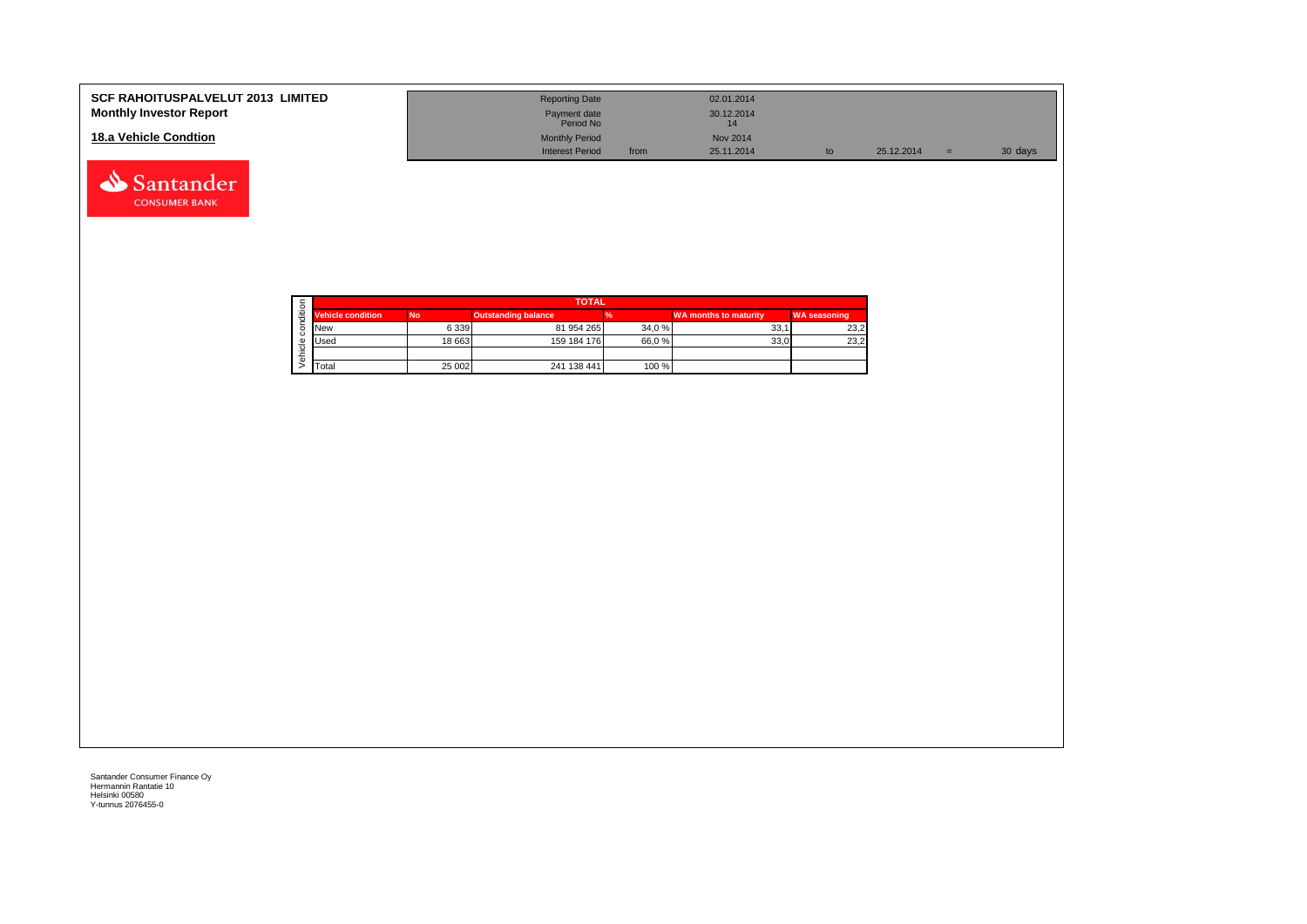![](_page_30_Figure_0.jpeg)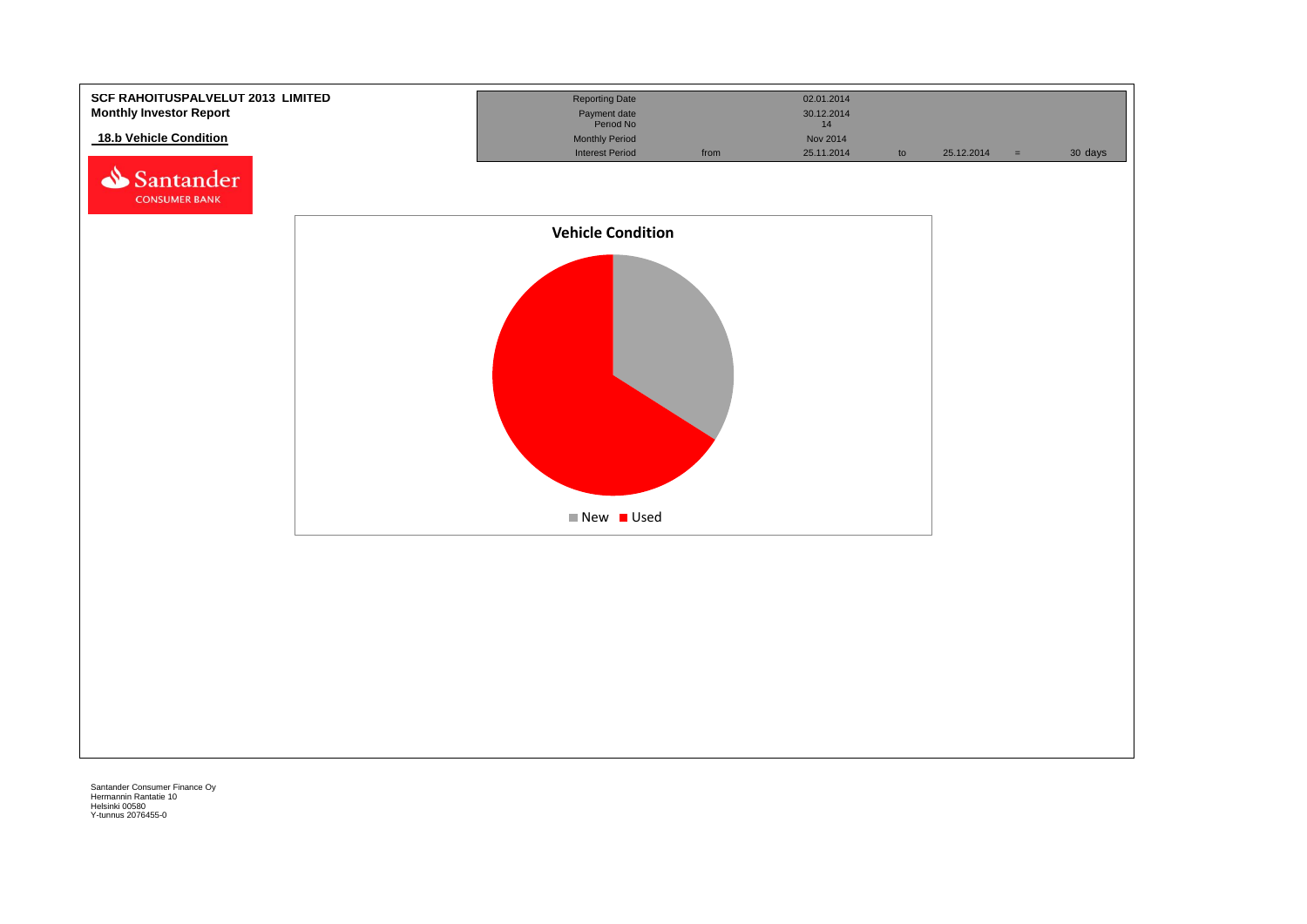| <b>SCF RAHOITUSPALVELUT 2013 LIMITED</b> | <b>Reporting Date</b>     |      | 02.01.2014      |    |            |         |
|------------------------------------------|---------------------------|------|-----------------|----|------------|---------|
| <b>Monthly Investor Report</b>           | Payment date<br>Period No |      | 30.12.2014      |    |            |         |
| 19.a Borrower Type                       | <b>Monthly Period</b>     |      | <b>Nov 2014</b> |    |            |         |
|                                          | <b>Interest Period</b>    | from | 25.11.2014      | to | 25.12.2014 | 30 days |

![](_page_31_Picture_1.jpeg)

Santander **CONSUMER BANK**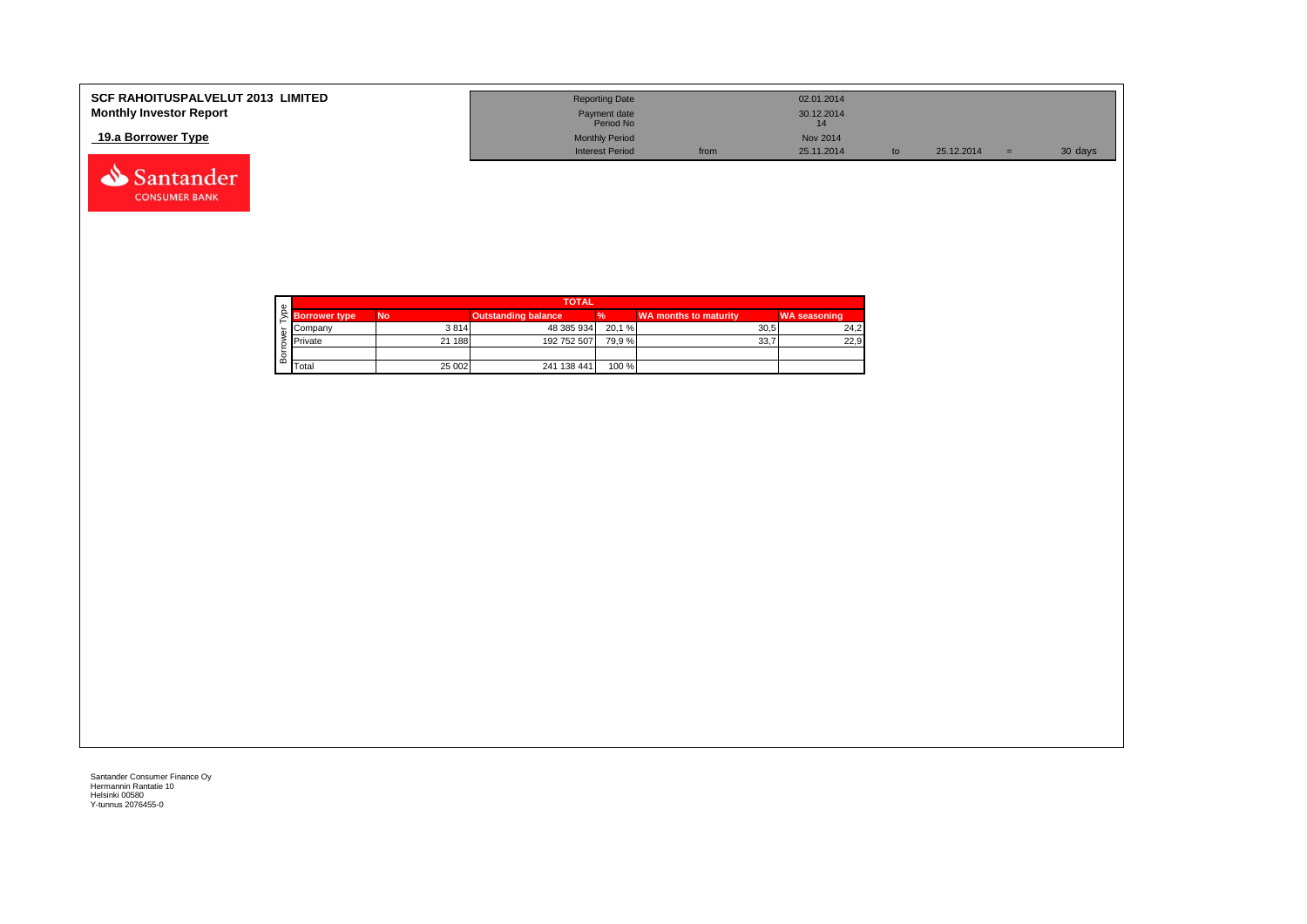![](_page_32_Figure_0.jpeg)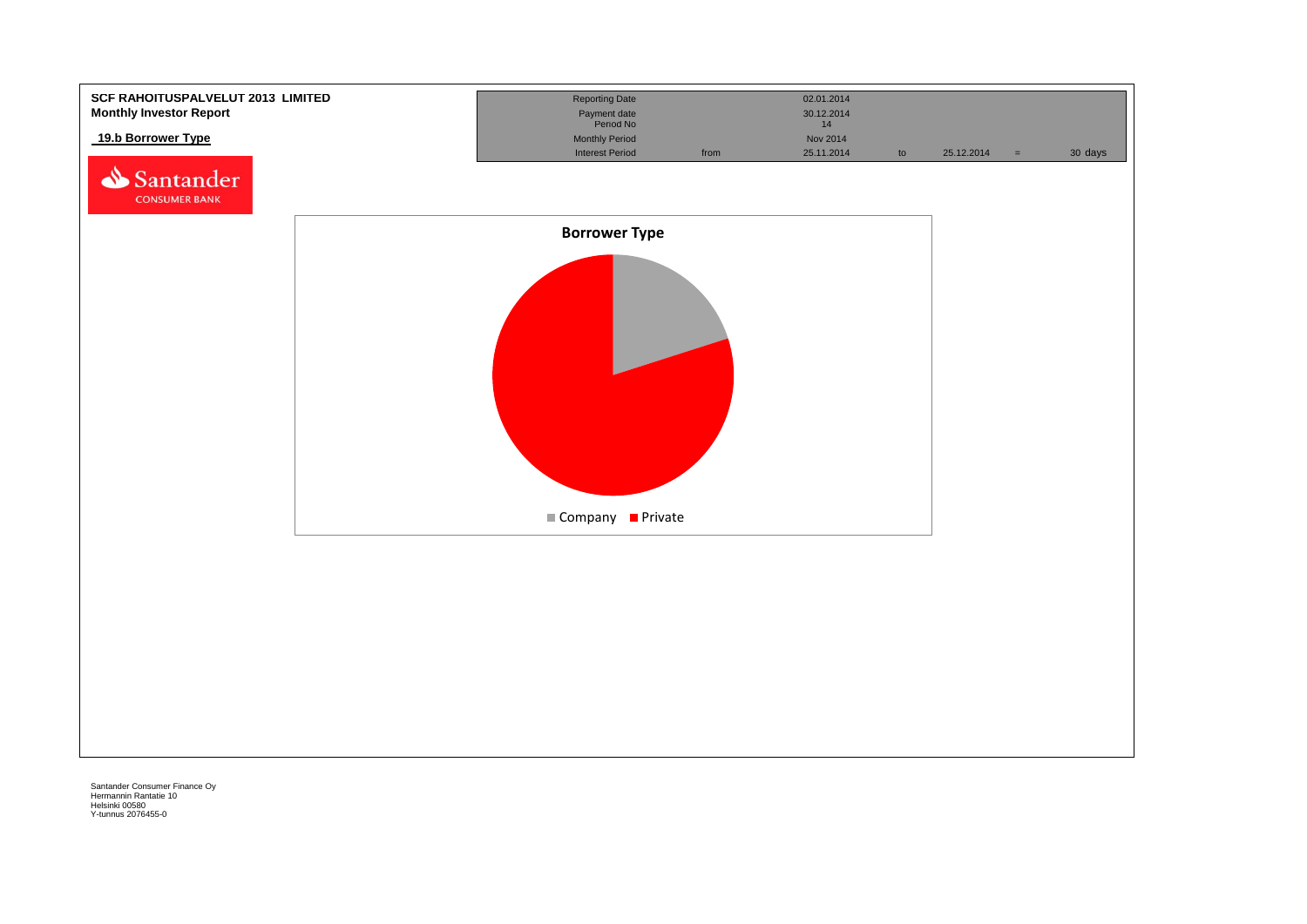| <b>SCF RAHOITUSPALVELUT 2013 LIMITED</b><br><b>Monthly Investor Report</b> | <b>Reporting Date</b><br>Payment date |      | 02.01.2014<br>30.12.2014 |    |            |     |         |
|----------------------------------------------------------------------------|---------------------------------------|------|--------------------------|----|------------|-----|---------|
|                                                                            | Period No                             |      |                          |    |            |     |         |
| 20.a Vehicle type                                                          | <b>Monthly Period</b>                 |      | Nov 2014                 |    |            |     |         |
|                                                                            | <b>Interest Period</b>                | from | 25.11.2014               | to | 25.12.2014 | $=$ | 30 days |

![](_page_33_Picture_1.jpeg)

Santander **CONSUMER BANK**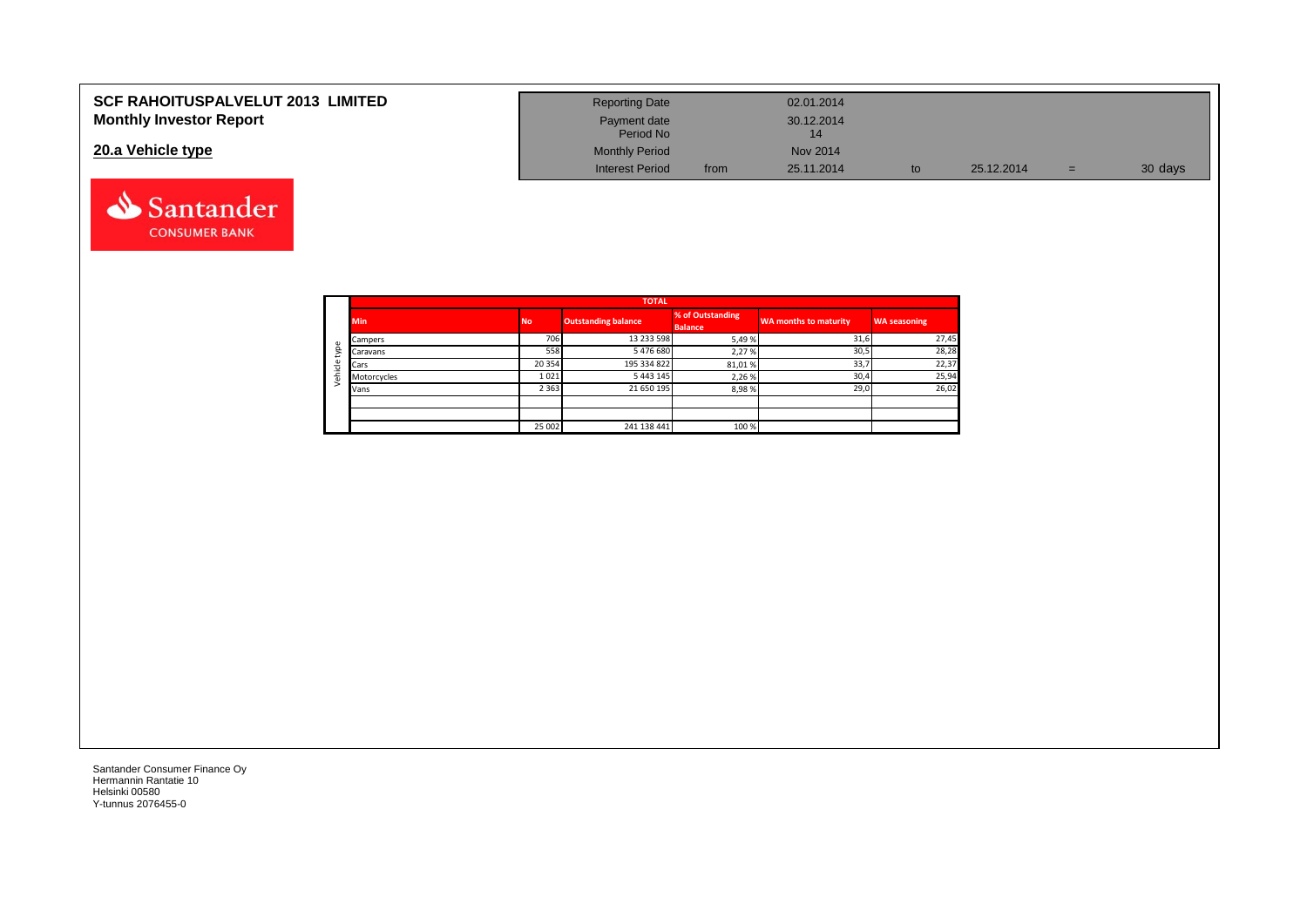![](_page_34_Figure_0.jpeg)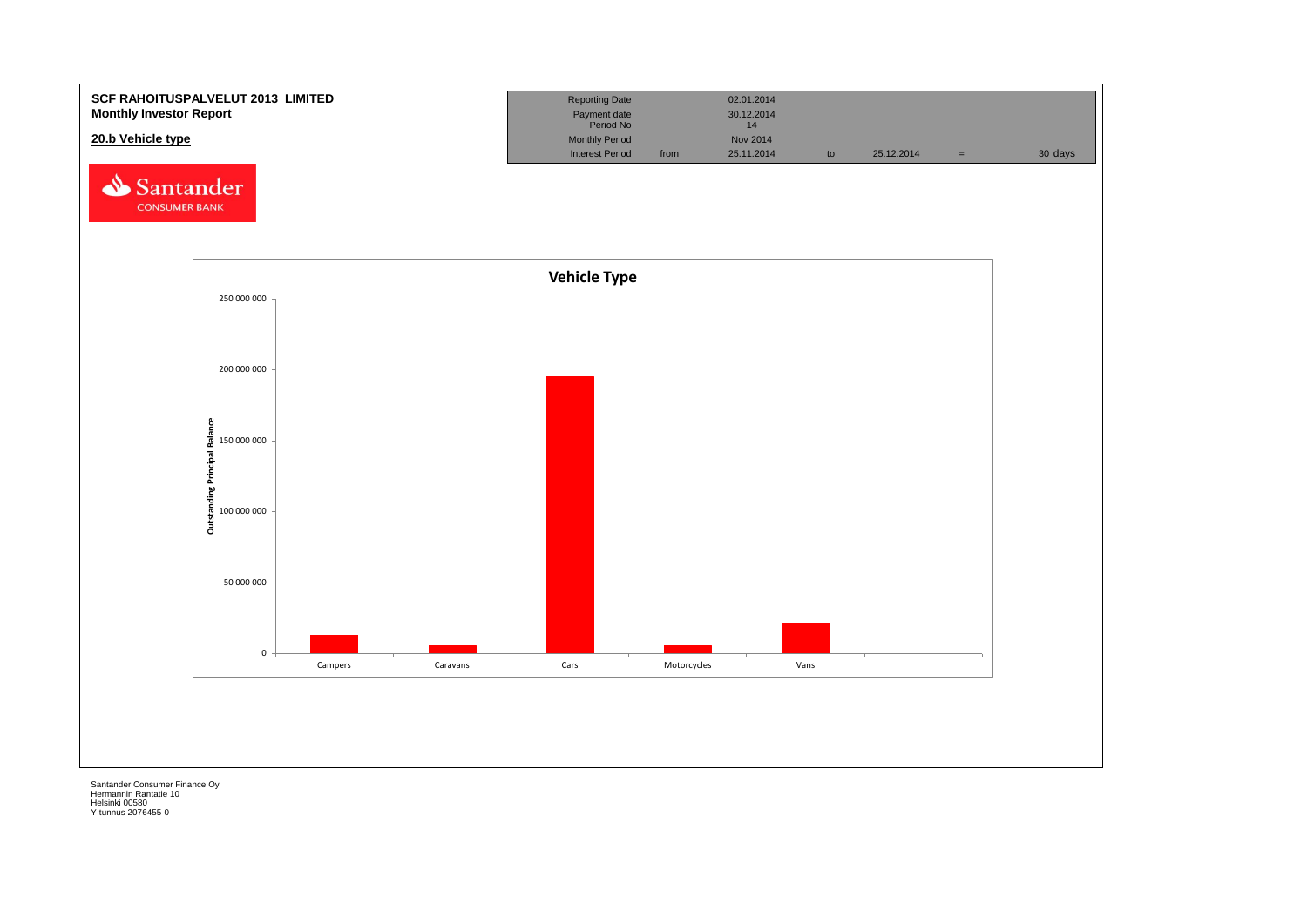| <b>SCF RAHOITUSPALVELUT 2013 LIMITED</b> | <b>Reporting Date</b>     |      | 02.01.2014 |            |     |         |
|------------------------------------------|---------------------------|------|------------|------------|-----|---------|
| <b>Monthly Investor Report</b>           | Payment date<br>Period No |      | 30.12.2014 |            |     |         |
| 21.a Restructured Loans                  | <b>Monthly Period</b>     |      | Nov 2014   |            |     |         |
|                                          | <b>Interest Period</b>    | from | 25.11.2014 | 25.12.2014 | $=$ | 30 days |

|                    |               | <b>TOTAL</b>            |                            |
|--------------------|---------------|-------------------------|----------------------------|
|                    | <b>Period</b> | <b>No</b>               | <b>Outstanding balance</b> |
| 2013 10<br>2013 11 | 1             | 6896                    |                            |
|                    |               | 3                       | 22 012                     |
|                    | 2013 12       | $\overline{\mathbf{c}}$ | 11 0 89                    |
|                    | 2014 01       | $\overline{2}$          | 11 6 29                    |
|                    | 2014 02       | 0                       | 0                          |
|                    | 2014 03       | 0                       | $\mathbf 0$                |
|                    | 2014 04       | 0                       | $\mathbf 0$                |
| Restructured       | 2014 05       | $\overline{1}$          | 83                         |
|                    | 2014 06       | 0                       | $\mathbf 0$                |
|                    | 2014 07       | 0                       | $\mathbf 0$                |
|                    | 2014 08       | $\overline{2}$          | 41 3 3 6                   |
|                    | 2014 09       | 0                       | 0                          |
|                    | 2014 10       | $\mathbf 0$             | $\mathbf 0$                |
|                    | 2014 11       | $\overline{1}$          | 32 348                     |
|                    |               |                         |                            |
|                    |               |                         |                            |
|                    |               |                         |                            |
|                    |               |                         |                            |
|                    |               |                         |                            |
|                    |               | 12                      | 125 393                    |

Santander **CONSUMER BANK**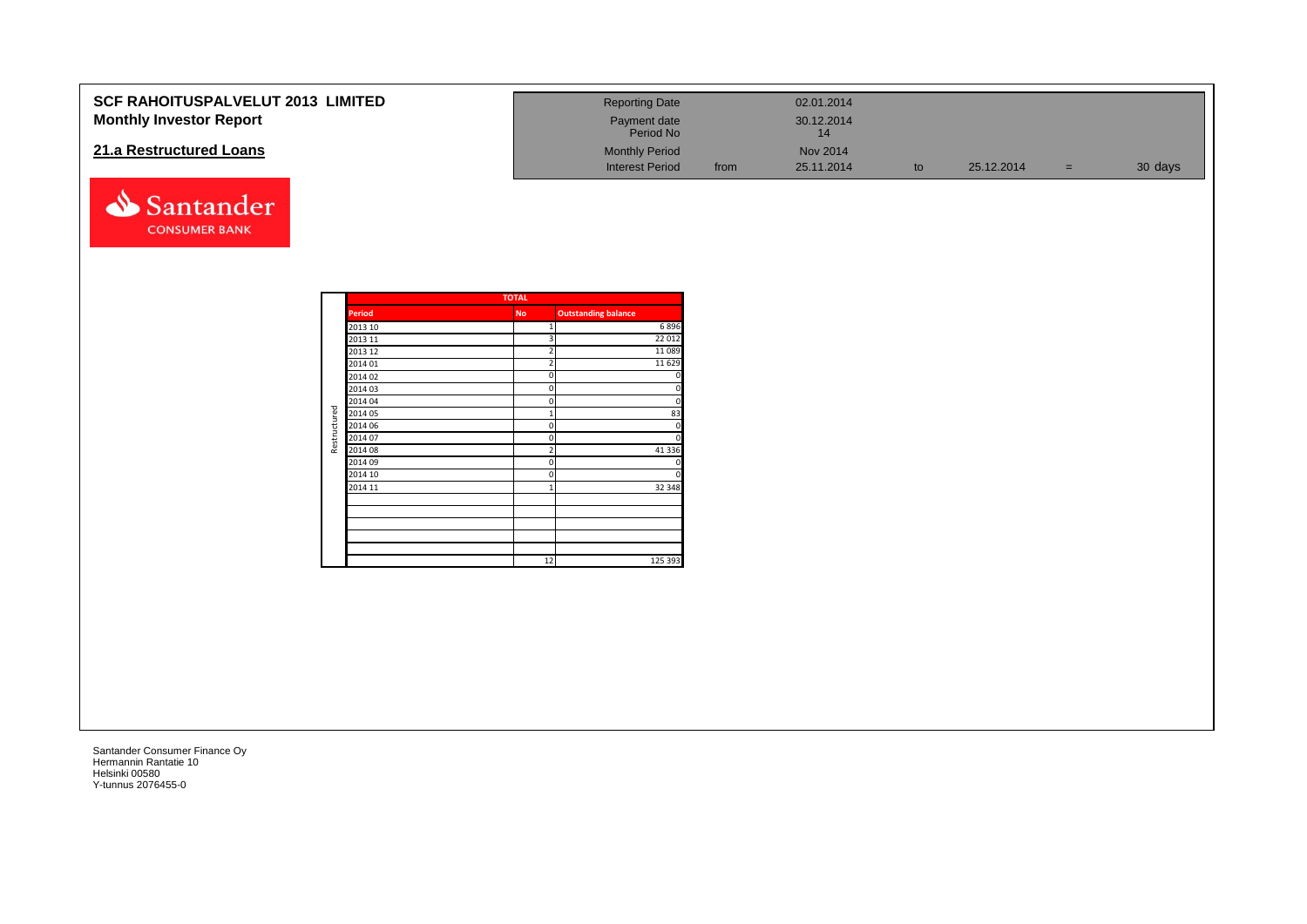![](_page_36_Figure_0.jpeg)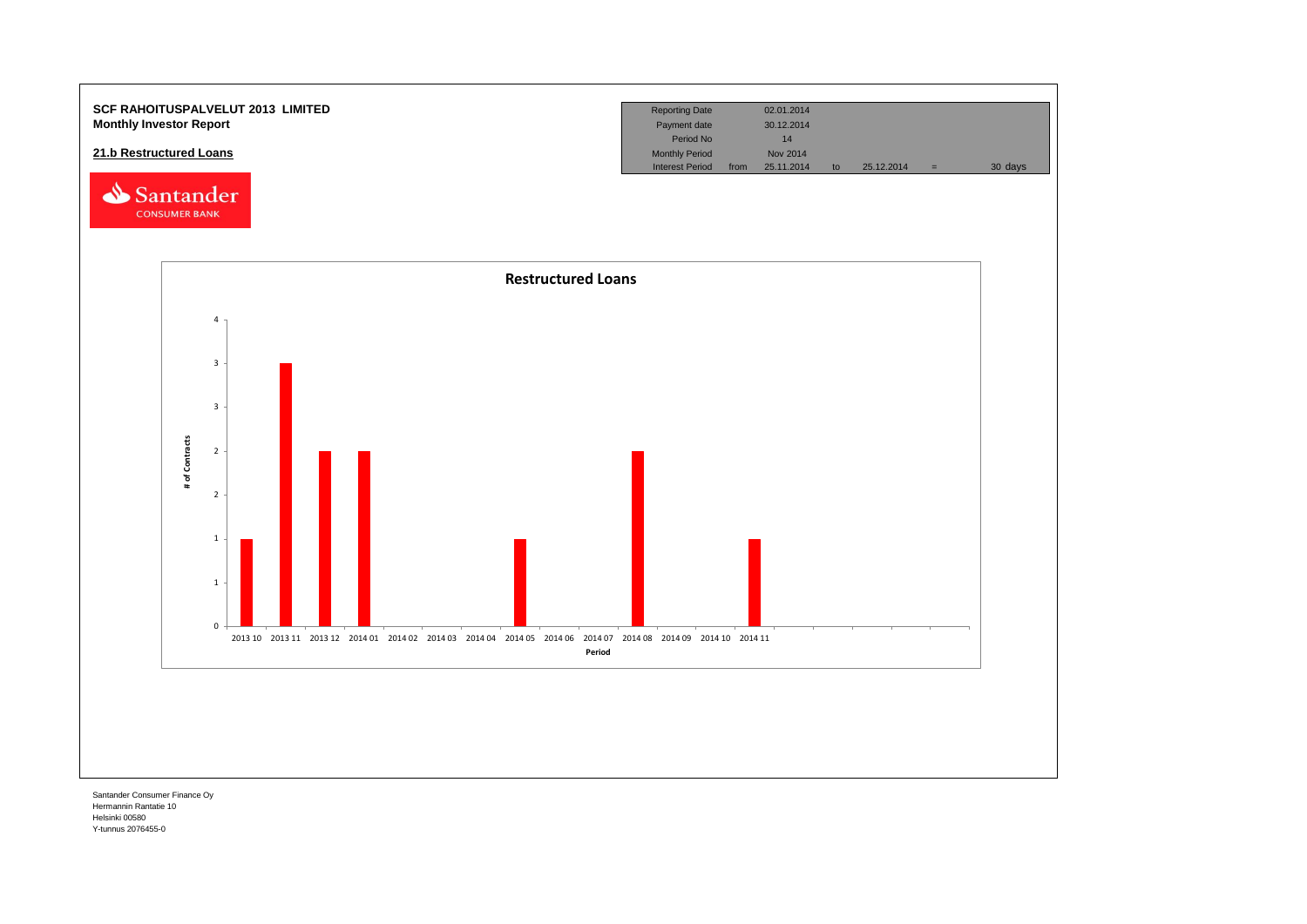#### **SCF RAHOITUSPALVELUT 2013 Monthly Investor Report**

#### **22.a Dynamic Interest rate**

![](_page_37_Picture_2.jpeg)

| <b>3 LIMITED</b> | <b>Reporting Date</b><br>Payment date<br>Period No |      | 02.01.2014<br>30.12.2014<br>14 |    |            |   |         |
|------------------|----------------------------------------------------|------|--------------------------------|----|------------|---|---------|
|                  | <b>Monthly Period</b><br><b>Interest Period</b>    | from | <b>Nov 2014</b><br>25.11.2014  | to | 25.12.2014 | = | 30 days |

|                         |         | .                      |                         |
|-------------------------|---------|------------------------|-------------------------|
|                         | Period  | <b>Closing balance</b> | <b>WA</b> Interest rate |
|                         | 2013 10 | 479 099 092            | 4,768%                  |
|                         | 2013 11 | 458 398 637            | 4,770 %                 |
|                         | 2013 12 | 439 817 265            | 4,768%                  |
|                         | 2014 01 | 418 143 705            | 4,768 %                 |
|                         | 2014 02 | 398 902 873            | 4,764 %                 |
|                         | 2014 03 | 379 213 871            | 4,761%                  |
|                         | 2014 04 | 359 234 654            | 4,759 %                 |
|                         | 2014 05 | 340 885 065            | 4,754 %                 |
|                         | 2014 06 | 322 650 512            | 4,749 %                 |
| Interest rate evolution | 2014 07 | 304 641 317            | 4,744 %                 |
|                         | 2014 08 | 288 816 929            | 4,740 %                 |
|                         | 2014 09 | 271 626 607            | 4,737 %                 |
|                         | 2014 10 | 254 787 621            | 4,736 %                 |
|                         | 2014 11 | 241 138 441            | 4,729 %                 |
|                         |         |                        |                         |
|                         |         |                        |                         |
|                         |         |                        |                         |
|                         |         |                        |                         |
|                         |         |                        |                         |
|                         |         |                        |                         |
|                         |         |                        |                         |
|                         |         |                        |                         |
|                         |         |                        |                         |
|                         |         |                        |                         |
|                         |         |                        |                         |

**TOTAL**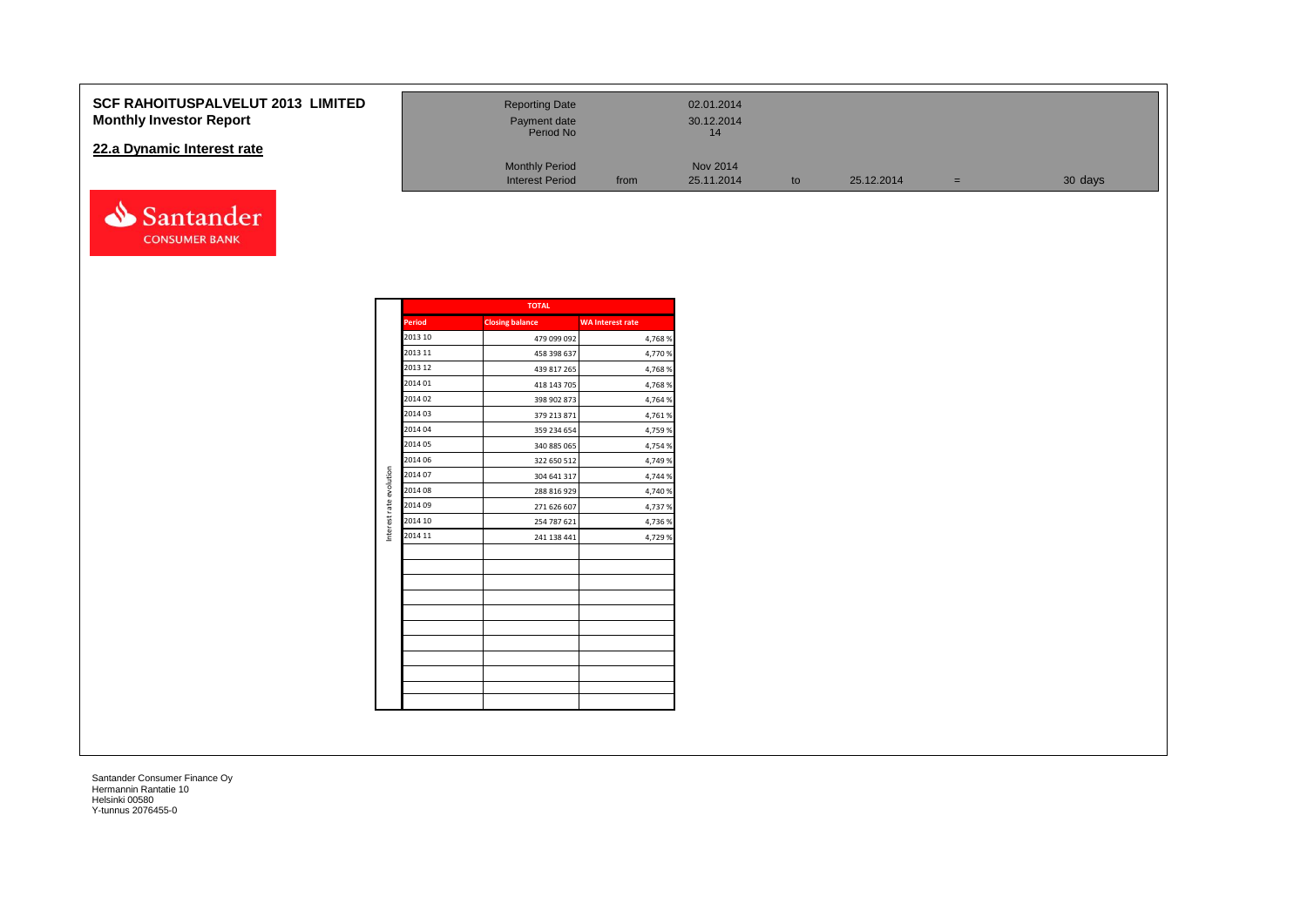![](_page_38_Figure_0.jpeg)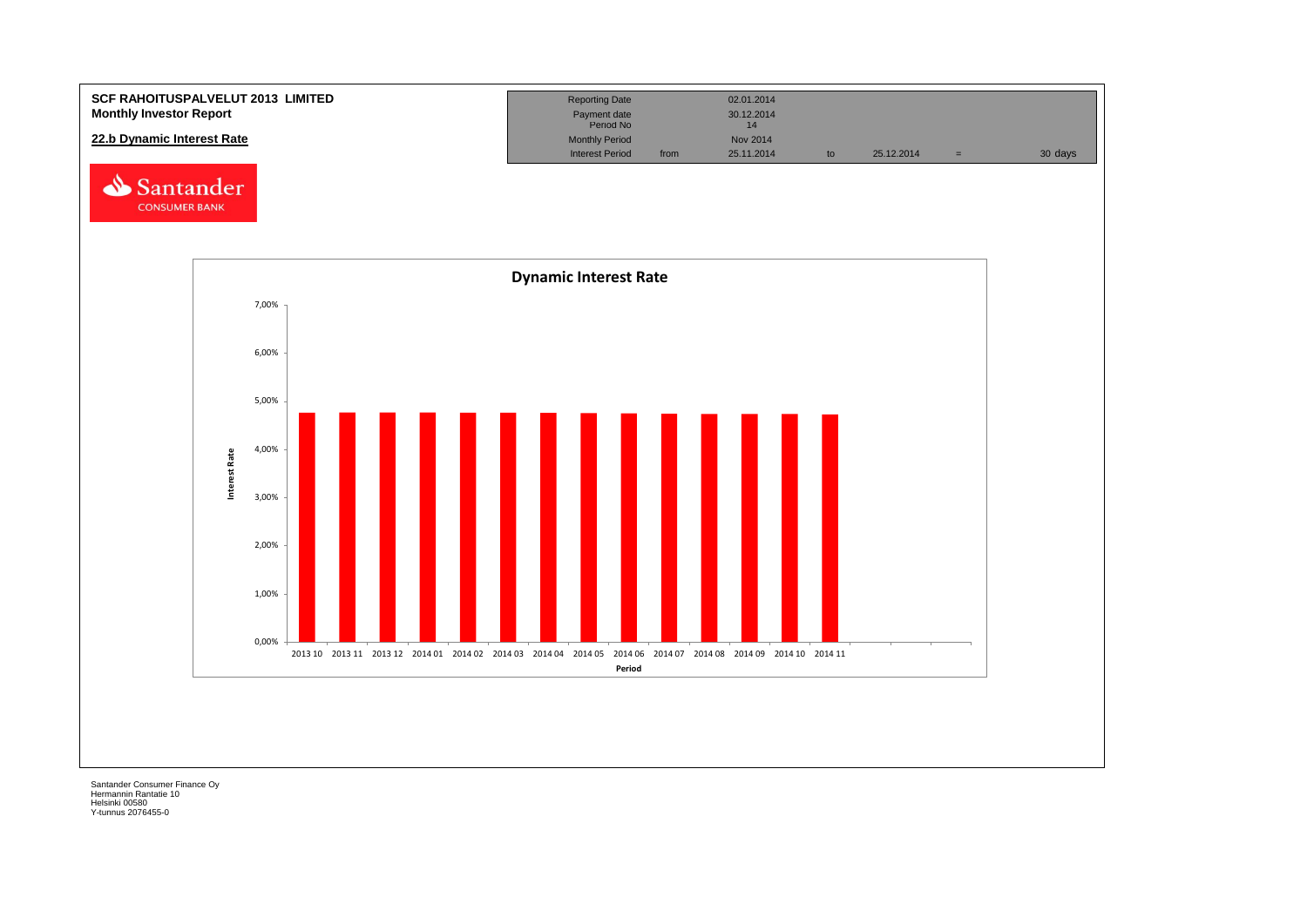| <b>SCF RAHOITUSPALVELUT 2013 LIMITED</b><br><b>Monthly Investor Report</b> | <b>Reporting Date</b><br>Payment date<br>Period No |      | 02.01.2014<br>30.12.2014<br>14 |    |            |     |         |
|----------------------------------------------------------------------------|----------------------------------------------------|------|--------------------------------|----|------------|-----|---------|
| 23.a Dynamic Pre-Payments                                                  | <b>Monthly Period</b><br><b>Interest Period</b>    | from | Nov 2014<br>25.11.2014         | to | 25.12.2014 | $=$ | 30 days |
| Santander                                                                  |                                                    |      |                                |    |            |     |         |

|               | <b>TOTAL</b>               |                        |                   |
|---------------|----------------------------|------------------------|-------------------|
| <b>Period</b> | <b>Sum of Pre-Payments</b> | <b>Closing Balance</b> | <b>CPR Annual</b> |
| 2013 10       | 17 039 534                 | 479 099 092            | 35,25%            |
| 2013 11       | 10 397 072                 | 458 398 637            | 24,07%            |
| 2013 12       | 8 341 808                  | 439 817 265            | 20,53%            |
| 2014 01       | 10 880 470                 | 418 143 705            | 27,12%            |
| 2014 02       | 9 647 459                  | 398 902 873            | 25,46%            |
| 2014 03       | 9 774 133                  | 379 213 871            | 26,90%            |
| 2014 04       | 10 423 036                 | 359 234 654            | 29,77%            |
| 2014 05       | 9 3 63 7 65                | 340 885 065            | 28,41%            |
| 2014 06       | 9 1 6 1 5 4 3              | 322 650 512            | 29,23%            |
| 2014 07       | 9073766                    | 304 641 317            | 30,43%            |
| 2014 08       | 7869111                    | 288 816 929            | 28,21%            |
| 2014 09       | 9 2 6 5 5 8 9              | 271 626 607            | 34,06%            |
| 2014 10       | 8511627                    | 254 787 621            | 33,48%            |
| 2014 11       | 6704815                    | 241 138 441            | 28,71%            |
|               |                            |                        |                   |
|               |                            |                        |                   |
|               |                            |                        |                   |
|               |                            |                        |                   |
|               |                            |                        |                   |
|               |                            |                        |                   |

**CONSUMER BANK**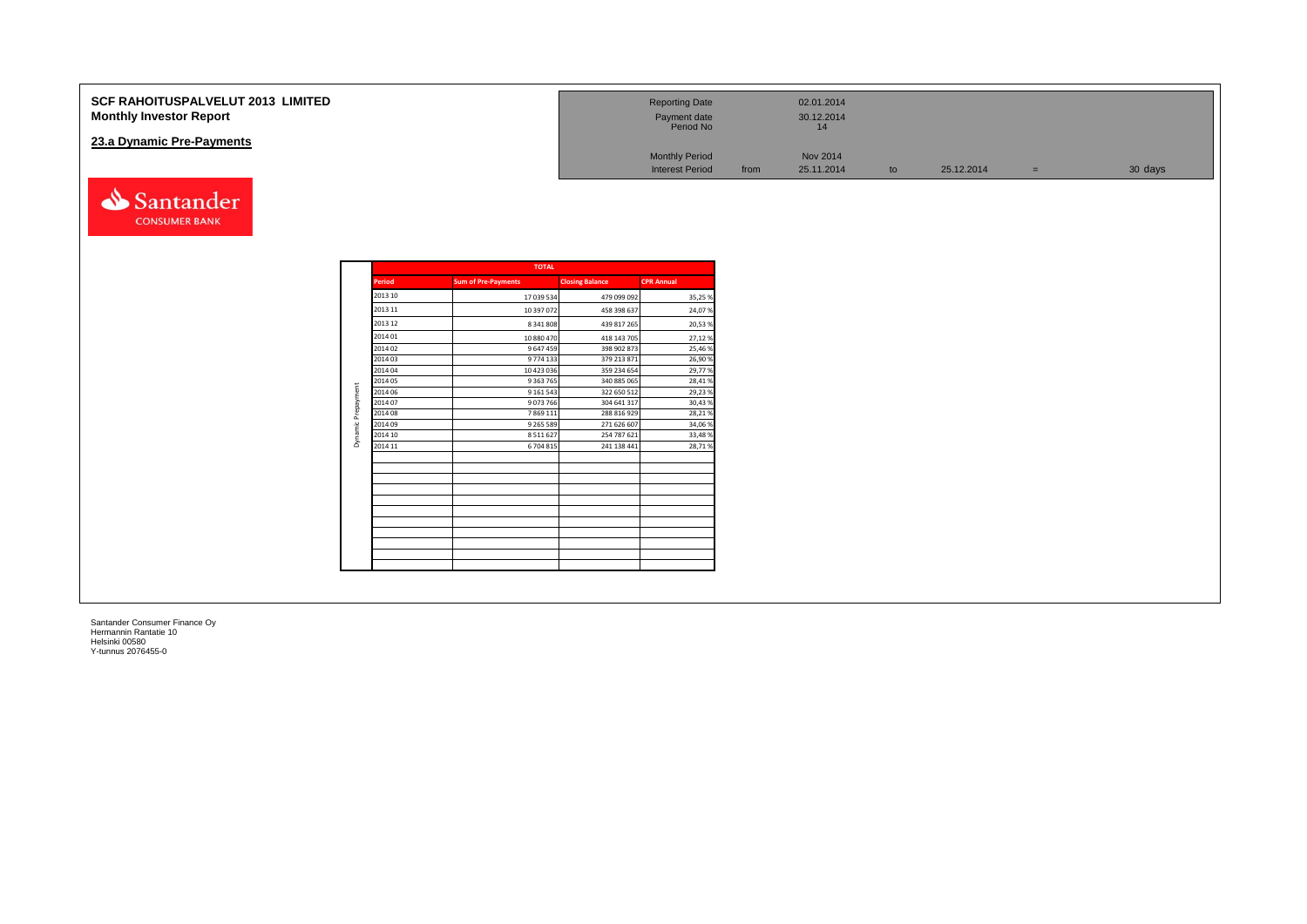![](_page_40_Figure_0.jpeg)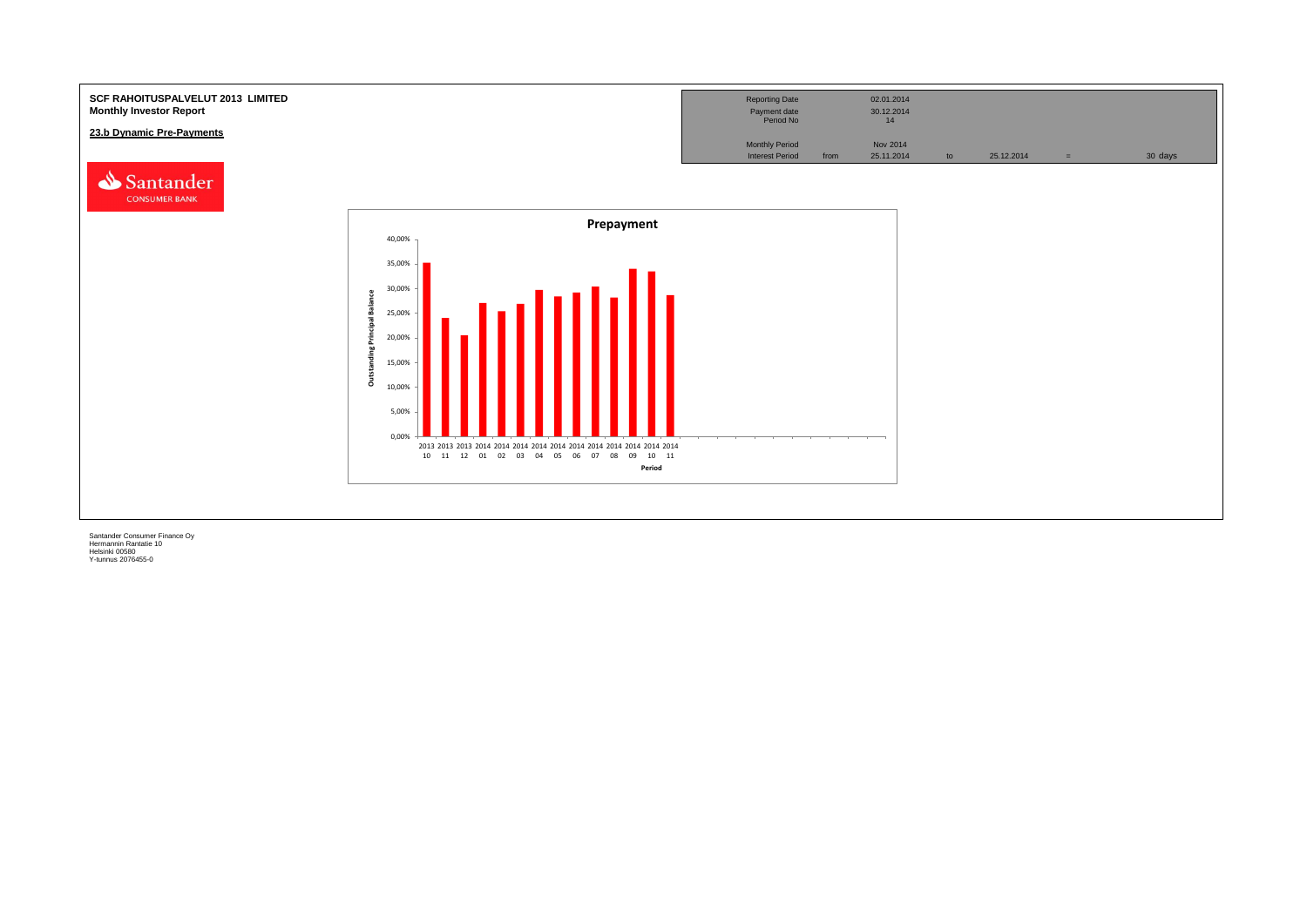|               | SCF RAHOITUSPALVELUT 2013 LIMITED<br><b>Monthly Investor Report</b> |                            |                                |                          |                            |                                     |                        |                      |                   | <b>Reporting Date</b><br>Payment date<br>Period No |                    | 02.01.2014<br>30.12.2014<br>14 |                    |                                                                                                                |                   |                           |                    |
|---------------|---------------------------------------------------------------------|----------------------------|--------------------------------|--------------------------|----------------------------|-------------------------------------|------------------------|----------------------|-------------------|----------------------------------------------------|--------------------|--------------------------------|--------------------|----------------------------------------------------------------------------------------------------------------|-------------------|---------------------------|--------------------|
|               | 24. Delinguency                                                     |                            |                                |                          |                            |                                     |                        |                      |                   | <b>Monthly Period</b><br><b>Interest Period</b>    |                    | Nov 2014<br>25.11.2014         |                    | 25.12.2014                                                                                                     |                   |                           |                    |
|               | Santander<br><b>CONSUMER BANK</b>                                   |                            |                                |                          |                            |                                     |                        |                      |                   |                                                    | from               |                                | to                 |                                                                                                                | $=$               |                           | 30 days            |
|               |                                                                     |                            |                                |                          |                            |                                     |                        |                      |                   |                                                    |                    |                                |                    |                                                                                                                |                   | New defaults New defaults |                    |
| year<br>10    | mth Total outstanding<br>479 099 092                                | accounts current<br>36 474 | balance current<br>446 596 917 | accounts 1-30<br>2 2 2 0 | balance 1-30<br>28 822 032 | accounts 30-60 balance 30-60<br>261 | 3 2 8 5 1 1 3          | accounts 60-90<br>38 | 395 030           |                                                    |                    |                                |                    | balance 60-90 accounts 90-120 balance 90-120 accounts 120-150 balance 120-150 accounts 150-180 balance 150-180 |                   | Count                     | <b>Balance</b>     |
| 2013<br>$-11$ | 458 398 637                                                         | 35 686                     | 428 532 436                    | 2 0 0 2                  | 25 230 809                 | 288                                 | 3 566 770              | 71                   | 894 089           | 17                                                 | 174 532            |                                |                    |                                                                                                                |                   |                           | 310                |
| 12            | 439 817 265                                                         | 34 122                     | 400 832 160                    | 2679                     | 33 548 784                 | 290                                 | 3 836 015              | 83                   | 986 724           | 32                                                 | 443 473            | 17                             | 170 109            |                                                                                                                |                   |                           | 16898              |
|               | 418 143 705                                                         | 33 673                     | 387 318 836                    | 2000                     | 24 880 198                 | 358                                 | 4 382 442              | 62                   | 823 214           | 33                                                 | 390 625            | 18                             | 264 163            | 8                                                                                                              | 84 227            | - 6                       | 58 536             |
|               | 398 902 873                                                         | 32744                      | 370 253 584                    | 1938                     | 23 496 506                 | 288                                 | 3 305 482              | 101                  | 1 090 147         | 28                                                 | 438 130            | 17                             | 197 118            | $\alpha$                                                                                                       | 121 907           | 23                        | 241 923            |
|               | 379 213 871                                                         | 31 004                     | 344 081 075                    | 2511                     | 30 152 795                 | 313                                 | 3 199 380              | 86                   | 1 012 242         | 42                                                 | 507 155            | 12                             | 171 908            | 11                                                                                                             | 89 316            | 21                        | 260 419            |
|               | 359 234 654<br>340 885 065                                          | 29 943<br>28 870           | 326 705 871<br>310 356 736     | 2 2 7 9<br>2 1 6 0       | 26 863 412<br>24 800 443   | 352<br>371                          | 4 188 370<br>4 101 643 | 86<br>92             | 911772<br>964 305 | 24<br>35                                           | 279 680<br>369 470 | 26<br>13                       | 229 577<br>138 534 | $\mathbf{A}$<br>16                                                                                             | 55 972<br>153 935 | 23<br>19                  | 232 960<br>180 368 |
| - 6           | 322 640 322                                                         | 27 705                     | 292 455 428                    | 2 2 1 6                  | 25 004 361                 | 325                                 | 3 633 923              | 94                   | 965 651           | 35                                                 | 353 168            | 18                             | 200 365            | $\overline{4}$                                                                                                 | 27 4 28           | 32                        | 357 222            |
| $201 -$       | 304 631 127                                                         | 26 751                     | 276 710 528                    | 2016                     | 23 238 572                 | 276                                 | 3 263 378              | 84                   | 826 500           | 32                                                 | 327 052            | 16                             | 168 021            | 10 <sup>1</sup>                                                                                                | 97 077            | 18                        | 164 770            |
|               | 288 807 010                                                         | 25 500                     | 258 404 348                    | 2 1 4 2                  | 24 357 849                 | 376                                 | 4 610 846              | 78                   | 844 987           | 34                                                 | 283 431            | 22                             | 251 830            | 5                                                                                                              | 53 720            | 24                        | 221 709            |
|               | 271 616 960                                                         | 24 5 46                    | 244 698 305                    | 1978                     | 21 462 742                 | 329                                 | 4 0 6 4 9 2 3          | 95                   | 883793            | 23                                                 | 208 324            | 20                             | 191 461            | 10 <sup>1</sup>                                                                                                | 107 413           | 14                        | 189 275            |
| 10            | 254 787 621                                                         | 23 941                     | 234 081 027                    | 1511                     | 15 959 540                 | 298                                 | 3 3 3 3 3 9 2          | $\overline{77}$      | 849 341           | 39                                                 | 376 936            | 14                             | 138 821            | $\overline{7}$                                                                                                 | 48 5 65           | 26                        | 279 340            |
| 11            | 241 138 441                                                         | 22 737                     | 217 185 614                    | 1827                     | 19 414 322                 | 304                                 | 3 177 274              | 78                   | 791 296           | 33                                                 | 341 065            | 19                             | 209 456            | $\overline{4}$                                                                                                 | 19414             | 22                        | 190 474            |
| 12            |                                                                     |                            |                                |                          |                            |                                     |                        |                      |                   |                                                    |                    |                                |                    |                                                                                                                |                   |                           |                    |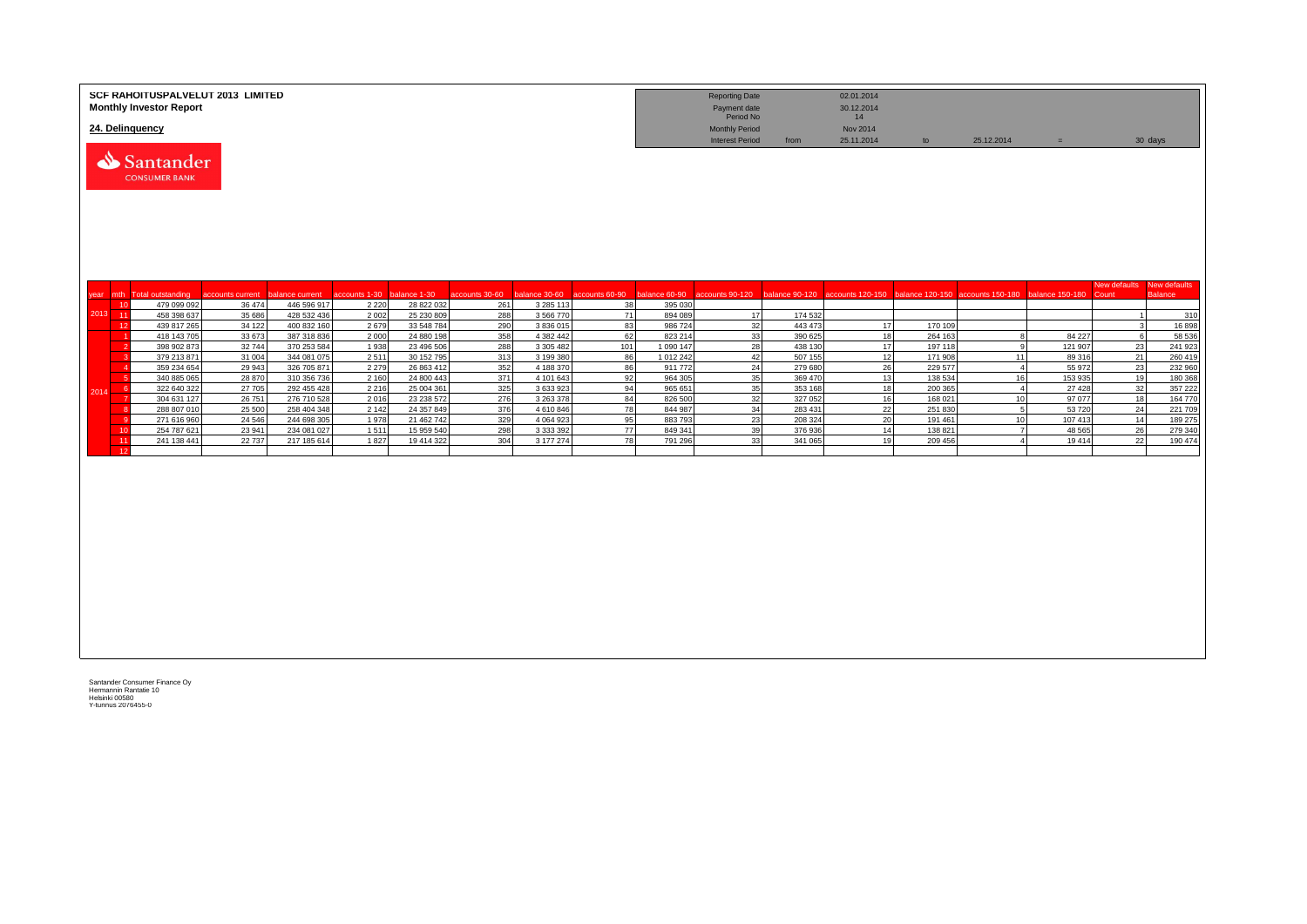| <b>SCF RAHOITUSPALVELUT 2013 LIMITED</b><br><b>Monthly Investor Report</b> | <b>Reporting Date</b><br>Payment date<br>Period No |      | 02.01.2014<br>30.12.2014<br>14 |    |            |         |
|----------------------------------------------------------------------------|----------------------------------------------------|------|--------------------------------|----|------------|---------|
| 25. Defaults, Recoveries and Losses by Quarter of Default                  |                                                    |      |                                |    |            |         |
|                                                                            | <b>Monthly Period</b>                              |      | <b>Nov 2014</b>                |    |            |         |
|                                                                            | <b>Interest Period</b>                             | from | 25.11.2014                     | to | 25.12.2014 | 30 days |

Santander

|        |                                 | <b>Recovery Quarter</b> | 20134             |                           | 20141  |                   | 20142                     |         |                   |                           | 20143   |                   | 20144                     |         |                   |                           |         |
|--------|---------------------------------|-------------------------|-------------------|---------------------------|--------|-------------------|---------------------------|---------|-------------------|---------------------------|---------|-------------------|---------------------------|---------|-------------------|---------------------------|---------|
|        | Default Quarter  Default Amount | No Of Loans             | <b>Recoveries</b> | Cum.<br><b>Recoveries</b> | Loss   | <b>Recoveries</b> | Cum.<br><b>Recoveries</b> | Loss    | <b>Recoveries</b> | Cum.<br><b>Recoveries</b> | Loss    | <b>Recoveries</b> | Cum.<br><b>Recoveries</b> | Loss    | <b>Recoveries</b> | Cum.<br><b>Recoveries</b> | Loss    |
| 20134  | 17 208                          |                         |                   |                           | 16 898 | 14 45 2           | 14 762                    | 2446    |                   | 15 540                    | 1668    | 419               | 15 959                    | 1 248   |                   | 15 959                    | 1 2 4 8 |
| 2014 1 | 560 879                         |                         |                   |                           |        | 141 225           | 141 225                   | 419 654 | 194 983           | 336 208                   | 224 671 | 19519             | 355 727                   | 205 151 | 2 0 5 9           | 357786                    | 203 092 |
| 2014 2 | 770 550                         |                         |                   |                           |        |                   |                           |         | 272 315           | 272 315                   | 498 235 | 229 122           | 501 437                   | 269 113 | 15 053            | 516 490                   | 254 060 |
| 20143  | 575 754                         |                         |                   |                           |        |                   |                           |         |                   |                           |         | 236 655           | 236 655                   | 339 099 | 75 129            | 311783                    | 263 970 |
| 20144  | 469 814                         |                         |                   |                           |        |                   |                           |         |                   |                           |         |                   |                           |         | 171 232           | 171 232                   | 298 582 |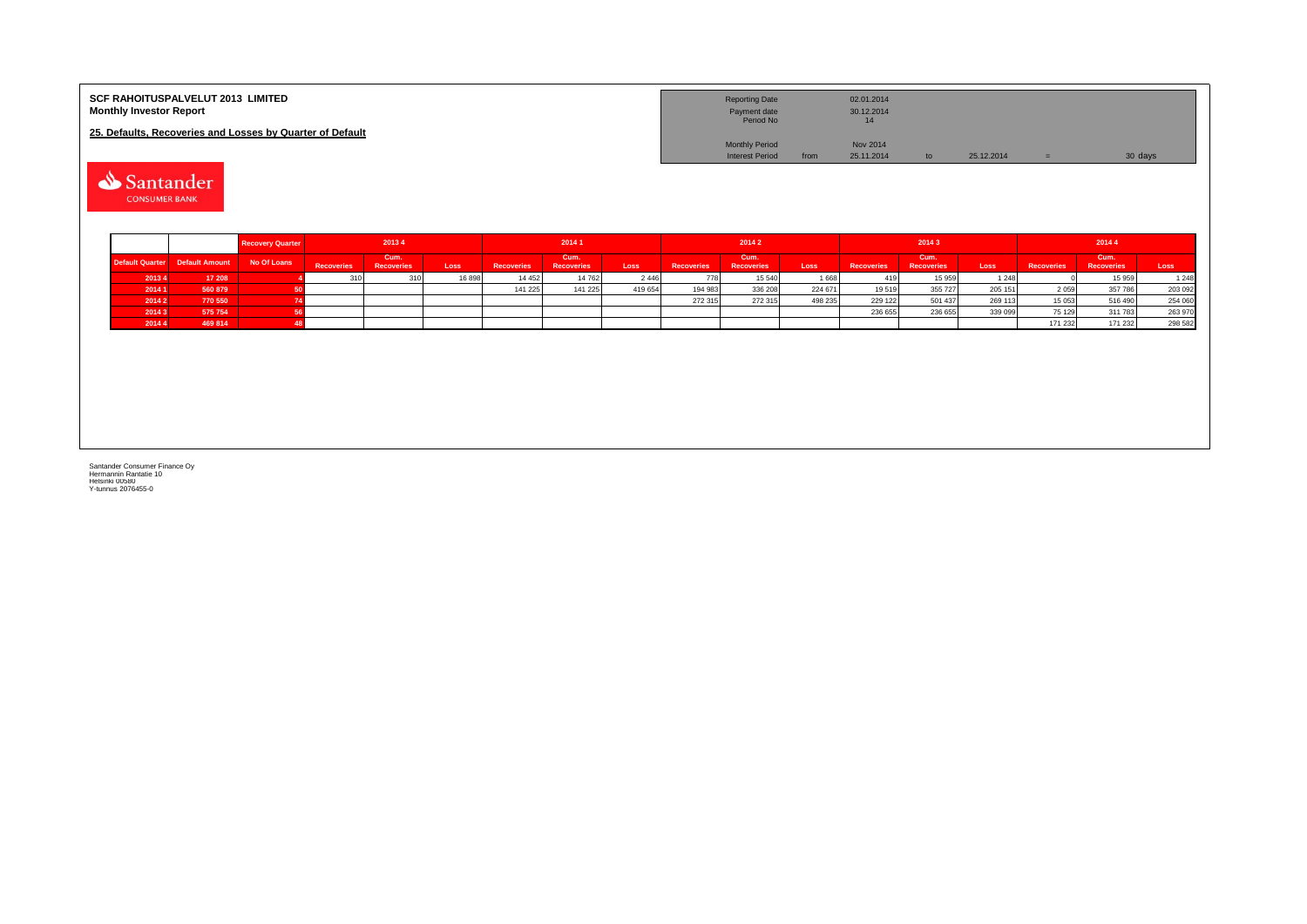| SCF RAHOITUSPALVELUT 2013 LIMITED<br><b>Monthly Investor Report</b>     |                | <b>Reporting Date</b><br>Payment date |      | 02.01.2014<br>30.12.2014 |    |            |     |         |
|-------------------------------------------------------------------------|----------------|---------------------------------------|------|--------------------------|----|------------|-----|---------|
|                                                                         |                | Period No                             |      | 14                       |    |            |     |         |
| 26. Priority of Payments                                                |                | <b>Monthly Period</b>                 |      | Nov 2014                 |    |            |     |         |
|                                                                         |                | <b>Interest Period</b>                | from | 25.11.2014               | to | 25.12.2014 | $=$ | 30 days |
| Santander<br><b>CONSUMER BANK</b>                                       |                |                                       |      |                          |    |            |     |         |
|                                                                         |                |                                       |      |                          |    |            |     |         |
| <b>Purchaser Priority of Payments</b>                                   |                |                                       |      |                          |    |            |     |         |
| Purchaser Available Distribution Amount<br>$\ddot{}$                    |                | 14 817 009,44 EUR                     |      |                          |    |            |     |         |
| Senior Expenses                                                         |                | 64 736,75 EUR                         |      |                          |    |            |     |         |
| Servicing Fee                                                           |                | 130 616,66 EUR                        |      |                          |    |            |     |         |
| Interest on Loan to Issuer<br>Principal on Loan to Issuer               | ٠<br>$\lambda$ | 972 475,27 EUR<br>13 649 180,76 EUR   |      |                          |    |            |     |         |
|                                                                         |                | $\overline{\phantom{a}}$              |      |                          |    |            |     |         |
|                                                                         |                |                                       |      |                          |    |            |     |         |
| <b>Issuer Priority of Payments</b>                                      |                |                                       |      |                          |    |            |     |         |
| Issuer Available Distribution Amount<br>$\ddot{}$                       |                | 27 496 781,10 EUR                     |      |                          |    |            |     |         |
| Senior Expenses                                                         |                | 41 314,67 EUR                         |      |                          |    |            |     |         |
| Interest Class A                                                        |                | 120 589,00 EUR                        |      |                          |    |            |     |         |
| Prior to a PDTE - Interest Class B                                      |                | 36 681,00 EUR                         |      |                          |    |            |     |         |
| Credit the Reserve Account up to the requirred Liquidity Reserve Amount |                | 5 095 752,43 EUR                      |      |                          |    |            |     |         |
| Principal Payments on Class A                                           |                | 13 649 180,76 EUR                     |      |                          |    |            |     |         |
| Following a PDTE - Interest Class B                                     |                | N/A EUR                               |      |                          |    |            |     |         |
| Principal Payments Class B                                              |                | - EUR                                 |      |                          |    |            |     |         |
| Credit Reserve Account up tp Required Reserve Amount                    |                | 6 961 169,60 EUR                      |      |                          |    |            |     |         |
| Interest Class C                                                        |                | 21 338,00 EUR                         |      |                          |    |            |     |         |
| Principal Payments on Class C                                           |                | - EUR                                 |      |                          |    |            |     |         |
| Interest Issuer Subordinated Loan                                       |                | 32 180,94 EUR                         |      |                          |    |            |     |         |
| Principal Issuer Subordinated Loan                                      |                | 776 952,97 EUR                        |      |                          |    |            |     |         |
| Payment to Purchaser<br>$\overline{\phantom{a}}$                        |                | 761 621,72 EUR                        |      |                          |    |            |     |         |
|                                                                         |                | $\epsilon$                            |      |                          |    |            |     |         |
| <b>Purchaser Priority of Payments: Second Pass</b>                      |                |                                       |      |                          |    |            |     |         |
| Available Distribution Amount<br>$\overline{+}$                         |                | 761 621,72 EUR                        |      |                          |    |            |     |         |
| Servicer Advance Reserve Fund Replenishment                             | ٠              | - EUR                                 |      |                          |    |            |     |         |
| Interest on Purchaser Subordinated Loan (SAF)                           | ٠              | 250,75 EUR                            |      |                          |    |            |     |         |
| Principal on Purchaser Subordinated Loan (SAF)                          |                | <b>EUR</b><br>$\sim$                  |      |                          |    |            |     |         |
| Payment of residual funds to Seller                                     | $=$            | 761 370.97 EUR                        |      |                          |    |            |     |         |
|                                                                         |                |                                       |      |                          |    |            |     |         |
|                                                                         |                |                                       |      |                          |    |            |     |         |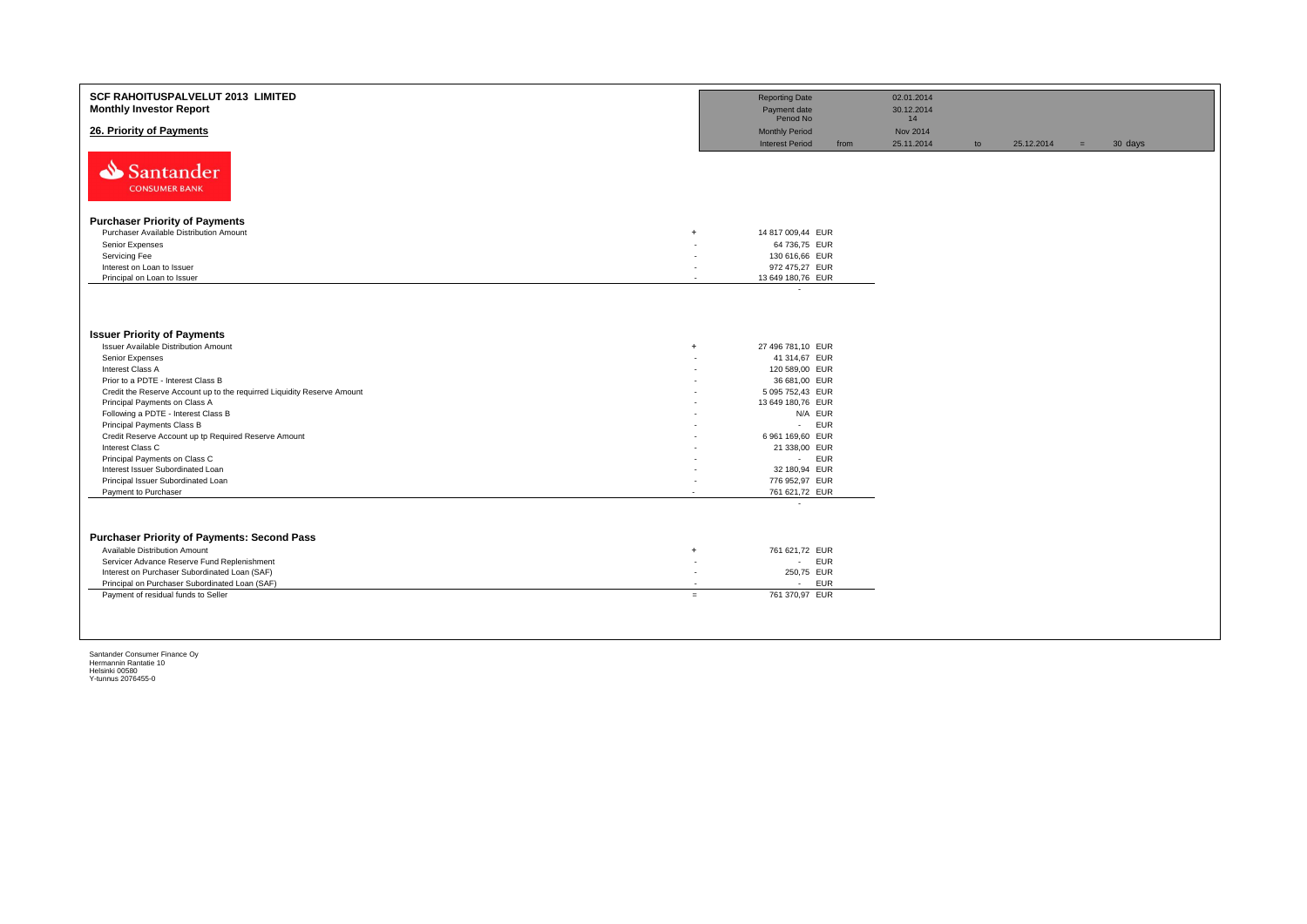| <b>SCF RAHOITUSPALVELUT 2013 LIMITED</b><br><b>Monthly Investor Report</b><br>27. Transaction Costs<br>Santander<br><b>CONSUMER BANK</b> |                  | <b>Reporting Date</b><br>Payment date<br>Period No<br><b>Monthly Period</b><br><b>Interest Period</b><br>from | 02.01.2014<br>30.12.2014<br>14<br>Nov 2014<br>25.11.2014<br>to | 25.12.2014<br>$=$ | 30 days |
|------------------------------------------------------------------------------------------------------------------------------------------|------------------|---------------------------------------------------------------------------------------------------------------|----------------------------------------------------------------|-------------------|---------|
| <b>Transaction Costs</b>                                                                                                                 | <b>All Notes</b> | <b>Class A</b>                                                                                                | <b>Class B</b>                                                 | <b>Class C</b>    |         |
| Senior Expenses                                                                                                                          | 64 736,75 EUR    |                                                                                                               |                                                                |                   |         |
| Interest accrued for the Period                                                                                                          | 178 608,00 EUR   | 120 589,00 EUR                                                                                                | 36 681,00 EUR                                                  | 21 338,00 EUR     |         |
| Cumulative Interest accrued                                                                                                              | 3811964,00 EUR   | 2 966 561,00 EUR                                                                                              | 534 275,00 EUR                                                 | 311 128,00 EUR    |         |
| Interest Payments                                                                                                                        | 178 608,00 EUR   | 120 589,00 EUR                                                                                                | 36 681,00 EUR                                                  | 21 338,00 EUR     |         |
| <b>Cumulative Interest Payments</b>                                                                                                      | 3811964,00 EUR   | 2 966 561,00 EUR                                                                                              | 534 275,00 EUR                                                 | 311 128,00 EUR    |         |
| Interest accrued on Subordinated Loan for the Period                                                                                     | 32 180,94 EUR    |                                                                                                               |                                                                |                   |         |
| Cumulative Interest accrued on Subordinated Loan                                                                                         | 490 031,37 EUR   |                                                                                                               |                                                                |                   |         |
| Interest Payments on Subordinated Loan                                                                                                   | 32 180,94 EUR    |                                                                                                               |                                                                |                   |         |
| Cumulative Interest Payments on Subordinated Loan                                                                                        | 490 031,37 EUR   |                                                                                                               |                                                                |                   |         |
| Unpaid Interest for the Period                                                                                                           | <b>EUR</b>       |                                                                                                               |                                                                |                   |         |
| <b>Cumulative Unpaid Interest</b>                                                                                                        | <b>EUR</b>       |                                                                                                               |                                                                |                   |         |